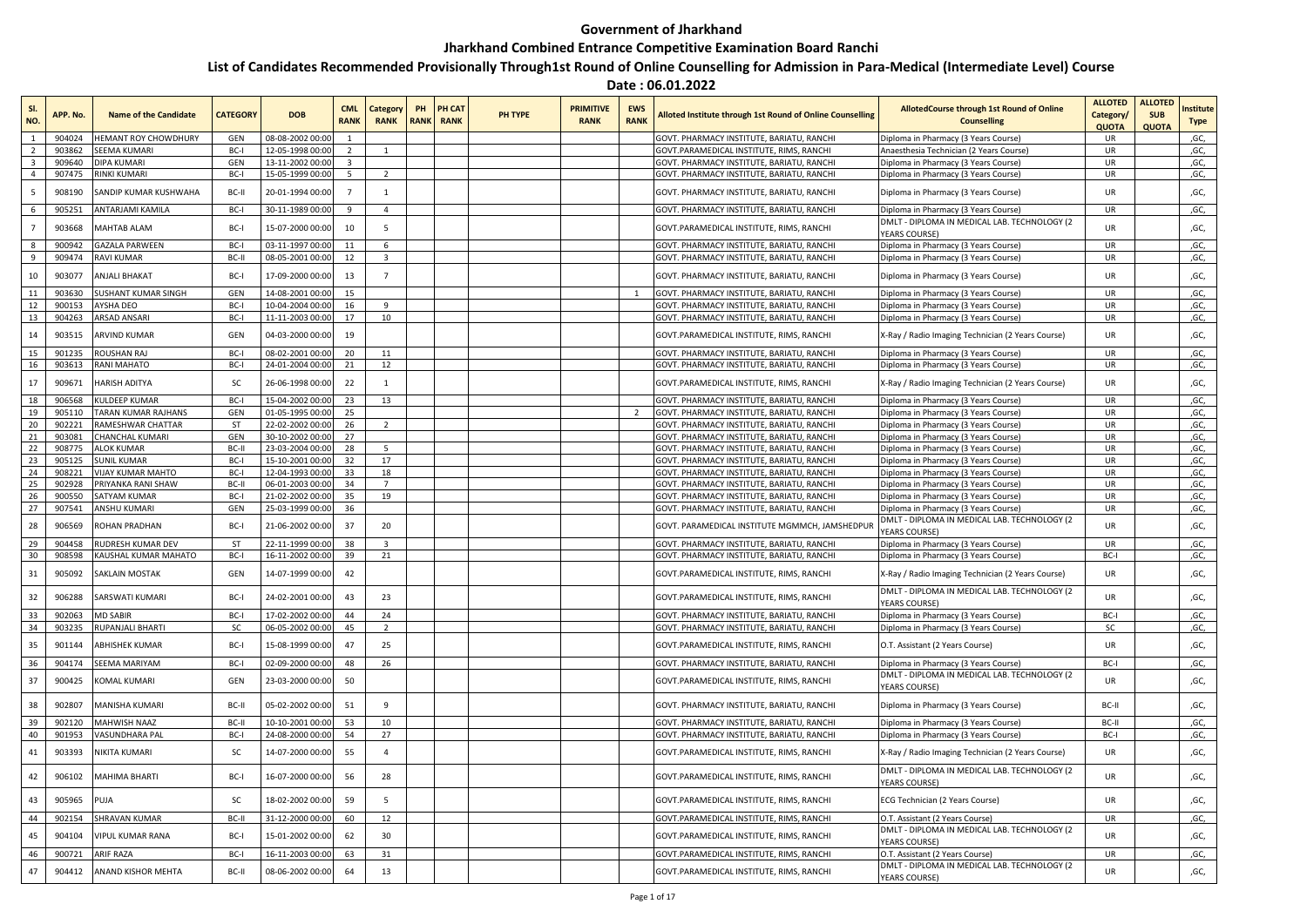| SI.<br>NO. | APP. No.         | <b>Name of the Candidate</b>    | <b>CATEGORY</b> | <b>DOB</b>                           | <b>CML</b><br><b>RANK</b> | Category<br><b>RANK</b> | PH | PH CAT<br><b>RANK RANK</b> | <b>PH TYPE</b> | <b>PRIMITIVE</b><br><b>RANK</b> | <b>EWS</b><br><b>RANK</b> | <b>Alloted Institute through 1st Round of Online Counselling</b>                        | AllotedCourse through 1st Round of Online<br><b>Counselling</b>                       | <b>ALLOTED</b><br>Category/<br><b>QUOTA</b> | <b>ALLOTED</b><br><b>SUB</b><br><b>QUOTA</b> | Institute<br><b>Type</b> |
|------------|------------------|---------------------------------|-----------------|--------------------------------------|---------------------------|-------------------------|----|----------------------------|----------------|---------------------------------|---------------------------|-----------------------------------------------------------------------------------------|---------------------------------------------------------------------------------------|---------------------------------------------|----------------------------------------------|--------------------------|
| 48         | 900918           | ANAM PARWEEN                    | BC-I            | 31-05-2001 00:00                     | 65                        | 32                      |    |                            |                |                                 |                           | GOVT.PARAMEDICAL INSTITUTE, RIMS, RANCHI                                                | DMLT - DIPLOMA IN MEDICAL LAB. TECHNOLOGY (2<br><b>YEARS COURSE)</b>                  | UR                                          |                                              | ,GC,                     |
| 49         | 900447           | <b>SWATI PRIYA</b>              | <b>SC</b>       | 07-02-1992 00:00                     | 67                        |                         |    |                            |                |                                 |                           | GOVT. PHARMACY INSTITUTE, BARIATU, RANCHI                                               | Diploma in Pharmacy (3 Years Course)                                                  | sc                                          |                                              | ,GC,                     |
| 50         | 901963           | <b>SHARDA KUMARI</b>            | BC-I            | 04-03-2002 00:00                     | 68                        | 33                      |    |                            |                |                                 |                           | GOVT.PARAMEDICAL INSTITUTE, RIMS, RANCHI                                                | O.T. Assistant (2 Years Course)                                                       | <b>UR</b>                                   |                                              | ,GC,                     |
| 51         | 909968           | PUJA KUMARI                     | BC-II           | 05-03-2000 00:00                     | 69                        | 14                      |    |                            |                |                                 |                           | GOVT.PARAMEDICAL INSTITUTE, RIMS, RANCHI                                                | O.T. Assistant (2 Years Course)                                                       | UR                                          |                                              | ,GC,                     |
| 52         | 902998           | MD AZAD ANSARI                  | BC-I            | 13-07-2002 00:00                     | 70                        | 34                      |    |                            |                |                                 |                           | GOVT.PARAMEDICAL INSTITUTE, RIMS, RANCHI                                                | DMLT - DIPLOMA IN MEDICAL LAB. TECHNOLOGY (2<br><b>YEARS COURSE)</b>                  | UR                                          |                                              | ,GC,                     |
| 53         | 900538           | PAWAN KUMAR                     | GEN             | 13-07-2000 00:00                     | 71                        |                         |    |                            |                |                                 |                           | GOVT. PARAMEDICAL INSTITUTE MGMMCH, JAMSHEDPUF                                          | DMLT - DIPLOMA IN MEDICAL LAB. TECHNOLOGY (2<br><b>YEARS COURSE)</b>                  | UR                                          |                                              | ,GC,                     |
| 54         | 903198           | OROOBA ADAN                     | BC-II           | 25-01-2002 00:00                     | 72                        | 15                      |    |                            |                |                                 |                           | GOVT.PARAMEDICAL INSTITUTE, RIMS, RANCHI                                                | ECG Technician (2 Years Course)                                                       | <b>UR</b>                                   |                                              | ,GC,                     |
| 55         | 903672           | ANCHAL KUMARI                   | GEN             | 12-06-2002 00:00                     | 73                        |                         |    |                            |                |                                 | $\overline{4}$            | GOVT.PARAMEDICAL INSTITUTE, RIMS, RANCHI                                                | DMLT - DIPLOMA IN MEDICAL LAB. TECHNOLOGY (2<br><b>YEARS COURSE)</b>                  | <b>UR</b>                                   |                                              | ,GC,                     |
| 56         | 901995           | <b>ARCHANA KUMARI</b>           | <b>SC</b>       | 10-03-1999 00:00                     | 74                        | 8                       |    |                            |                |                                 |                           | GOVT. PHARMACY INSTITUTE, BARIATU, RANCHI                                               | Diploma in Pharmacy (3 Years Course)                                                  | SC                                          |                                              | ,GC,                     |
| 57         | 902938           | RANJEET KUMAR RANA              | BC-I            | 01-01-2003 00:00                     | 76                        | 36                      |    |                            |                |                                 |                           | GOVT.PARAMEDICAL INSTITUTE, RIMS, RANCHI                                                | X-Ray / Radio Imaging Technician (2 Years Course)                                     | <b>UR</b>                                   |                                              | ,GC,                     |
| 58         | 900521           | ROHIT PRASAD                    | BC-II           | 11-07-2002 00:00                     | 77                        | 16                      |    |                            |                |                                 |                           | GOVT.PARAMEDICAL INSTITUTE, RIMS, RANCHI                                                | DMLT - DIPLOMA IN MEDICAL LAB. TECHNOLOGY (2<br><b>YEARS COURSE)</b>                  | BC-II                                       |                                              | ,GC,                     |
| 59         | 903538           | PRATYUSH PRIYADARSHI            | GEN             | 16-03-2004 00:00                     | 78                        |                         |    |                            |                |                                 |                           | GOVT. PARAMEDICAL INSTITUTE SNMMCH, DHANBAD                                             | DMLT - DIPLOMA IN MEDICAL LAB. TECHNOLOGY (2<br><b>YEARS COURSE)</b>                  | <b>UR</b>                                   |                                              | ,GC,                     |
| 60         | 905762           | NILU KUMARI                     | BC-II           | 28-08-2002 00:00                     | - 79                      | 17                      |    |                            |                |                                 |                           | GOVT.PARAMEDICAL INSTITUTE, RIMS, RANCHI                                                | X-Ray / Radio Imaging Technician (2 Years Course)                                     | BC-II                                       |                                              | ,GC,                     |
| 61         | 908304           | ANULATA KUMARI                  | BC-II           | 19-02-2000 00:00                     | 80                        | 18                      |    |                            |                |                                 |                           | GOVT.PARAMEDICAL INSTITUTE, RIMS, RANCHI                                                | O.T. Assistant (2 Years Course)                                                       | UR                                          |                                              | ,GC,                     |
| 62         | 907714           | <b>SUPRIYA PANDEY</b>           | GEN             | 07-06-2003 00:00                     | 82                        |                         |    |                            |                |                                 |                           | GOVT. PARAMEDICAL INSTITUTE SNMMCH, DHANBAD                                             | DMLT - DIPLOMA IN MEDICAL LAB. TECHNOLOGY (2<br><b>YEARS COURSE)</b>                  | <b>UR</b>                                   |                                              | ,GC,                     |
| 63         | 900342           | ANKITA KUMARI                   | BC-I            | 27-05-2000 00:00                     | 83                        | 38                      |    |                            |                |                                 |                           | GOVT. PARAMEDICAL INSTITUTE SNMMCH, DHANBAD                                             | DMLT - DIPLOMA IN MEDICAL LAB. TECHNOLOGY (2<br>YEARS COURSE)                         | <b>UR</b>                                   |                                              | ,GC,                     |
| 64         | 900113           | <b>RAJU KUMAR</b>               | BC-II           | 10-07-2001 00:00                     | 84                        | 19                      |    |                            |                |                                 |                           | GOVT.PARAMEDICAL INSTITUTE, RIMS, RANCHI                                                | Ophthalmic Assistant (2 Years Course)                                                 | <b>UR</b>                                   |                                              | ,GC,                     |
| 65         | 905673           | NADEEM ALAM                     | BC-II           | 15-08-2003 00:00                     | 87                        | 20                      |    |                            |                |                                 |                           | GOVT. PARAMEDICAL INSTITUTE MGMMCH, JAMSHEDPUR                                          | X-Ray / Radio Imaging Technician (2 Years Course)                                     | <b>UR</b>                                   |                                              | ,GC,                     |
| 66         | 900157           | RAHUL KUMAR                     | BC-II           | 29-02-2004 00:00                     | 88                        | 21                      |    |                            |                |                                 |                           | GOVT. PARAMEDICAL INSTITUTE MGMMCH, JAMSHEDPUF                                          | DMLT - DIPLOMA IN MEDICAL LAB. TECHNOLOGY (2<br><b>YEARS COURSE)</b>                  | UR                                          |                                              | ,GC,                     |
| 67         | 906545           | <b>NEHA SHREE</b>               | GEN             | 26-11-2000 00:00                     | 91                        |                         |    |                            |                |                                 |                           | GOVT.PARAMEDICAL INSTITUTE, RIMS, RANCHI                                                | Ophthalmic Assistant (2 Years Course)                                                 | UR                                          |                                              | ,GC,                     |
| 68         | 901743           | SHARIYA FARHEEN                 | BC-I            | 22-08-2002 00:00                     | 92                        | 43                      |    |                            |                |                                 |                           | GOVT.PARAMEDICAL INSTITUTE, RIMS, RANCHI                                                | X-Ray / Radio Imaging Technician (2 Years Course)                                     | BC-I                                        |                                              | ,GC,                     |
| 69         | 900466           | NISHA BHARTI                    | GEN             | 01-10-2001 00:00                     | 93                        |                         |    |                            |                |                                 |                           | GOVT.PARAMEDICAL INSTITUTE, RIMS, RANCHI                                                | O.T. Assistant (2 Years Course)                                                       | <b>UR</b>                                   |                                              | ,GC,                     |
| 70         | 910120           | <b>GUDIYA KUMARI</b>            | BC-II           | 15-03-2000 00:00                     | 98                        | 22                      |    |                            |                |                                 |                           | GOVT.PARAMEDICAL INSTITUTE, RIMS, RANCHI<br>SCHOOL OF PARAMEDICAL TECHNOLOGY, CENTRAL   | O.T. Assistant (2 Years Course)<br>X-RAY TECHNICIAN / RADIOGRAPHER (2 YEARS           | UR                                          |                                              | ,GC,                     |
| 71         | 908800           | RAJNISH KUMAR SHARMA            | GEN             | 23-12-2004 00:00                     | 100                       |                         |    |                            |                |                                 |                           | HOSPITAL BCCL, DHANBAD                                                                  | COURSE)                                                                               | <b>UR</b>                                   |                                              | ,GC,                     |
| 72         | 900443           | POONAM YADAV                    | BC-II           | 05-06-1999 00:00                     | 102                       | 23                      |    |                            |                |                                 |                           | GOVT.PARAMEDICAL INSTITUTE, RIMS, RANCHI                                                | Cath Lab. Technician (2 Years Course)                                                 | <b>UR</b>                                   |                                              | ,GC,                     |
| 73         | 910135           | VINAY KUMAR                     | BC-II           | 05-03-2001 00:00                     | 103                       | 24                      |    |                            |                |                                 |                           | GOVT. PARAMEDICAL INSTITUTE MGMMCH, JAMSHEDPUR                                          | DMLT - DIPLOMA IN MEDICAL LAB. TECHNOLOGY (2<br><b>YEARS COURSE)</b>                  | UR                                          |                                              | ,GC,                     |
| 74         | 910459           | TAWSIF ALAM                     | BC-II           | 20-12-2000 00:00                     | 104                       | 25                      |    |                            |                |                                 |                           | GOVT.PARAMEDICAL INSTITUTE, RIMS, RANCHI                                                | Anaesthesia Technician (2 Years Course)                                               | UR                                          |                                              | ,GC,                     |
| 75         | 905646           | PRIYA KUMARI                    | ST              | 27-09-2003 00:00                     | 105                       | $\overline{4}$          |    |                            |                |                                 |                           | GOVT. PHARMACY INSTITUTE, BARIATU, RANCHI                                               | Diploma in Pharmacy (3 Years Course)                                                  | ST                                          |                                              | ,GC,                     |
| 76         | 907388           | <b>KUMAR GOURAV</b>             | GEN             | 17-02-2002 00:00                     | 106                       |                         |    |                            |                |                                 | 5                         | GOVT.PARAMEDICAL INSTITUTE, RIMS, RANCHI                                                | Ophthalmic Assistant (2 Years Course)                                                 | UR                                          |                                              | ,GC,                     |
| 77         | 902274           | ARYAN RAJ                       | BC-II           | 02-02-1995 00:00                     | 108                       | 26                      |    |                            |                |                                 |                           | GOVT.PARAMEDICAL INSTITUTE, RIMS, RANCHI                                                | ECG Technician (2 Years Course)                                                       | UR                                          |                                              | ,GC,                     |
| 78         | 906313           | MANISHA KUMARI                  | BC-I            | 24-10-2003 00:00                     | 109                       | 48                      |    |                            |                |                                 |                           | GOVT. PARAMEDICAL INSTITUTE MGMMCH, JAMSHEDPUR                                          | DMLT - DIPLOMA IN MEDICAL LAB. TECHNOLOGY (2<br><b>YEARS COURSE)</b>                  | UR                                          |                                              | ,GC,                     |
| 79         | 904952           | <b>ANSARUL SHAIKH</b>           | BC-I            | 10-11-2000 00:00                     | 110                       | 49                      |    |                            |                |                                 |                           | GOVT.PARAMEDICAL INSTITUTE, RIMS, RANCHI                                                | O.T. Assistant (2 Years Course)                                                       | UR                                          |                                              | ,GC,                     |
| 80<br>81   | 902838<br>908763 | SAZIYA TABASSUM<br>PRITY KUMARI | GEN<br>BC-I     | 15-10-2002 00:00<br>10-01-2002 00:00 | 112<br>114                | 51                      |    |                            |                |                                 |                           | GOVT.PARAMEDICAL INSTITUTE, RIMS, RANCHI<br>GOVT. PARAMEDICAL INSTITUTE SNMMCH, DHANBAD | Ophthalmic Assistant (2 Years Course)<br>DMLT - DIPLOMA IN MEDICAL LAB. TECHNOLOGY (2 | <b>UR</b><br>UR                             |                                              | ,GC,<br>,GC,             |
| 82         | 909803           | RAJKUMAR MODI                   | $BC-I$          | 01-01-2001 00:00                     | 116                       | 53                      |    |                            |                |                                 |                           | GOVT. PARAMEDICAL INSTITUTE SNMMCH. DHANBAD                                             | <b>YEARS COURSE)</b><br>DMLT - DIPLOMA IN MEDICAL LAB. TECHNOLOGY (2                  | <b>UR</b>                                   |                                              | ,GC,                     |
| 83         | 907906           | <b>VIVEK KUMAR</b>              | BC-II           | 04-07-2003 00:00                     | 117                       | 28                      |    |                            |                |                                 |                           | GOVT. PARAMEDICAL INSTITUTE MGMMCH, JAMSHEDPUR                                          | YEARS COURSE)<br>DMLT - DIPLOMA IN MEDICAL LAB. TECHNOLOGY (2                         | <b>UR</b>                                   |                                              | ,GC,                     |
| 84         | 901777           | PRITY KUMARI                    | BC-II           | 17-07-2002 00:00                     | 118                       | 29                      |    |                            |                |                                 |                           | GOVT. PARAMEDICAL INSTITUTE SNMMCH, DHANBAD                                             | <b>YEARS COURSE)</b><br>DMLT - DIPLOMA IN MEDICAL LAB. TECHNOLOGY (2                  | <b>UR</b>                                   |                                              | ,GC,                     |
| 85         | 903939           | SAKSHI KUMARI                   | GEN             | 18-06-2001 00:00                     | 119                       |                         |    |                            |                |                                 |                           | GOVT. PARAMEDICAL INSTITUTE SNMMCH, DHANBAD                                             | <b>YEARS COURSE)</b><br>DMLT - DIPLOMA IN MEDICAL LAB. TECHNOLOGY (2                  | UR                                          |                                              | ,GC,                     |
| 86         | 905088           | ASHUTOSH KUMAR                  | BC-II           | 17-07-2002 00:00                     | 122                       | 30                      |    |                            |                |                                 |                           | GOVT.PARAMEDICAL INSTITUTE, RIMS, RANCHI                                                | <b>YEARS COURSE)</b><br>O.T. Assistant (2 Years Course)                               | BC-II                                       |                                              | ,GC,                     |
| 87         | 908164           | SANJU KUMARI                    | BC-I            | 12-12-2000 00:00                     | 123                       | 56                      |    |                            |                |                                 |                           | GOVT. PARAMEDICAL INSTITUTE MGMMCH, JAMSHEDPUR                                          | DMLT - DIPLOMA IN MEDICAL LAB. TECHNOLOGY (2<br><b>YEARS COURSE)</b>                  | UR                                          |                                              | ,GC,                     |
| 88         | 900020           | CHANDNI KUMARI                  | GEN             | 12-06-2003 00:00                     | 124                       |                         |    |                            |                |                                 |                           | GOVT. PARAMEDICAL INSTITUTE SNMMCH, DHANBAD                                             | DMLT - DIPLOMA IN MEDICAL LAB. TECHNOLOGY (2<br><b>YEARS COURSE)</b>                  | UR                                          |                                              | ,GC,                     |
| 89         | 909888           | MD INAMUL HAQUE                 | GEN             | 21-07-1997 00:00 127                 |                           |                         |    |                            |                |                                 |                           | GOVT.PARAMEDICAL INSTITUTE, RIMS, RANCHI                                                | Ophthalmic Assistant (2 Years Course)                                                 | <b>UR</b>                                   |                                              | ,GC,                     |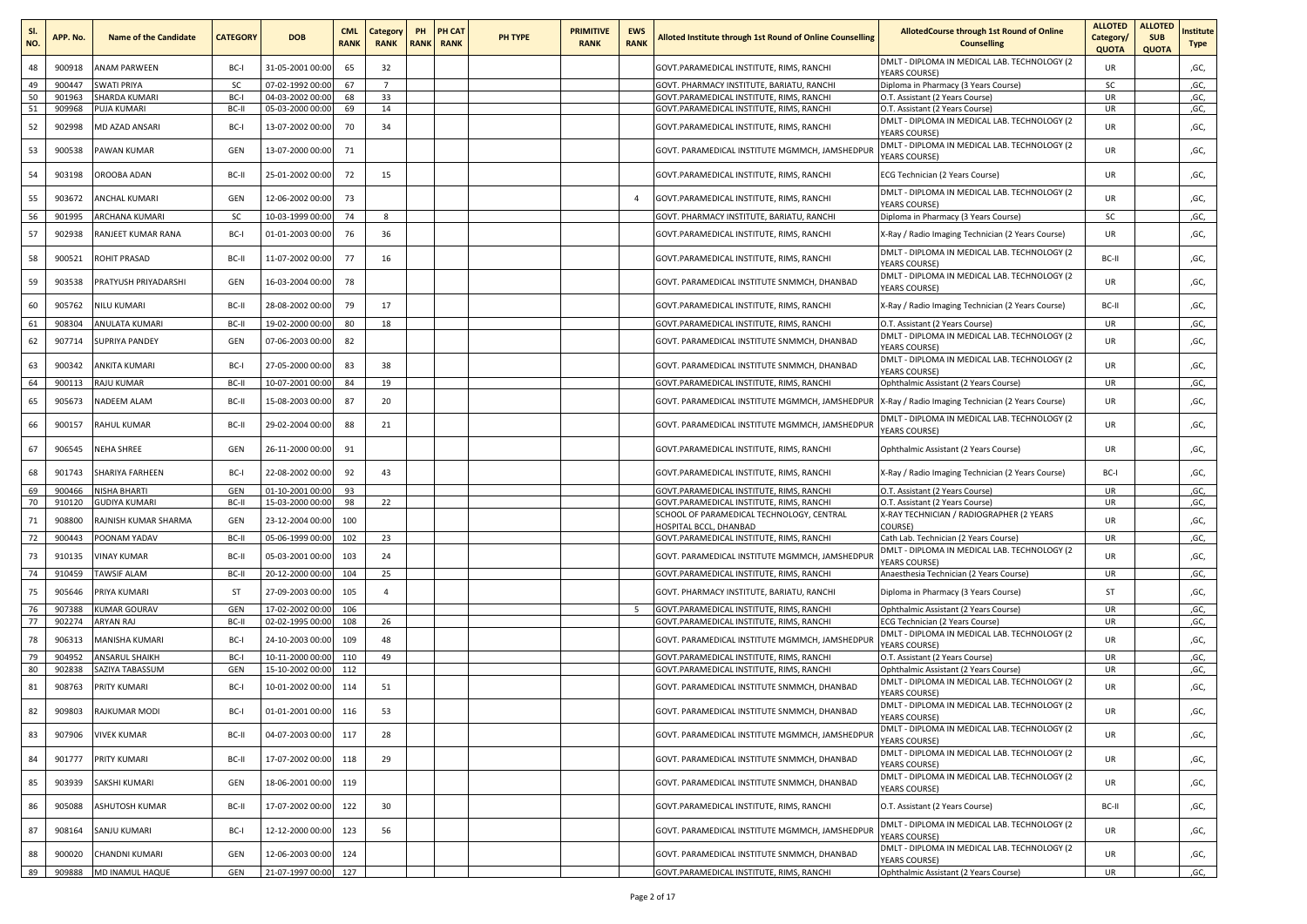| SI.<br>NO. | APP. No. | <b>Name of the Candidate</b> | <b>CATEGORY</b> | <b>DOB</b>       | <b>CML</b><br><b>RANK</b> | Category<br><b>RANK</b> | PH | PH CAT<br><b>RANK RANK</b> | PH TYPE | <b>PRIMITIVE</b><br><b>RANK</b> | <b>EWS</b><br><b>RANK</b> | Alloted Institute through 1st Round of Online Counselling           | AllotedCourse through 1st Round of Online<br><b>Counselling</b>             | <b>ALLOTED</b><br>Category/<br><b>QUOTA</b> | <b>ALLOTED</b><br><b>SUB</b><br><b>QUOTA</b> | nstitute<br><b>Type</b> |
|------------|----------|------------------------------|-----------------|------------------|---------------------------|-------------------------|----|----------------------------|---------|---------------------------------|---------------------------|---------------------------------------------------------------------|-----------------------------------------------------------------------------|---------------------------------------------|----------------------------------------------|-------------------------|
| 90         | 900201   | <b>UDIT KUMAR DAS</b>        | SC              | 22-08-2000 00:00 | 128                       | 10                      |    |                            |         |                                 |                           | GOVT. PARAMEDICAL INSTITUTE SNMMCH, DHANBAD                         | DMLT - DIPLOMA IN MEDICAL LAB. TECHNOLOGY (2<br><b>YEARS COURSE)</b>        | UR                                          |                                              | ,GC,                    |
| 91         | 907185   | SAURAV KUMAR                 | GEN             | 26-01-2001 00:00 | 131                       |                         |    |                            |         |                                 | 6                         | GOVT. PHARMACY INSTITUTE, BARIATU, RANCHI                           | Diploma in Pharmacy (3 Years Course)                                        | EWS                                         |                                              | ,GC,                    |
| 92         | 902557   | TARUN KUMAR                  | GEN             | 25-12-2002 00:00 | 132                       |                         |    |                            |         |                                 |                           | GOVT. PARAMEDICAL INSTITUTE MGMMCH, JAMSHEDPUR                      | DMLT - DIPLOMA IN MEDICAL LAB. TECHNOLOGY (2<br>YEARS COURSE)               | <b>UR</b>                                   |                                              | ,GC,                    |
| 93         | 902239   | USHA MURMU                   | ST              | 07-04-2002 00:00 | 134                       | -5                      |    |                            |         |                                 |                           | GOVT. PHARMACY INSTITUTE, BARIATU, RANCHI                           | Diploma in Pharmacy (3 Years Course)                                        | ST                                          |                                              | ,GC,                    |
| 94         | 903812   | RAKHI KUMARI                 | BC-I            | 14-01-2003 00:00 | 137                       | 61                      |    |                            |         |                                 |                           | GOVT. PARAMEDICAL INSTITUTE SNMMCH, DHANBAD                         | DMLT - DIPLOMA IN MEDICAL LAB. TECHNOLOGY (2<br><b>YEARS COURSE)</b>        | BC-I                                        |                                              | ,GC,                    |
| 95         | 908889   | <b>MD SAFIK ANSARI</b>       | BC-II           | 18-05-2001 00:00 | 138                       | 32                      |    |                            |         |                                 |                           | GOVT.PARAMEDICAL INSTITUTE, RIMS, RANCHI                            | Cath Lab. Technician (2 Years Course)                                       | UR                                          |                                              | ,GC,                    |
| 96         | 905489   | AISHWARYA PANDEY             | GEN             | 05-01-2004 00:00 | 139                       |                         |    |                            |         |                                 |                           | GOVT.PARAMEDICAL INSTITUTE, RIMS, RANCHI                            | Dialysis Technician (2 Years Course)                                        | UR                                          |                                              | ,GC,                    |
| 97         | 904033   | SUMANT CHAND                 | BC-II           | 22-10-2001 00:00 | 140                       | 33                      |    |                            |         |                                 |                           | GOVT. PARAMEDICAL INSTITUTE MGMMCH, JAMSHEDPUF                      | DMLT - DIPLOMA IN MEDICAL LAB. TECHNOLOGY (2<br><b>YEARS COURSE)</b>        | UR                                          |                                              | ,GC,                    |
| 98         | 905939   | ANNU KUMARI                  | GEN             | 08-11-2001 00:00 | 141                       |                         |    |                            |         |                                 |                           | GOVT. PARAMEDICAL INSTITUTE MGMMCH, JAMSHEDPUR                      | X-Ray / Radio Imaging Technician (2 Years Course)                           | UR                                          |                                              | ,GC,                    |
| 99         | 908319   | SHAHBAZ ALAM                 | GEN             | 25-02-2002 00:00 | 142                       |                         |    |                            |         |                                 | $\overline{7}$            | GOVT. PARAMEDICAL INSTITUTE MGMMCH, JAMSHEDPUR                      | ECG Technician (2 Years Course)                                             | UR                                          |                                              | ,GC,                    |
| 100        | 900418   | BASANTI KUMARI               | ST              | 10-05-2001 00:00 | 143                       | 6                       |    |                            |         |                                 |                           | GOVT. PHARMACY INSTITUTE, BARIATU, RANCHI                           | Diploma in Pharmacy (3 Years Course)                                        | ST                                          |                                              | ,GC,                    |
| 101        | 903663   | SOMNA MAJHI                  | sc              | 08-06-1999 00:00 | 144                       | 11                      |    |                            |         |                                 |                           | GOVT.PARAMEDICAL INSTITUTE, RIMS, RANCHI                            | DMLT - DIPLOMA IN MEDICAL LAB. TECHNOLOGY (2<br><b>YEARS COURSE)</b>        | sc                                          |                                              | ,GC,                    |
| 102        | 902755   | MUNNA KUMAR                  | BC-I            | 12-06-1998 00:00 | 145                       | 62                      |    |                            |         |                                 |                           | GOVT. PARAMEDICAL INSTITUTE MGMMCH, JAMSHEDPUF                      | DMLT - DIPLOMA IN MEDICAL LAB. TECHNOLOGY (2<br><b>YEARS COURSE)</b>        | BC-I                                        |                                              | ,GC,                    |
| 103        | 901472   | LAXMI KUMARI                 | BC-I            | 07-08-2003 00:00 | 146                       | 63                      |    |                            |         |                                 |                           | GOVT. PARAMEDICAL INSTITUTE SNMMCH, DHANBAD                         | DMLT - DIPLOMA IN MEDICAL LAB. TECHNOLOGY (2<br><b><i>(EARS COURSE)</i></b> | BC-I                                        |                                              | ,GC,                    |
| 104        | 903503   | <b>JYOTI KUMARI</b>          | ST              | 22-05-2000 00:0  | 148                       | $\overline{7}$          |    |                            |         |                                 |                           | GOVT. PHARMACY INSTITUTE, BARIATU, RANCHI                           | Diploma in Pharmacy (3 Years Course)                                        | ST                                          |                                              | ,GC,                    |
| 105        | 908389   | AKANKSHA CHATURVEDI          | GEN             | 25-10-2000 00:00 | 149                       |                         |    |                            |         |                                 | 8                         | GOVT.PARAMEDICAL INSTITUTE, RIMS, RANCHI                            | Cath Lab. Technician (2 Years Course)                                       | UR                                          |                                              | ,GC,                    |
| 106        | 901785   | SHUBHAM KUMAR                | BC-II           | 11-03-2002 00:00 | 150                       | 34                      |    |                            |         |                                 |                           | GOVT. PARAMEDICAL INSTITUTE MGMMCH, JAMSHEDPUR                      | O.T. Assistant (2 Years Course)                                             | <b>UR</b>                                   |                                              | ,GC,                    |
| 107        | 907493   | MARY ROSE BARA               | ST              | 01-10-2001 00:00 | 152                       | 9                       |    |                            |         |                                 |                           | GOVT.PARAMEDICAL INSTITUTE, RIMS, RANCHI                            | DMLT - DIPLOMA IN MEDICAL LAB. TECHNOLOGY (2<br>YEARS COURSE)               | ST                                          |                                              | ,GC,                    |
| 108        | 907024   | PRAKASH KUMAR                | sc              | 09-07-2002 00:00 | 155                       | 12                      |    |                            |         |                                 |                           | GOVT. PARAMEDICAL INSTITUTE MGMMCH, JAMSHEDPUR                      | ECG Technician (2 Years Course)                                             | UR                                          |                                              | ,GC,                    |
| 109        | 900940   | AAQUIB AFROZ                 | BC-I            | 17-03-2001 00:00 | 156                       | 66                      |    |                            |         |                                 |                           | GOVT.PARAMEDICAL INSTITUTE, RIMS, RANCHI                            | O.T. Assistant (2 Years Course)                                             | BC-I                                        |                                              | ,GC,                    |
| 110        | 907449   | PRITAM KUMAR KESHRI          | BC-II           | 22-06-1999 00:00 | 157                       | 35                      |    |                            |         |                                 |                           | GOVT. PARAMEDICAL INSTITUTE MGMMCH, JAMSHEDPUR                      | X-Ray / Radio Imaging Technician (2 Years Course)                           | UR                                          |                                              | ,GC,                    |
| 111        | 902927   | PAWAN KUMAR                  | BC-II           | 02-06-2000 00:00 | 160                       | 36                      |    |                            |         |                                 |                           | GOVT. PARAMEDICAL INSTITUTE SNMMCH, DHANBAD                         | O.T. Assistant (2 Years Course)                                             | UR                                          |                                              | ,GC,                    |
| 112        | 902953   | NASIR HUSSAIN                | BC-I            | 12-06-2003 00:00 | 162                       | 67                      |    |                            |         |                                 |                           | GOVT.PARAMEDICAL INSTITUTE, RIMS, RANCHI                            | Ophthalmic Assistant (2 Years Course)                                       | UR                                          |                                              | ,GC,                    |
| 113        | 903344   | ANJANA KUMARI                | BC-I            | 11-02-2003 00:00 | 163                       | 68                      |    |                            |         |                                 |                           | GOVT. PARAMEDICAL INSTITUTE MGMMCH, JAMSHEDPUR                      | DMLT - DIPLOMA IN MEDICAL LAB. TECHNOLOGY (2<br><b>YEARS COURSE)</b>        | BC-I                                        |                                              | ,GC,                    |
| 114        | 905467   | <b>ABHISHEK TIRKEY</b>       | ST              | 04-12-2001 00:00 | 164                       | 10                      |    |                            |         |                                 |                           | GOVT.PARAMEDICAL INSTITUTE, RIMS, RANCHI                            | DMLT - DIPLOMA IN MEDICAL LAB. TECHNOLOGY (2<br>YEARS COURSE)               | ST                                          |                                              | ,GC,                    |
| 115        | 902763   | MANISH RANJAN MAHATO         | BC-I            | 24-09-2002 00:00 | 165                       | 69                      |    |                            |         |                                 |                           | GOVT. PARAMEDICAL INSTITUTE MGMMCH, JAMSHEDPUR                      | X-Ray / Radio Imaging Technician (2 Years Course)                           | UR                                          |                                              | ,GC,                    |
| 116        | 903986   | AMISHA PARWEEN               | BC-I            | 23-12-2003 00:00 | 166                       | 70                      |    |                            |         |                                 |                           | GOVT. PARAMEDICAL INSTITUTE SNMMCH, DHANBAD                         | Ophthalmic Assistant (2 Years Course)                                       | <b>UR</b>                                   |                                              | ,GC,                    |
| 117        | 904882   | RANJIT KISHOR PATEL          | BC-I            | 07-11-2003 00:00 | 168                       | 72                      |    |                            |         |                                 |                           | GOVT.PARAMEDICAL INSTITUTE, RIMS, RANCHI                            | O.T. Assistant (2 Years Course)                                             | BC-I                                        |                                              | ,GC,                    |
| 118        | 901042   | ANNU KUMARI VERMA            | GEN             | 02-02-2002 00:00 | 169                       |                         |    |                            |         |                                 |                           | GOVT. PARAMEDICAL INSTITUTE SNMMCH, DHANBAD                         | O.T. Assistant (2 Years Course)                                             | UR                                          |                                              | ,GC,                    |
| 119        | 905866   | <b>GARIMA JYOTI</b>          | BC-I            | 24-01-2003 00:00 | 171                       | 74                      |    |                            |         |                                 |                           | GOVT.PARAMEDICAL INSTITUTE, RIMS, RANCHI                            | ECG Technician (2 Years Course)                                             | BC-I                                        |                                              | ,GC,                    |
| 120        | 906869   | MROJ ANSARI                  | BC-I            | 01-02-1997 00:00 | 175                       | 75                      |    |                            |         |                                 |                           | GOVT. PARAMEDICAL INSTITUTE MGMMCH, JAMSHEDPUR                      | O.T. Assistant (2 Years Course)                                             | UR                                          |                                              | ,GC,                    |
| 121        | 901393   | <b>SHATABDI TUDU</b>         | ST              | 21-12-1996 00:0  | 177                       | 11                      |    |                            |         |                                 |                           | GOVT, PHARMACY INSTITUTE, BARIATU, RANCHI                           | Diploma in Pharmacy (3 Years Course)                                        | ST                                          |                                              | ,GC,                    |
| 122        | 907632   | SHASHI BHUSHAN GORAI         | BC-I            | 22-01-2001 00:00 | 178                       | 77                      |    |                            |         |                                 |                           | GOVT. PARAMEDICAL INSTITUTE MGMMCH, JAMSHEDPUR                      | O.T. Assistant (2 Years Course)                                             | UR                                          |                                              | ,GC,                    |
| 123        | 904484   | AMLESH MAHATO                | BC-I            | 10-08-1993 00:00 | 181                       | 79                      |    |                            |         |                                 |                           | GOVT. PARAMEDICAL INSTITUTE SNMMCH, DHANBAD                         | ECG Technician (2 Years Course)                                             | <b>UR</b>                                   |                                              | ,GC,                    |
| 124        | 901582   | DEEPAK KUMAR YADAV           | BC-II           | 16-01-2003 00:00 | 182                       | 40                      |    |                            |         |                                 |                           | SCHOOL OF PARAMEDICAL TECHNOLOGY, CENTRAL<br>HOSPITAL BCCL, DHANBAD | MLT / LAB. TECHNICIAN (2 YEARS COURSE)                                      | <b>UR</b>                                   |                                              | ,GC,                    |
| 125        | 903796   | SUPRIYA MANDAL               | BC-II           | 17-04-2003 00:00 | 184                       | 41                      |    |                            |         |                                 |                           | GOVT. PARAMEDICAL INSTITUTE MGMMCH, JAMSHEDPUR                      | DMLT - DIPLOMA IN MEDICAL LAB. TECHNOLOGY (2<br>YEARS COURSE)               | BC-II                                       |                                              | ,GC,                    |
| 126        | 906678   | SACHIN KUMAR VERMA           | BC-II           | 05-02-2002 00:00 | 185                       | 42                      |    |                            |         |                                 |                           | SCHOOL OF PARAMEDICAL TECHNOLOGY, CENTRAL<br>HOSPITAL BCCL, DHANBAD | MLT / LAB. TECHNICIAN (2 YEARS COURSE)                                      | <b>UR</b>                                   |                                              | ,GC,                    |
| 127        | 902570   | RITESH KUMAR MAHATO          | BC-I            | 12-10-2001 00:00 | 189                       | 82                      |    |                            |         |                                 |                           | GOVT. PARAMEDICAL INSTITUTE SNMMCH, DHANBAD                         | Dialysis Technician (2 Years Course)                                        | <b>UR</b>                                   |                                              | ,GC,                    |
| 128        | 903012   | DEWANAND PRASAD              | BC-II           | 01-12-2000 00:00 | 190                       | 44                      |    |                            |         |                                 |                           | GOVT.PARAMEDICAL INSTITUTE, RIMS, RANCHI                            | Ophthalmic Assistant (2 Years Course)                                       | <b>UR</b>                                   |                                              | ,GC,                    |
| 129        | 901819   | ANJANA KUMARI                | GEN             | 15-04-2004 00:00 | 192                       |                         |    |                            |         |                                 |                           | GOVT. PARAMEDICAL INSTITUTE SNMMCH, DHANBAD                         | O.T. Assistant (2 Years Course)                                             | UR                                          |                                              | ,GC,                    |
| 130        | 906726   | KHANDERAI HANSDA             | ST              | 01-03-1992 00:00 | 194                       | 13                      |    |                            |         |                                 |                           | GOVT. PHARMACY INSTITUTE, BARIATU, RANCHI                           | Diploma in Pharmacy (3 Years Course)                                        | ST                                          |                                              | ,GC,                    |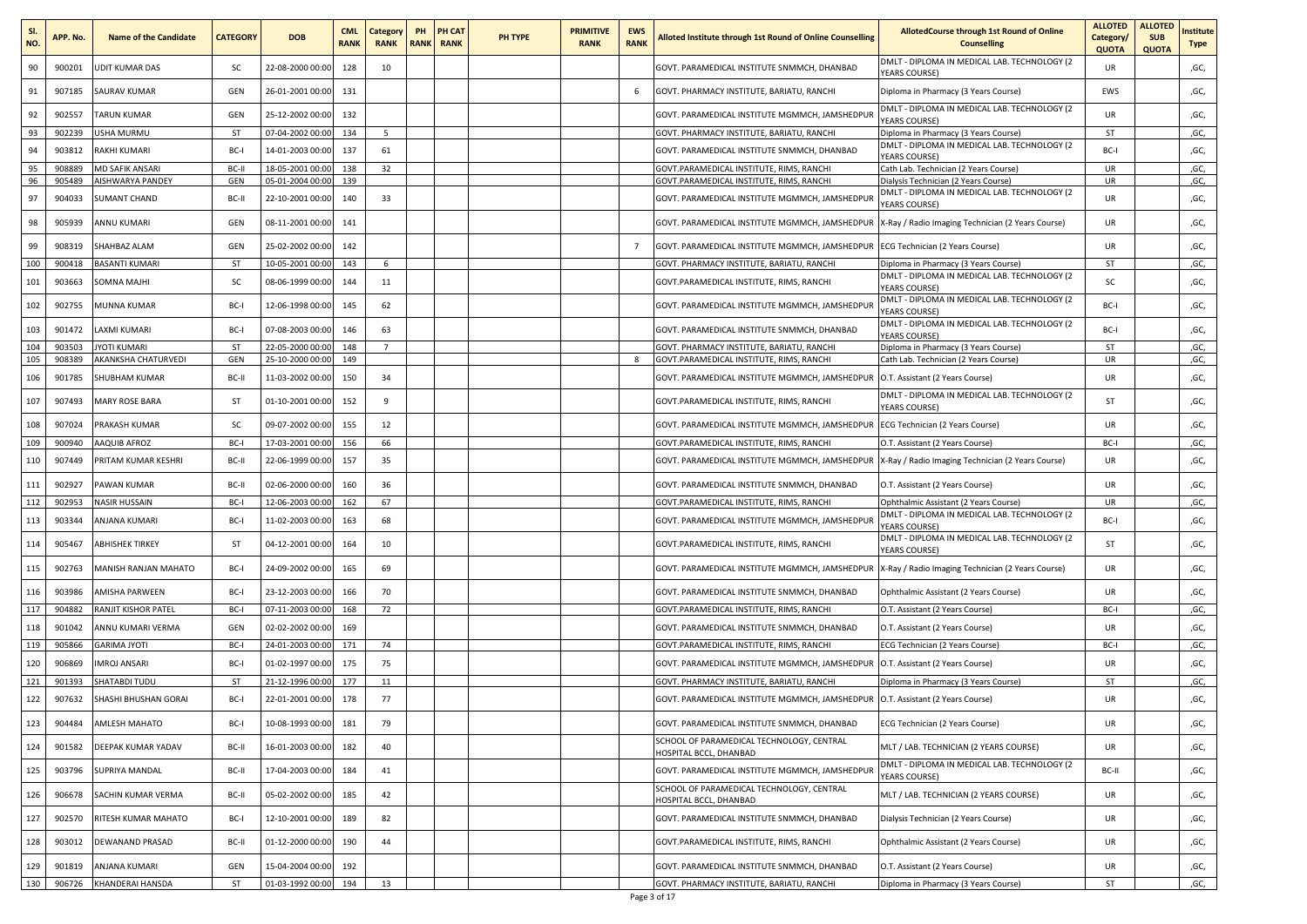| SI.<br>NO. | APP. No.         | <b>Name of the Candidate</b>          | <b>CATEGORY</b>   | <b>DOB</b>                           | <b>CML</b><br><b>RANK</b> | Category<br><b>RANK</b> | PH | PH CAT<br><b>RANK RANK</b> | PH TYPE | <b>PRIMITIVE</b><br><b>RANK</b> | <b>EWS</b><br><b>RANK</b> | <b>Alloted Institute through 1st Round of Online Counselling</b>                             | AllotedCourse through 1st Round of Online<br><b>Counselling</b>                 | <b>ALLOTED</b><br>Category/<br><b>QUOTA</b> | <b>ALLOTED</b><br><b>SUB</b><br><b>QUOTA</b> | nstitute<br>Type |
|------------|------------------|---------------------------------------|-------------------|--------------------------------------|---------------------------|-------------------------|----|----------------------------|---------|---------------------------------|---------------------------|----------------------------------------------------------------------------------------------|---------------------------------------------------------------------------------|---------------------------------------------|----------------------------------------------|------------------|
| 131        | 902096           | RAKHI KUMARI                          | GEN               | 06-01-2003 00:00                     | 195                       |                         |    |                            |         |                                 |                           | GOVT. PARAMEDICAL INSTITUTE MGMMCH, JAMSHEDPUR                                               | X-Ray / Radio Imaging Technician (2 Years Course)                               | UR                                          |                                              | ,GC,             |
| 132        | 907066           | SATISH KUMAR YADAV                    | BC-II             | 30-04-2003 00:00                     | 197                       | 45                      |    |                            |         |                                 |                           | GOVT.PARAMEDICAL INSTITUTE, RIMS, RANCHI                                                     | Dialysis Technician (2 Years Course)                                            | UR                                          |                                              | ,GC,             |
| 133        | 900516           | YOGESH KUMAR                          | BC-I              | 05-07-1997 00:00                     | 199                       | 84                      |    |                            |         |                                 |                           | GOVT. PARAMEDICAL INSTITUTE MGMMCH, JAMSHEDPUR                                               | X-Ray / Radio Imaging Technician (2 Years Course)                               | BC-I                                        |                                              | ,GC,             |
| 134        | 902386           | MOHAMMAD TABISH ZIA                   | BC-I              | 05-04-2002 00:00                     | 201                       | 86                      |    |                            |         |                                 |                           | GOVT.PARAMEDICAL INSTITUTE, RIMS, RANCHI                                                     | Ophthalmic Assistant (2 Years Course)                                           | <b>UR</b>                                   |                                              | ,GC,             |
| 135        | 901696           | SADIQUA SUMBUL                        | BC-I              | 01-12-2001 00:00                     | 202                       | 87                      |    |                            |         |                                 |                           | GOVT.PARAMEDICAL INSTITUTE, RIMS, RANCHI                                                     | Cath Lab. Technician (2 Years Course)                                           | BC-I                                        |                                              | ,GC,             |
| 136        | 905271           | KABITA MAHATO                         | BC-I              | 10-10-2002 00:00                     | 203                       | 88                      |    |                            |         |                                 |                           | GOVT. PARAMEDICAL INSTITUTE MGMMCH, JAMSHEDPUR                                               | Ophthalmic Assistant (2 Years Course)                                           | UR                                          |                                              | ,GC,             |
| 137        | 901801           | TRISHNA MAHTO                         | BC-I              | 01-03-2002 00:00                     | 204                       | 89                      |    |                            |         |                                 |                           | NSTITUTE OF MEDICAL SCIENCE & HEALTH, GUTWA TOLI,<br>RATU, RANCHI                            | SANITARY INSPECTOR (2 YEARS COURSE)                                             | UR                                          |                                              | ,PC,             |
| 138        | 908390           | REKHA KUMARI                          | BC-II             | 04-05-2000 00:00                     | 205                       | 47                      |    |                            |         |                                 |                           | GOVT. PARAMEDICAL INSTITUTE SNMMCH, DHANBAD                                                  | O.T. Assistant (2 Years Course)                                                 | UR                                          |                                              | ,GC,             |
| 139        | 903209           | AMAN KUMAR UPADHYAY                   | GEN               | 23-12-2002 00:00                     | 209                       |                         |    |                            |         |                                 | 11                        | GOVT. PHARMACY INSTITUTE, BARIATU, RANCHI                                                    | Diploma in Pharmacy (3 Years Course)                                            | EWS                                         |                                              | ,GC,             |
| 140        | 903748           | KHUSHBOO MODI                         | ST                | 06-03-2004 00:00                     | 210                       | 14                      |    |                            |         |                                 |                           | GOVT. PARAMEDICAL INSTITUTE SNMMCH, DHANBAD                                                  | DMLT - DIPLOMA IN MEDICAL LAB. TECHNOLOGY (2<br><b>YEARS COURSE)</b>            | ST                                          |                                              | ,GC,             |
| 141        | 903088           | SNEHA MAHATO                          | BC-I              | 18-03-2003 00:00                     | 211                       | 93                      |    |                            |         |                                 |                           | GOVT.PARAMEDICAL INSTITUTE, RIMS, RANCHI                                                     | Ophthalmic Assistant (2 Years Course)                                           | UR                                          |                                              | ,GC,             |
| 142        | 908683           | ASHUTOSH SINGH                        | GEN               | 25-08-2001 00:00                     | 212                       |                         |    |                            |         |                                 | 12                        | GOVT. PHARMACY INSTITUTE, BARIATU, RANCHI                                                    | Diploma in Pharmacy (3 Years Course)                                            | EWS                                         |                                              | ,GC,             |
| 143        | 906599           | TANNU PRIYA                           | BC-I              | 09-03-2001 00:00                     | 213                       | 94                      |    |                            |         |                                 |                           | SCHOOL OF PARAMEDICAL TECHNOLOGY, CENTRAL<br><b>IOSPITAL BCCL, DHANBAD</b>                   | MLT / LAB. TECHNICIAN (2 YEARS COURSE)                                          | BC-I                                        |                                              | ,GC,             |
| 144        | 902817           | MUSKAN BANU                           | BC-I              | 01-01-2004 00:00                     | 214                       | 95                      |    |                            |         |                                 |                           | GOVT. PARAMEDICAL INSTITUTE SNMMCH, DHANBAD                                                  | O.T. Assistant (2 Years Course)                                                 | UR                                          |                                              | ,GC,             |
| 145        | 907038           | AJIT KUMAR SINGH                      | GEN               | 19-11-2003 00:00                     | 215                       |                         |    |                            |         |                                 |                           | GOVT. PARAMEDICAL INSTITUTE MGMMCH, JAMSHEDPUR                                               | O.T. Assistant (2 Years Course)                                                 | UR                                          |                                              | ,GC,             |
| 146        | 906847           | <b>BITTU KUMAR</b>                    | BC-I              | 25-09-1998 00:00                     | 216                       | 96                      |    |                            |         |                                 |                           | GOVT. PARAMEDICAL INSTITUTE MGMMCH, JAMSHEDPUR                                               | ECG Technician (2 Years Course)                                                 | UR                                          |                                              | ,GC,             |
| 147        | 909319           | NAAZ PARWEEN                          | BC-I              | 10-06-2003 00:00                     | 218                       | 97                      |    |                            |         |                                 |                           | GOVT.PARAMEDICAL INSTITUTE, RIMS, RANCHI                                                     | Anaesthesia Technician (2 Years Course)                                         | UR                                          |                                              | ,GC,             |
| 148        | 905179           | SADANAND MAHTO                        | BC-I              | 29-04-1999 00:00                     | 221                       | 99                      |    |                            |         |                                 |                           | GOVT.PARAMEDICAL INSTITUTE, RIMS, RANCHI                                                     | Ophthalmic Assistant (2 Years Course)                                           | BC-I                                        |                                              | ,GC,             |
| 149<br>150 | 900570<br>904181 | <b>SONU KUMAR</b><br>TRILOCHAN MAHATO | <b>SC</b><br>BC-I | 01-10-2001 00:00<br>28-05-2001 00:00 | 223<br>224                | 13<br>101               |    |                            |         |                                 |                           | <b>GOVT, PHARMACY INSTITUTE, BARIATU, RANCHI</b><br>GOVT.PARAMEDICAL INSTITUTE, RIMS, RANCHI | Diploma in Pharmacy (3 Years Course)<br>Anaesthesia Technician (2 Years Course) | SC<br>UR                                    |                                              | ,GC,<br>,GC,     |
| 151        | 908337           | <b>SUMIT ANAND</b>                    | BC-I              | 20-09-2000 00:00                     | 225                       | 102                     |    |                            |         |                                 |                           | SURYA PARAMEDICAL INSTITUTE, SAHEBGANJ                                                       | DIALYSIS TECHNICIAN (2 YEARS COURSE)                                            | UR                                          |                                              | ,PC,             |
| 152        | 906266           | MD ANZAR RABBANI                      | BC-I              | 21-07-1996 00:00                     | 229                       | 104                     |    |                            |         |                                 |                           | GOVT. PARAMEDICAL INSTITUTE MGMMCH, JAMSHEDPUR                                               | O.T. Assistant (2 Years Course)                                                 | UR                                          |                                              | ,GC,             |
| 153        | 909574           | PANKAJ KUMAR                          | BC-II             | 05-08-2003 00:00                     | 232                       | 51                      |    |                            |         |                                 |                           | GOVT.PARAMEDICAL INSTITUTE, RIMS, RANCHI                                                     | Ophthalmic Assistant (2 Years Course)                                           | BC-II                                       |                                              | ,GC,             |
| 154        | 901136           | AMAN KUMAR DAS                        | <b>SC</b>         | 25-12-2002 00:00                     | 233                       | 14                      |    |                            |         |                                 |                           | GOVT.PARAMEDICAL INSTITUTE, RIMS, RANCHI                                                     | O.T. Assistant (2 Years Course)                                                 | sc                                          |                                              | ,GC,             |
| 155        | 904328           | DHARAMVEER PANDIT                     | BC-I              | 06-09-2003 00:00                     | 236                       | 107                     |    |                            |         |                                 |                           | GOVT. PARAMEDICAL INSTITUTE MGMMCH, JAMSHEDPUR                                               | O.T. Assistant (2 Years Course)                                                 | UR                                          |                                              | ,GC,             |
| 156        | 900836           | RESHMI KUMARI                         | BC-I              | 15-12-2003 00:00                     | 237                       | 108                     |    |                            |         |                                 |                           | GOVT. PARAMEDICAL INSTITUTE MGMMCH, JAMSHEDPUR                                               | Ophthalmic Assistant (2 Years Course)                                           | UR                                          |                                              | ,GC,             |
| 157        | 901405           | SUMAIYA NAAZ                          | BC-I              | 15-08-2003 00:00                     | 238                       | 109                     |    |                            |         |                                 |                           | GOVT. PARAMEDICAL INSTITUTE SNMMCH, DHANBAD                                                  | Ophthalmic Assistant (2 Years Course)                                           | UR                                          |                                              | ,GC,             |
| 158        | 907127           | RAHUL KUMAR                           | BC-II             | 28-05-2003 00:00                     | 239                       | 53                      |    |                            |         |                                 |                           | GOVT. PARAMEDICAL INSTITUTE SNMMCH, DHANBAD                                                  | O.T. Assistant (2 Years Course)                                                 | BC-II                                       |                                              | ,GC,             |
| 159        | 903462           | SOURAV KUMAR                          | GEN               | 25-03-2001 00:00                     | 241                       |                         |    |                            |         |                                 |                           | GOVT. PARAMEDICAL INSTITUTE SNMMCH, DHANBAD                                                  | ECG Technician (2 Years Course)                                                 | UR                                          |                                              | ,GC,             |
| 160        | 905884           | ANUP KUMARI                           | BC-I              | 25-04-2003 00:00                     | 242                       | 111                     |    |                            |         |                                 |                           | GOVT.PARAMEDICAL INSTITUTE, RIMS, RANCHI                                                     | Anaesthesia Technician (2 Years Course)                                         | UR                                          |                                              | ,GC,             |
| 161        | 906558           | <b>KUNDAN KUMAR RAY</b>               | GEN               | 02-03-2004 00:00                     | 244                       |                         |    |                            |         |                                 |                           | GOVT. PARAMEDICAL INSTITUTE SNMMCH, DHANBAD                                                  | Ophthalmic Assistant (2 Years Course)                                           | UR                                          |                                              | ,GC,             |
| 162        | 905128           | LAXMI KUMARI                          | BC-I              | 26-06-2004 00:00                     | 245                       | 113                     |    |                            |         |                                 |                           | GOVT. PARAMEDICAL INSTITUTE SNMMCH. DHANBAD                                                  | O.T. Assistant (2 Years Course)                                                 | BC-I                                        |                                              | ,GC,             |
| 163        | 904838           | <b>SUMIYA KHATOON</b>                 | BC-I              | 30-10-2000 00:00                     | 246                       | 114                     |    |                            |         |                                 |                           | GOVT. PARAMEDICAL INSTITUTE MGMMCH, JAMSHEDPUR                                               | O.T. Assistant (2 Years Course)                                                 | UR                                          |                                              | ,GC,             |
| 164        | 907364           | RIYA KUMARI                           | BC-II             | 11-02-2002 00:00                     | 247                       | 54                      |    |                            |         |                                 |                           | GOVT. PARAMEDICAL INSTITUTE MGMMCH, JAMSHEDPUR                                               | O.T. Assistant (2 Years Course)                                                 | UR                                          |                                              | ,GC,             |
| 165        | 902503           | ARTI SAHI                             | GEN               | 20-03-2003 00:00                     | 248                       |                         |    |                            |         |                                 |                           | GOVT. PARAMEDICAL INSTITUTE MGMMCH, JAMSHEDPUR                                               | O.T. Assistant (2 Years Course)                                                 | UR                                          |                                              | ,GC,             |
| 166        | 905424           | NIBHA VERMA                           | BC-II             | 10-08-2002 00:00                     | 249                       | 55                      |    |                            |         |                                 |                           | GOVT, PARAMEDICAL INSTITUTE MGMMCH, JAMSHEDPUR                                               | O.T. Assistant (2 Years Course)                                                 | BC-II                                       |                                              | ,GC,             |
| 167        | 905709           | <b>DIVYA RUCHI</b>                    | GEN               | 07-12-2002 00:00                     | 250                       |                         |    |                            |         |                                 |                           | SCHOOL OF PARAMEDICAL TECHNOLOGY, CENTRAL<br>HOSPITAL BCCL, DHANBAD                          | HEARING LANGUAGE & SPEECH THERAPY (2 YEARS<br>COURSE)                           | UR                                          |                                              | ,GC,             |
| 168        | 902940           | PRAKASH HANSDA                        | ST                | 15-05-2002 00:00 251                 |                           | 16                      |    |                            |         |                                 |                           | GOVT. PHARMACY INSTITUTE, BARIATU, RANCHI                                                    | Diploma in Pharmacy (3 Years Course)                                            | ST                                          |                                              | ,GC,             |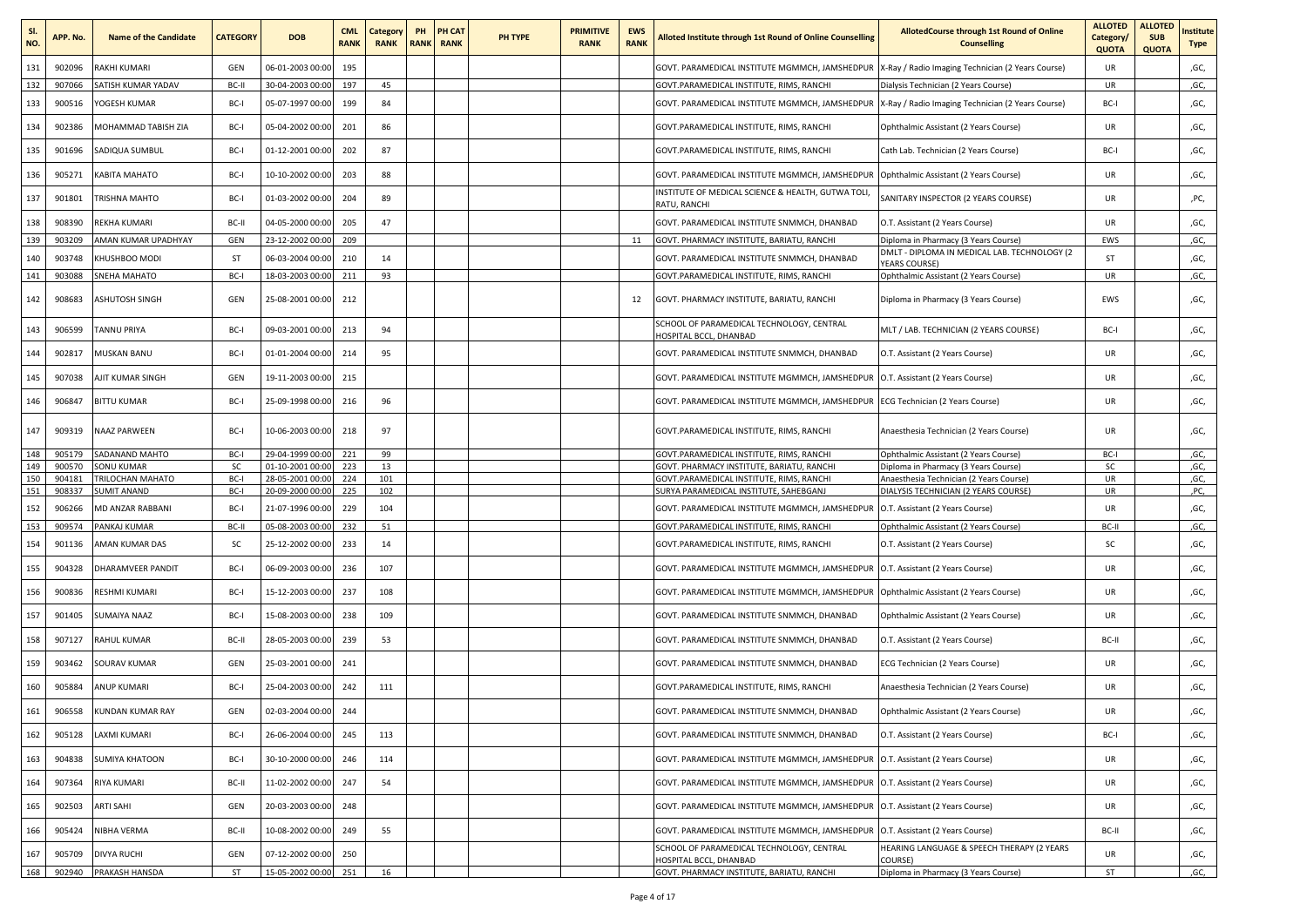| SI.<br>NO. | APP. No.         | <b>Name of the Candidate</b>                 | <b>CATEGORY</b> | <b>DOB</b>                           | <b>CML</b><br><b>RANK</b> | Category<br><b>RANK</b> | PH | PH CAT<br><b>RANK RANK</b> | PH TYPE | <b>PRIMITIVE</b><br><b>RANK</b> | <b>EWS</b><br><b>RANK</b> | Alloted Institute through 1st Round of Online Counselling                              | AllotedCourse through 1st Round of Online<br><b>Counselling</b>              | <b>ALLOTED</b><br>Category/<br><b>QUOTA</b> | <b>ALLOTED</b><br><b>SUB</b><br><b>QUOTA</b> | nstitute<br><b>Type</b> |
|------------|------------------|----------------------------------------------|-----------------|--------------------------------------|---------------------------|-------------------------|----|----------------------------|---------|---------------------------------|---------------------------|----------------------------------------------------------------------------------------|------------------------------------------------------------------------------|---------------------------------------------|----------------------------------------------|-------------------------|
| 169        | 900968           | <b>RUCHI KUMARI</b>                          | BC-II           | 03-12-2003 00:00                     | 252                       | 56                      |    |                            |         |                                 |                           | GOVT. PARAMEDICAL INSTITUTE MGMMCH, JAMSHEDPUR                                         | Ophthalmic Assistant (2 Years Course)                                        | UR                                          |                                              | ,GC,                    |
| 170        | 902380           | SONU ARFIN                                   | BC-I            | 08-01-2001 00:00                     | 253                       | 115                     |    |                            |         |                                 |                           | GOVT.PARAMEDICAL INSTITUTE, RIMS, RANCHI                                               | Anaesthesia Technician (2 Years Course)                                      | BC-I                                        |                                              | ,GC,                    |
| 171        | 902187           | ABISHA MURMU                                 | <b>ST</b>       | 07-04-2002 00:00                     | 254                       | 17                      |    |                            |         |                                 |                           | GOVT. PHARMACY INSTITUTE, BARIATU, RANCHI                                              | Diploma in Pharmacy (3 Years Course)                                         | ST                                          |                                              | ,GC,                    |
| 172        | 909706           | AMAN RAJ                                     | BC-I            | 23-10-2000 00:00                     | 259                       | 119                     |    |                            |         |                                 |                           | GOVT. PARAMEDICAL INSTITUTE MGMMCH, JAMSHEDPUR                                         | O.T. Assistant (2 Years Course)                                              | BC-I                                        |                                              | ,GC,                    |
| 173        | 904305           | ROQAIYA KHATOON                              | GEN             | 25-11-2000 00:00                     | 260                       |                         |    |                            |         |                                 |                           | GOVT. PARAMEDICAL INSTITUTE SNMMCH, DHANBAD                                            | Ophthalmic Assistant (2 Years Course)                                        | <b>UR</b>                                   |                                              | ,GC,                    |
| 174        | 905161           | RAMESH MARDI                                 | ST              | 28-06-1986 00:00                     | 261                       | 18                      |    |                            |         |                                 |                           | GOVT. PHARMACY INSTITUTE, BARIATU, RANCHI                                              | Diploma in Pharmacy (3 Years Course)                                         | ST                                          |                                              | ,GC,                    |
| 175        | 907992           | PUJA KUMARI                                  | GEN             | 16-10-2001 00:00                     | 262                       |                         |    |                            |         |                                 |                           | GOVT.PARAMEDICAL INSTITUTE, RIMS, RANCHI                                               | Dialysis Technician (2 Years Course)                                         | UR                                          |                                              | ,GC,                    |
| 176<br>177 | 907374<br>904339 | <b>SHUBHAM TEWARY</b><br>MURMU BABITA SUNDAR | GEN<br>ST       | 21-01-2004 00:00<br>20-10-2002 00:00 | 264<br>265                | 19                      |    |                            |         |                                 | 13                        | GOVT. PHARMACY INSTITUTE, BARIATU, RANCHI<br>GOVT. PHARMACY INSTITUTE, BARIATU, RANCHI | Diploma in Pharmacy (3 Years Course)<br>Diploma in Pharmacy (3 Years Course) | EWS<br>ST                                   |                                              | ,GC,<br>,GC,            |
|            |                  |                                              |                 |                                      |                           |                         |    |                            |         |                                 |                           |                                                                                        |                                                                              |                                             |                                              |                         |
| 178        | 908011           | MANISHA KUMARI                               | BC-II           | 30-03-2002 00:00                     | 273                       | 60                      |    |                            |         |                                 |                           | GOVT. PARAMEDICAL INSTITUTE SNMMCH, DHANBAD                                            | Anaesthesia Technician (2 Years Course)                                      | UR                                          |                                              | ,GC,                    |
| 179<br>180 | 903604<br>906006 | <b>AFRIN SABA</b><br>ANKIT KUMAR DAS         | BC-I<br>SC.     | 05-07-2004 00:00<br>06-12-2002 00:00 | 274<br>276                | 121<br>16               |    |                            |         |                                 |                           | GOVT.PARAMEDICAL INSTITUTE, RIMS, RANCHI<br>GOVT. PHARMACY INSTITUTE, BARIATU, RANCHI  | Dialysis Technician (2 Years Course)<br>Diploma in Pharmacy (3 Years Course) | UR<br>sc                                    |                                              | ,GC,<br>,GC,            |
|            |                  |                                              |                 |                                      |                           |                         |    |                            |         |                                 |                           | KRISHAN MURARI INSTITUTE OF MEDICAL & HEALTH                                           | DMLT - DIPLOMA IN MEDICAL LAB. TECHNOLOGY (2                                 |                                             |                                              |                         |
| 181        | 910055           | <b>GULAPSHA PARWEEN</b>                      | BC-I            | 30-10-1994 00:00                     | 279                       | 124                     |    |                            |         |                                 |                           | SCIENCE, CHAS, BOKARO                                                                  | YEARS COURSE)                                                                | UR                                          |                                              | ,PC,                    |
| 182        | 906815           | SHUBHAM SAURAV                               | GEN             | 12-03-2002 00:00                     | 284                       |                         |    |                            |         |                                 | 14                        | GOVT.PARAMEDICAL INSTITUTE, RIMS, RANCHI                                               | O.T. Assistant (2 Years Course)                                              | EWS                                         |                                              | ,GC,                    |
| 183        | 903030           | BASANT KUMAR YADAV                           | BC-II           | 23-01-2004 00:00                     | 285                       | 62                      |    |                            |         |                                 |                           | GOVT. PARAMEDICAL INSTITUTE MGMMCH, JAMSHEDPUR                                         | Ophthalmic Assistant (2 Years Course)                                        | UR                                          |                                              | ,GC,                    |
| 184        | 902200           | AQISHA AKEEL                                 | GEN             | 13-11-2001 00:00                     | 286                       |                         |    |                            |         |                                 | 15                        | GOVT. PHARMACY INSTITUTE, BARIATU, RANCHI                                              | Diploma in Pharmacy (3 Years Course)                                         | EWS                                         |                                              | ,GC,                    |
| 185        | 901145           | <b>MAMTA KUMARI</b>                          | BC-I            | 15-06-2000 00:00                     | 287                       | 129                     |    |                            |         |                                 |                           | GOVT. PARAMEDICAL INSTITUTE SNMMCH, DHANBAD                                            | Anaesthesia Technician (2 Years Course)                                      | UR                                          |                                              | ,GC,                    |
| 186        | 901290           | RAHUL ELLEN KUJUR                            | ST              | 20-12-1997 00:00                     | 292                       | 22                      |    |                            |         |                                 |                           | GOVT.PARAMEDICAL INSTITUTE, RIMS, RANCHI                                               | DMLT - DIPLOMA IN MEDICAL LAB. TECHNOLOGY (2<br>YEARS COURSE)                | ST                                          |                                              | ,GC,                    |
| 187        | 905210           | PRANAV ANAND                                 | GEN             | 27-01-2004 00:00                     | 293                       |                         |    |                            |         |                                 | 16                        | GOVT. PHARMACY INSTITUTE, BARIATU, RANCHI                                              | Diploma in Pharmacy (3 Years Course)                                         | EWS                                         |                                              | ,GC,                    |
| 188        | 900164           | AMISHA KUMARI                                | BC-I            | 09-08-2003 00:00                     | 297                       | 134                     |    |                            |         |                                 |                           | GOVT. PARAMEDICAL INSTITUTE MGMMCH, JAMSHEDPUR   O.T. Assistant (2 Years Course)       |                                                                              | BC-I                                        |                                              | ,GC,                    |
| 189        | 901059           | CHENMAI KUMARI                               | BC-I            | 19-06-2000 00:00                     | 298                       | 135                     |    |                            |         |                                 |                           | GOVT. PARAMEDICAL INSTITUTE MGMMCH, JAMSHEDPUR                                         | Anaesthesia Technician (2 Years Course)                                      | UR                                          |                                              | ,GC,                    |
| 190        | 904209           | <b>GAYATRI KUMARI</b>                        | BC-I            | 01-01-2004 00:00                     | 299                       | 136                     |    |                            |         |                                 |                           | GOVT. PARAMEDICAL INSTITUTE SNMMCH, DHANBAD                                            | ECG Technician (2 Years Course)                                              | UR                                          |                                              | ,GC,                    |
| 191        | 902353           | KHUSHBOO KUMARI                              | SC              | 13-11-2003 00:00                     | 300                       | 17                      |    |                            |         |                                 |                           | GOVT. PHARMACY INSTITUTE, BARIATU, RANCHI                                              | Diploma in Pharmacy (3 Years Course)                                         | SC                                          |                                              | ,GC,                    |
| 192        | 901494           | ANISHA XALXO                                 | ST              | 05-03-2001 00:00                     | 302                       | 23                      |    |                            |         |                                 |                           | GOVT. PHARMACY INSTITUTE, BARIATU, RANCHI                                              | Diploma in Pharmacy (3 Years Course)                                         | ST                                          |                                              | ,GC,                    |
| 193        | 903068           | YOTI KUMARI                                  | BC-II           | 01-07-2002 00:00                     | 304                       | 64                      |    |                            |         |                                 |                           | GOVT. PARAMEDICAL INSTITUTE MGMMCH, JAMSHEDPUR                                         | Ophthalmic Assistant (2 Years Course)                                        | <b>UR</b>                                   |                                              | ,GC,                    |
| 194        | 901771           | ANUPAM VERMA                                 | GEN             | 30-03-1998 00:00                     | 305                       |                         |    |                            |         |                                 |                           | SCHOOL OF PARAMEDICAL TECHNOLOGY, CENTRAL<br>HOSPITAL BCCL, DHANBAD                    | O.T. Assistant (2 YEARS COURSE)                                              | <b>UR</b>                                   |                                              | ,GC,                    |
| 195        | 902013           | RAJENDER KUMAR MANDAL                        | BC-I            | 24-10-1997 00:00                     | 307                       | 138                     |    |                            |         |                                 |                           | GOVT. PARAMEDICAL INSTITUTE MGMMCH, JAMSHEDPUR                                         | ECG Technician (2 Years Course)                                              | BC-I                                        |                                              | ,GC,                    |
| 196        | 905700           | GOVIND RAM                                   | sc              | 20-04-1997 00:00                     | 308                       | 18                      |    |                            |         |                                 |                           | GOVT.PARAMEDICAL INSTITUTE, RIMS, RANCHI                                               | DMLT - DIPLOMA IN MEDICAL LAB. TECHNOLOGY (2<br><b>YEARS COURSE)</b>         | SC                                          |                                              | ,GC,                    |
| 197        | 903059           | ROHIT KUMAR PAL                              | GEN             | 16-05-2003 00:00                     | 309                       |                         |    |                            |         |                                 |                           | GOVT. PARAMEDICAL INSTITUTE SNMMCH, DHANBAD                                            | Anaesthesia Technician (2 Years Course)                                      | UR                                          |                                              | ,GC,                    |
| 198        | 908741           | PRABHAT KUMAR OJHA                           | GEN             | 01-01-2002 00:00                     | 312                       |                         |    |                            |         |                                 | 17                        | GOVT.PARAMEDICAL INSTITUTE, RIMS, RANCHI                                               | X-Ray / Radio Imaging Technician (2 Years Course)                            | EWS                                         |                                              | ,GC,                    |
| 199        | 905475           | NARGISH NAAZ                                 | GEN             | 12-03-2003 00:00                     | 316                       |                         |    |                            |         |                                 |                           | GOVT.PARAMEDICAL INSTITUTE, RIMS, RANCHI                                               | Dialysis Technician (2 Years Course)                                         | UR                                          |                                              | ,GC,                    |
| 200        | 905497           | JONGA BODRA                                  | ST              | 05-01-2003 00:00                     | 317                       | 25                      |    |                            |         |                                 |                           | GOVT.PARAMEDICAL INSTITUTE, RIMS, RANCHI                                               | DMLT - DIPLOMA IN MEDICAL LAB. TECHNOLOGY (2<br><b>YEARS COURSE)</b>         | ST                                          |                                              | ,GC,                    |
| 201        | 904121           | ANAND CHANDRA                                | GEN             | 07-05-2003 00:00                     | 321                       |                         |    |                            |         |                                 | 18                        | GOVT.PARAMEDICAL INSTITUTE, RIMS, RANCHI                                               | DMLT - DIPLOMA IN MEDICAL LAB. TECHNOLOGY (2<br>YEARS COURSE)                | EWS                                         |                                              | ,GC,                    |
| 202        | 904646           | MRINAL MONDAL                                | BC-I            | 15-03-2003 00:00                     | 324                       | 142                     |    |                            |         |                                 |                           | ASIAN INSTITUTE OF ALIDE HEALTH SCIENCES, BARTAND,<br>DHANBAD                          | DMLT - DIPLOMA IN MEDICAL LAB. TECHNOLOGY (2<br><b>YEARS COURSE)</b>         | UR                                          |                                              | ,PC,                    |
| 203        | 901296           | NILESH KUMAR SUMAN                           | GEN             | 15-08-1998 00:00                     | 325                       |                         |    |                            |         |                                 |                           | GOVT. PARAMEDICAL INSTITUTE MGMMCH, JAMSHEDPUR Ophthalmic Assistant (2 Years Course)   |                                                                              | UR                                          |                                              | ,GC,                    |
| 204        | 903341           | <b>RAKESH KUMAR</b>                          | sc              | 26-04-2002 00:00 326                 |                           | 20                      |    |                            |         |                                 |                           | GOVT.PARAMEDICAL INSTITUTE, RIMS, RANCHI                                               | Cath Lab. Technician (2 Years Course)                                        | SC                                          |                                              | ,GC,                    |
| 205        | 904366           | PREMIKA TOPPO                                | ST              | 02-06-2004 00:00 328                 |                           | 27                      |    |                            |         |                                 |                           | GOVT. PHARMACY INSTITUTE, BARIATU, RANCHI                                              | Diploma in Pharmacy (3 Years Course)                                         | ST                                          |                                              | ,GC,                    |
| 206        | 908377           | MD TAUSIF AHMAD                              | BC-I            | 03-09-2002 00:00                     | 329                       | 144                     |    |                            |         |                                 |                           | GOVT. PARAMEDICAL INSTITUTE MGMMCH, JAMSHEDPUR                                         | Ophthalmic Assistant (2 Years Course)                                        | UR                                          |                                              | ,GC,                    |
| 207        | 902405           | MUSKAN BARNWAL                               | GEN             | 19-03-2003 00:00                     | 330                       |                         |    |                            |         |                                 |                           | GOVT. PARAMEDICAL INSTITUTE SNMMCH, DHANBAD                                            | Ophthalmic Assistant (2 Years Course)                                        | UR                                          |                                              | ,GC,                    |
| 208        | 907356           | SHOBHA MAHATO                                | BC-I            | 14-09-2003 00:00                     | 332                       | 145                     |    |                            |         |                                 |                           | GOVT. PARAMEDICAL INSTITUTE SNMMCH, DHANBAD                                            | Ophthalmic Assistant (2 Years Course)                                        | BC-I                                        |                                              | ,GC,                    |
| 209        | 905623           | ROSHNI ORAON                                 | ST              | 21-01-2002 00:00                     | 333                       | 28                      |    |                            |         |                                 |                           | GOVT. PHARMACY INSTITUTE, BARIATU, RANCHI                                              | Diploma in Pharmacy (3 Years Course)                                         | ST                                          |                                              | ,GC,                    |
| 210        | 902191           | SONAM SOY                                    | ST              | 17-06-2003 00:00                     | 338                       | 29                      |    |                            |         |                                 |                           | GOVT. PHARMACY INSTITUTE, BARIATU, RANCHI                                              | Diploma in Pharmacy (3 Years Course)                                         | ST                                          |                                              | ,GC,                    |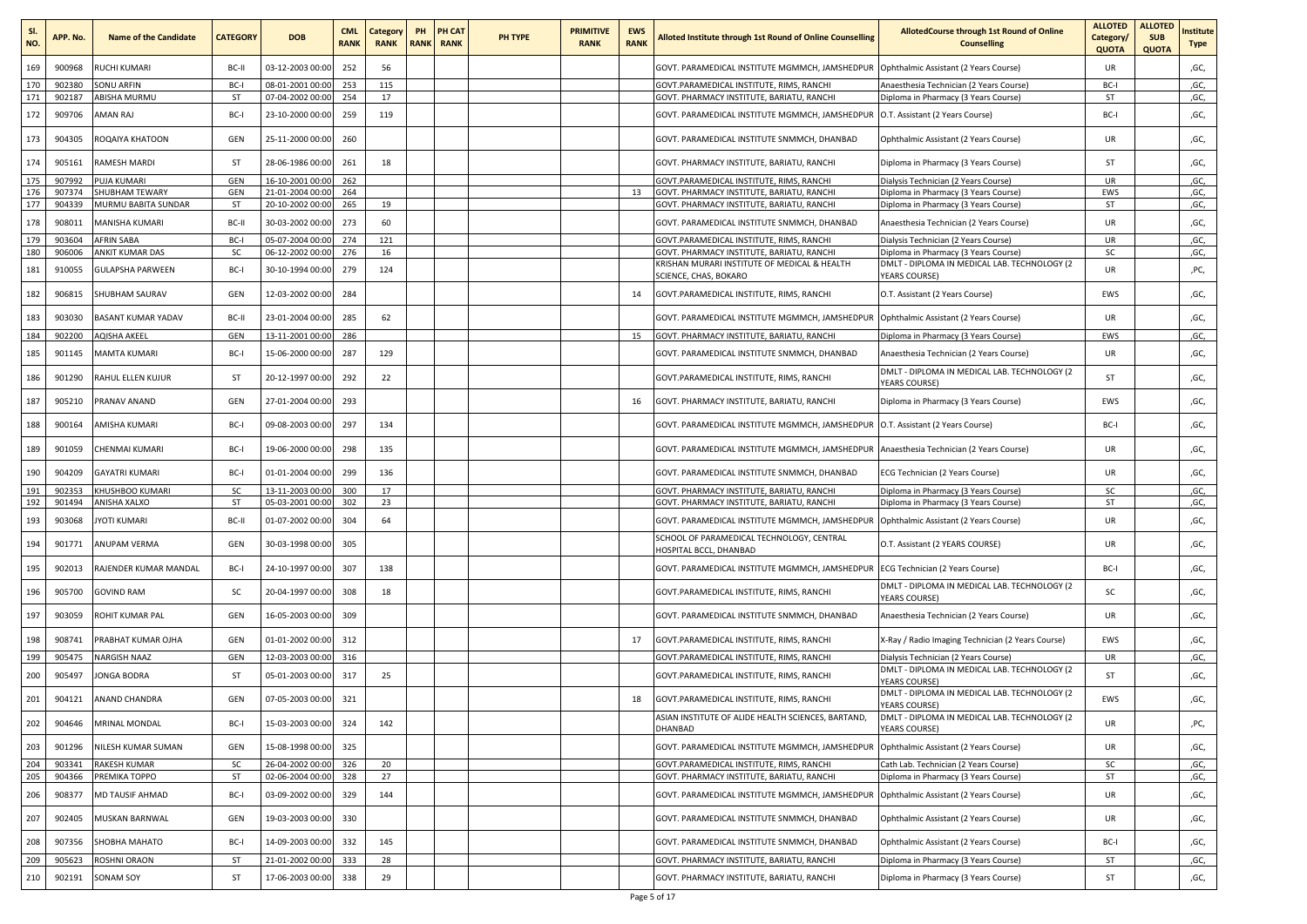| SI.<br>NO. | APP. No. | <b>Name of the Candidate</b> | <b>CATEGORY</b> | <b>DOB</b>           | <b>CML</b><br><b>RANK</b> | Category<br><b>RANK</b> | PH<br><b>RANK</b> | PH CAT<br><b>RANK</b> | PH TYPE                                                                                                                                                        | <b>PRIMITIVE</b><br><b>RANK</b> | <b>EWS</b><br><b>RANK</b> | Alloted Institute through 1st Round of Online Counselling            | <b>AllotedCourse through 1st Round of Online</b><br><b>Counselling</b> | <b>ALLOTED</b><br>Category/<br><b>QUOTA</b> | <b>ALLOTED</b><br><b>SUB</b><br><b>QUOTA</b> | nstitute<br>Type |
|------------|----------|------------------------------|-----------------|----------------------|---------------------------|-------------------------|-------------------|-----------------------|----------------------------------------------------------------------------------------------------------------------------------------------------------------|---------------------------------|---------------------------|----------------------------------------------------------------------|------------------------------------------------------------------------|---------------------------------------------|----------------------------------------------|------------------|
| 211        | 900894   | <b>GULAM WARIS</b>           | BC-I            | 10-08-2002 00:00     | 342                       | 151                     |                   |                       |                                                                                                                                                                |                                 |                           | GOVT. PARAMEDICAL INSTITUTE MGMMCH, JAMSHEDPUR                       | Ophthalmic Assistant (2 Years Course)                                  | UR                                          |                                              | ,GC,             |
| 212        | 909960   | DEEPAK KUMAR RAJAK           | SC              | 15-08-1996 00:00     | 343                       | 21                      |                   |                       |                                                                                                                                                                |                                 |                           | GOVT.PARAMEDICAL INSTITUTE, RIMS, RANCHI                             | X-Ray / Radio Imaging Technician (2 Years Course)                      | sc                                          |                                              | ,GC,             |
| 213        | 901250   | NITU KUMARI                  | GEN             | 14-10-2000 00:00     | 344                       |                         |                   |                       |                                                                                                                                                                |                                 | 19                        | GOVT.PARAMEDICAL INSTITUTE, RIMS, RANCHI                             | Ophthalmic Assistant (2 Years Course)                                  | EWS                                         |                                              | ,GC,             |
| 214        | 903217   | <b>HARIOM KUMAR</b>          | BC-I            | 05-06-1999 00:00     | 345                       | 152                     |                   |                       |                                                                                                                                                                |                                 |                           | GOVT.PARAMEDICAL INSTITUTE, RIMS, RANCHI                             | Dialysis Technician (2 Years Course)                                   | BC-I                                        |                                              | ,GC,             |
| 215        | 904652   | KAMLESH KUMAR                | BC-II           | 10-01-1996 00:00     | 349                       | 71                      | -2                |                       | C-LOCOMOTOR<br>DISABILITY INCLUDING<br>CEREBRAL PALSY,<br>LEPROSY CURED,<br>DWARFISM, ACID<br><b>ATTACK VICTIMS AND</b><br><b>MUSCULAR</b><br><b>DYSTROPHY</b> |                                 |                           | GOVT. PHARMACY INSTITUTE, BARIATU, RANCHI                            | Diploma in Pharmacy (3 Years Course)                                   | PH-LD                                       | BC_II                                        | ,GC,             |
| 216        | 900380   | PRIYA KUMARI                 | sc              | 20-08-2003 00:00     | 350                       | 22                      |                   |                       |                                                                                                                                                                |                                 |                           | GOVT.PARAMEDICAL INSTITUTE, RIMS, RANCHI                             | Anaesthesia Technician (2 Years Course)                                | sc                                          |                                              | ,GC,             |
| 217        | 905486   | PRIYA DEY                    | BC-II           | 24-08-2004 00:00     | 353                       | 73                      |                   |                       |                                                                                                                                                                |                                 |                           | SCHOOL OF PARAMEDICAL TECHNOLOGY, CENTRAL<br>HOSPITAL BCCL, DHANBAD  | ECG TECHNICIAN (2 YEARS COURSE)                                        | UR                                          |                                              | ,GC,             |
| 218        | 903518   | ASHISH KUMAR MANDAL          | BC-II           | 28-06-2003 00:00     | 356                       | 75                      |                   |                       |                                                                                                                                                                |                                 |                           | INSTITUTE OF MEDICAL SCIENCE & HEALTH, GUTWA TOLI,<br>RATU. RANCHI   | SANITARY INSPECTOR (2 YEARS COURSE)                                    | UR                                          |                                              | ,PC,             |
| 219        | 902193   | SHAHANA PARVEEN              | BC-I            | 05-01-1997 00:00     | 360                       | 157                     |                   |                       |                                                                                                                                                                |                                 |                           | SCHOOL OF PARAMEDICAL TECHNOLOGY, CENTRAL<br>HOSPITAL BCCL, DHANBAD  | OPHTHALMIC ASSISTANT (2 YEARS COURSE)                                  | UR                                          |                                              | ,GC,             |
| 220        | 900845   | <b>BHAJMATI SINKU</b>        | ST              | 17-05-2002 00:00     | 362                       | 30                      |                   |                       |                                                                                                                                                                |                                 |                           | GOVT. PHARMACY INSTITUTE, BARIATU, RANCHI                            | Diploma in Pharmacy (3 Years Course)                                   | ST                                          |                                              | ,GC,             |
| 221        | 910097   | AVINASH KUMAR YADAV          | BC-II           | 13-12-2003 00:00     | 364                       | 79                      |                   |                       |                                                                                                                                                                |                                 |                           | GOVT. PARAMEDICAL INSTITUTE SNMMCH, DHANBAD                          | Ophthalmic Assistant (2 Years Course)                                  | BC-II                                       |                                              | ,GC,             |
| 222        | 907682   | SATISH KUMAR GUPTA           | BC-I            | 03-04-2000 00:00     | 366                       | 159                     |                   |                       |                                                                                                                                                                |                                 |                           | GOVT. PARAMEDICAL INSTITUTE MGMMCH, JAMSHEDPUR                       | Ophthalmic Assistant (2 Years Course)                                  | UR                                          |                                              | ,GC,             |
| 223        | 900295   | MD SAMIR ANSARI              | BC-I            | 15-11-2003 00:00     | 367                       | 160                     |                   |                       |                                                                                                                                                                |                                 |                           | GOVT. PARAMEDICAL INSTITUTE MGMMCH, JAMSHEDPUR                       | Ophthalmic Assistant (2 Years Course)                                  | BC-I                                        |                                              | ,GC,             |
| 224        | 908424   | MD ABDUL KALAM               | BC-I            | 12-03-2004 00:00     | 368                       | 161                     |                   |                       |                                                                                                                                                                |                                 |                           | GOVT. PARAMEDICAL INSTITUTE MGMMCH, JAMSHEDPUR                       | Ophthalmic Assistant (2 Years Course)                                  | BC-I                                        |                                              | ,GC,             |
| 225        | 910063   | SHEEJAL RAJ                  | BC-I            | 05-10-2002 00:00     | 369                       | 162                     |                   |                       |                                                                                                                                                                |                                 |                           | GOVT. PARAMEDICAL INSTITUTE SNMMCH, DHANBAD                          | Dialysis Technician (2 Years Course)                                   | UR                                          |                                              | ,GC,             |
| 226        | 909617   | RAHUL KUMAR YADAV            | BC-II           | 10-02-2003 00:00     | 373                       | 80                      |                   |                       |                                                                                                                                                                |                                 |                           | GOVT. PARAMEDICAL INSTITUTE MGMMCH, JAMSHEDPUR                       | Anaesthesia Technician (2 Years Course)                                | UR                                          |                                              | ,GC,             |
| 227        | 902079   | KUNAL KANTI MONDAL           | BC-I            | 28-12-2002 00:00     | 374                       | 165                     |                   |                       |                                                                                                                                                                |                                 |                           | GOVT. PARAMEDICAL INSTITUTE SNMMCH, DHANBAD                          | ECG Technician (2 Years Course)                                        | BC-I                                        |                                              | ,GC,             |
| 228        | 909813   | AMAN KUMAR DAS               | sc              | 10-12-2002 00:00     | 376                       | 23                      |                   |                       |                                                                                                                                                                |                                 |                           | GOVT.PARAMEDICAL INSTITUTE, RIMS, RANCHI                             | O.T. Assistant (2 Years Course)                                        | SC                                          |                                              | ,GC,             |
| 229        | 905742   | AMIT KUMAR                   | BC-I            | 02-05-2004 00:00     | 377                       | 167                     |                   |                       |                                                                                                                                                                |                                 |                           | GOVT. PARAMEDICAL INSTITUTE SNMMCH, DHANBAD                          | Dialysis Technician (2 Years Course)                                   | BC-I                                        |                                              | ,GC,             |
| 230        | 906145   | RANJANA KUMARI               | SC              | 10-03-2002 00:00     | 382                       | 24                      |                   |                       |                                                                                                                                                                |                                 |                           | GOVT. PARAMEDICAL INSTITUTE SNMMCH, DHANBAD                          | DMLT - DIPLOMA IN MEDICAL LAB. TECHNOLOGY (2<br><b>YEARS COURSE)</b>   | sc                                          |                                              | ,GC,             |
| 231        | 906475   | MANDIP KUMAR RAVIDAS         | SC              | 11-02-1993 00:00     | 385                       | 25                      |                   |                       |                                                                                                                                                                |                                 |                           | GOVT.PARAMEDICAL INSTITUTE, RIMS, RANCHI                             | ECG Technician (2 Years Course)                                        | sc                                          |                                              | ,GC,             |
| 232        | 905819   | SHAZIA AMIN                  | BC-I            | 12-07-1996 00:00     | 389                       | 174                     |                   |                       |                                                                                                                                                                |                                 |                           | VIKAS INSTITUTE OF PARAMEDICAL SCIENCE, NEORI VIKAS,<br>RANCHI       | X-RAY / RADIO IMAGING TECHNICIAN (2 YEARS<br>COURSE)                   | UR                                          |                                              | ,PC,             |
| 233        | 906408   | RISHABH MINJ                 | ST              | 17-11-2001 00:00     | 392                       | 31                      |                   |                       |                                                                                                                                                                |                                 |                           | GOVT.PARAMEDICAL INSTITUTE, RIMS, RANCHI                             | Ophthalmic Assistant (2 Years Course)                                  | ST                                          |                                              | ,GC,             |
| 234        | 904677   | SHAMMA PARVEEN               | BC-I            | 25-12-2002 00:00     | 405                       | 182                     |                   |                       |                                                                                                                                                                |                                 |                           | SURYA PARAMEDICAL INSTITUTE, SAHEBGANJ                               | DMLT - DIPLOMA IN MEDICAL LAB. TECHNOLOGY (2<br>YEARS COURSE)          | UR                                          |                                              | ,PC,             |
| 235        | 909764   | SARITA KUMARI                | ST              | 10-02-1983 00:00     | 407                       | 32                      |                   |                       |                                                                                                                                                                |                                 |                           | GOVT.PARAMEDICAL INSTITUTE, RIMS, RANCHI                             | O.T. Assistant (2 Years Course)                                        | ST                                          |                                              | ,GC,             |
| 236        | 903959   | PRAYAG KUMAR                 | BC-I            | 09-11-2000 00:00     | 408                       | 184                     |                   |                       |                                                                                                                                                                |                                 |                           | ASIAN INSTITUTE OF ALIDE HEALTH SCIENCES, BARTAND,<br>DHANBAD        | OPHTHALMIC ASSISTANT (2 YEARS COURSE)                                  | UR                                          |                                              | ,PC,             |
| 237        |          | 904394 - IANUJ AMAN KOTHI    | -ST             | 27-11-2003 00:00 410 |                           | 33                      |                   |                       |                                                                                                                                                                |                                 |                           | GOVT.PARAMEDICAL INSTITUTE, RIMS, RANCHI                             | O.T. Assistant (2 Years Course)                                        | ST                                          |                                              | ,GC,             |
| 238        | 908045   | <b>KANCHAN BHARTI</b>        | GEN             | 24-01-2003 00:00     | 413                       |                         |                   |                       |                                                                                                                                                                |                                 |                           | GOVT. PARAMEDICAL INSTITUTE MGMMCH, JAMSHEDPUR                       | Anaesthesia Technician (2 Years Course)                                | UR                                          |                                              | ,GC,             |
| 239        | 905429   | POONAM KUMARI                | BC-II           | 10-05-2003 00:00     | 428                       | 88                      |                   |                       |                                                                                                                                                                |                                 |                           | GOVT. PARAMEDICAL INSTITUTE MGMMCH, JAMSHEDPUR                       | Anaesthesia Technician (2 Years Course)                                | UR                                          |                                              | ,GC,             |
| 240        | 900904   | PANKAJ KUMAR DAS             | <b>SC</b>       | 18-01-2002 00:00     | 429                       | 28                      |                   |                       |                                                                                                                                                                |                                 |                           | GOVT.PARAMEDICAL INSTITUTE, RIMS, RANCHI                             | Dialysis Technician (2 Years Course)                                   | SC                                          |                                              | ,GC,             |
| 241        | 902150   | INDRADEV MUNDA               | ST              | 17-02-1998 00:00     | 431                       | 35                      |                   |                       |                                                                                                                                                                |                                 |                           | GOVT.PARAMEDICAL INSTITUTE, RIMS, RANCHI                             | DMLT - DIPLOMA IN MEDICAL LAB. TECHNOLOGY (2<br>YEARS COURSE)          | ST                                          |                                              | ,GC,             |
| 242        | 903033   | MD NASHIM ANSARI             | GEN             | 19-02-2000 00:00     | 436                       |                         |                   |                       |                                                                                                                                                                |                                 |                           | GOVT. PARAMEDICAL INSTITUTE MGMMCH, JAMSHEDPUR                       | Anaesthesia Technician (2 Years Course)                                | UR                                          |                                              | ,GC,             |
| 243        | 906457   | MARIYAM KHATOON              | BC-II           | 04-10-2001 00:00     | 438                       | 91                      |                   |                       |                                                                                                                                                                |                                 |                           | ASARFI INSTITUTE OF PARAMEDICAL, BARMURI, B-<br>POLYTECHNIC, DHANBAD | X-RAY TECHNICIAN / RADIOGRAPHER (2 YEARS<br>COURSE)                    | UR                                          |                                              | ,PC,             |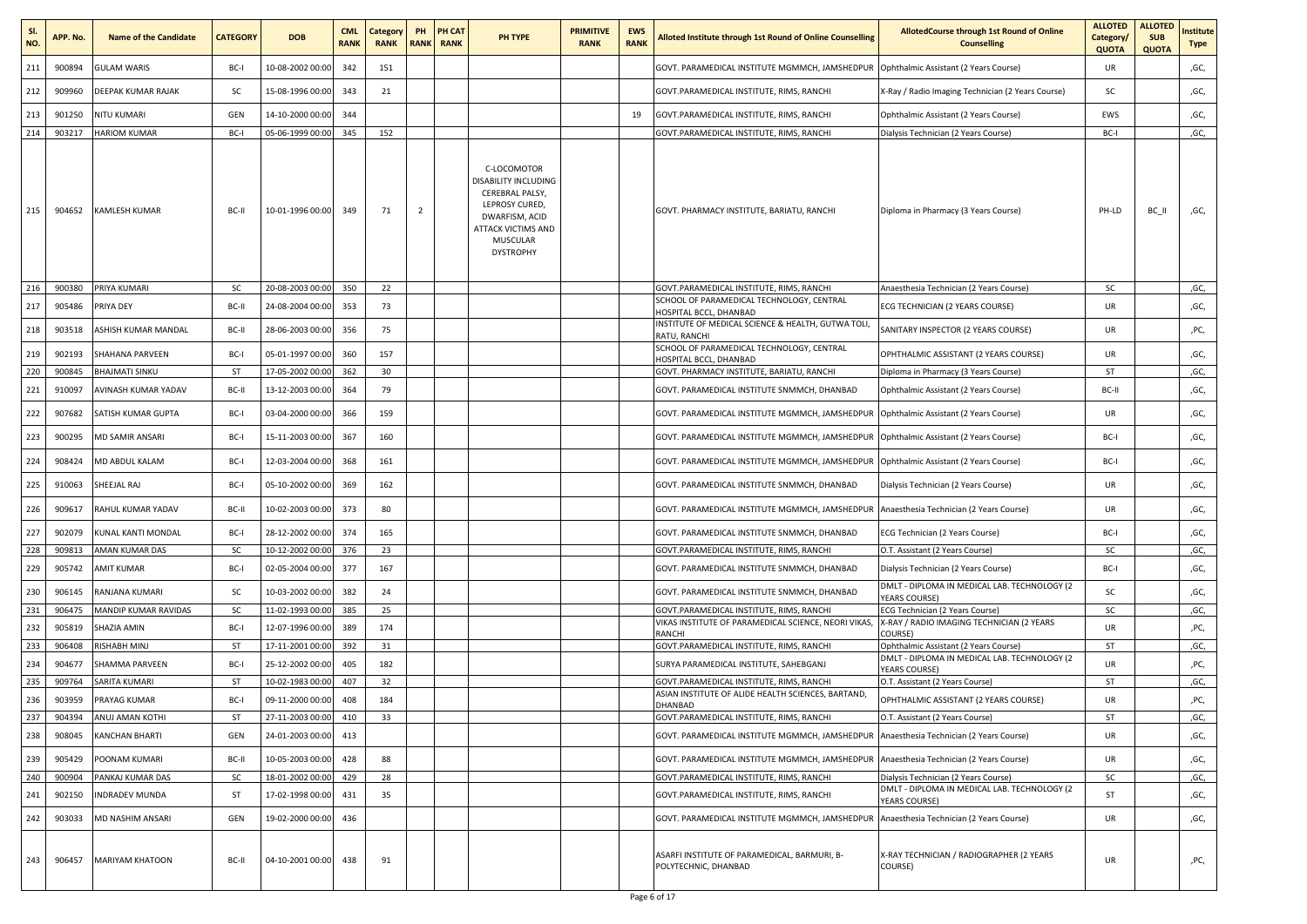| SI.<br>NO. | APP. No.         | <b>Name of the Candidate</b>             | <b>CATEGORY</b> | <b>DOB</b>                           | <b>CML</b><br><b>RANK</b> | Category<br><b>RANK</b> | PH | PH CAT<br><b>RANK RANK</b> | PH TYPE | <b>PRIMITIVE</b><br><b>RANK</b> | <b>EWS</b><br><b>RANK</b> | <b>Alloted Institute through 1st Round of Online Counselling</b>                     | <b>AllotedCourse through 1st Round of Online</b><br><b>Counselling</b>             | <b>ALLOTED</b><br>Category/<br><b>QUOTA</b> | <b>ALLOTED</b><br><b>SUB</b><br><b>QUOTA</b> | nstitute<br>Type |
|------------|------------------|------------------------------------------|-----------------|--------------------------------------|---------------------------|-------------------------|----|----------------------------|---------|---------------------------------|---------------------------|--------------------------------------------------------------------------------------|------------------------------------------------------------------------------------|---------------------------------------------|----------------------------------------------|------------------|
| 244        | 900170           | RAKESH GANJHU                            | SC              | 15-05-1999 00:00                     | 439                       | 30                      |    |                            |         |                                 |                           | GOVT. PARAMEDICAL INSTITUTE SNMMCH, DHANBAD                                          | DMLT - DIPLOMA IN MEDICAL LAB. TECHNOLOGY (2<br>YEARS COURSE)                      | SC                                          |                                              | ,GC,             |
| 245        | 904057           | NEHA SINGH                               | GEN             | 20-08-2001 00:00                     | 443                       |                         |    |                            |         |                                 | 20                        | GOVT. PARAMEDICAL INSTITUTE MGMMCH, JAMSHEDPUR                                       | O.T. Assistant (2 Years Course)                                                    | EWS                                         |                                              | ,GC,             |
| 246        | 902433           | DEEPIKA KUMARI                           | BC-I            | 19-09-2000 00:00                     | 447                       | 202                     |    |                            |         |                                 |                           | GOVT. PARAMEDICAL INSTITUTE MGMMCH, JAMSHEDPUR                                       | Anaesthesia Technician (2 Years Course)                                            | BC-I                                        |                                              | ,GC,             |
| 247        | 908458           | AKASH BHAN                               | BC-I            | 05-04-1996 00:00                     | 449                       | 204                     |    |                            |         |                                 |                           | GOVT. PARAMEDICAL INSTITUTE SNMMCH, DHANBAD                                          | Anaesthesia Technician (2 Years Course)                                            | BC-I                                        |                                              | ,GC,             |
| 248        | 907796           | <b>SET SONATAN KISKU</b>                 | ST              | 15-06-2004 00:00                     | 464                       | 39                      |    |                            |         |                                 |                           | GOVT.PARAMEDICAL INSTITUTE, RIMS, RANCHI                                             | X-Ray / Radio Imaging Technician (2 Years Course)                                  | ST                                          |                                              | ,GC,             |
| 249        | 900341           | AKASH KUMAR BEDIYA                       | ST              | 07-09-2004 00:00                     | 476                       | 40                      |    |                            |         |                                 |                           | GOVT. PARAMEDICAL INSTITUTE SNMMCH, DHANBAD                                          | DMLT - DIPLOMA IN MEDICAL LAB. TECHNOLOGY (2<br><b>YEARS COURSE)</b>               | ST                                          |                                              | ,GC,             |
| 250        | 906101           | <b>DEEPAK PASWAN</b>                     | <b>SC</b>       | 17-04-2004 00:00                     | 477                       | 32                      |    |                            |         |                                 |                           | GOVT.PARAMEDICAL INSTITUTE, RIMS, RANCHI                                             | Ophthalmic Assistant (2 Years Course)                                              | SC                                          |                                              | ,GC,             |
| 251        | 901710           | <b>BHAGIRATH KUMAR</b>                   | <b>SC</b>       | 17-10-2001 00:00                     | 484                       | 33                      |    |                            |         |                                 |                           | GOVT. PARAMEDICAL INSTITUTE SNMMCH, DHANBAD                                          | O.T. Assistant (2 Years Course)                                                    | SC                                          |                                              | ,GC,             |
| 252        | 905660           | NEETU MURMU                              | ST              | 02-02-1998 00:00                     | 496                       | 41                      |    |                            |         |                                 |                           | GOVT.PARAMEDICAL INSTITUTE, RIMS, RANCHI                                             | Ophthalmic Assistant (2 Years Course)                                              | ST                                          |                                              | ,GC,             |
| 253<br>254 | 908185<br>907995 | SUNIL KUMAR MUNDA<br><b>GEETA KUMARI</b> | ST<br>ST        | 07-08-1985 00:00<br>06-11-2001 00:00 | 518<br>523                | 43<br>44                |    |                            |         |                                 |                           | GOVT.PARAMEDICAL INSTITUTE, RIMS, RANCHI<br>GOVT.PARAMEDICAL INSTITUTE, RIMS, RANCHI | Anaesthesia Technician (2 Years Course)<br>Anaesthesia Technician (2 Years Course) | ST<br>ST                                    |                                              | ,GC,<br>,GC,     |
| 255        | 909111           | ABHIJEET KUMAR PANDEY                    | GEN             | 10-01-2001 00:00                     | 527                       |                         |    |                            |         |                                 |                           | AGANNATH LIFE CARE PVT. LTD. BOOTY ROAD (BEHIND<br>MACHHALI GHAR), RANCHI            | O.T. Assistant (2 YEARS COURSE)                                                    | UR                                          |                                              | ,PC,             |
| 256        | 904012           | PRAKASH KUMAR                            | <b>SC</b>       | 05-04-2000 00:00                     | 531                       | 36                      |    |                            |         |                                 |                           | GOVT.PARAMEDICAL INSTITUTE, RIMS, RANCHI                                             | Ophthalmic Assistant (2 Years Course)                                              | SC                                          |                                              | ,GC,             |
| 257        | 905849           | <b>RANI KHATUN</b>                       | BC-I            | 03-10-2000 00:00                     | 544                       | 247                     |    |                            |         |                                 |                           | DEAL ACADEMY OF PARAMEDICAL SCIENCES, BOOTY<br>ROAD, BARIATU, RANCHI                 | Cath Lab. Technician (2 Years Course)                                              | UR                                          |                                              | ,PC,             |
| 258        | 904718           | SULOCHANA PRAMANIK                       | BC-I            | 17-06-1997 00:00                     | 551                       | 253                     |    |                            |         |                                 |                           | INSTITUTE OF MEDICAL SCIENCE & HEALTH, GUTWA TOLI,<br>RATU, RANCHI                   | OPHTHALMIC ASSISTANT (2 YEARS COURSE)                                              | UR                                          |                                              | ,PC,             |
| 259        | 900359           | YASHWANT KUMAR RAVI                      | SC              | 01-03-1997 00:00                     | 565                       | 39                      |    |                            |         |                                 |                           | GOVT. PARAMEDICAL INSTITUTE MGMMCH, JAMSHEDPUR                                       | Anaesthesia Technician (2 Years Course)                                            | sc                                          |                                              | ,GC,             |
| 260        | 903398           | AKSHUN MAYANK                            | GEN             | 08-01-2004 00:00                     | 567                       |                         |    |                            |         |                                 | 23                        | GOVT. PARAMEDICAL INSTITUTE SNMMCH, DHANBAD                                          | Ophthalmic Assistant (2 Years Course)                                              | EWS                                         |                                              | ,GC,             |
| 261        | 902393           | MD AJHARUDDIN                            | BC-I            | 06-03-1998 00:00                     | 572                       | 264                     |    |                            |         |                                 |                           | SHAKUNTALA PARAMEDICAL COLLEGE, PAKUR                                                | DMLT - DIPLOMA IN MEDICAL LAB. TECHNOLOGY (2<br><b>YEARS COURSE)</b>               | UR                                          |                                              | ,PC,             |
| 262        | 909536           | SHITAL TARA GURIA                        | ST              | 18-11-2002 00:00                     | 588                       | 47                      |    |                            |         |                                 |                           | GOVT.PARAMEDICAL INSTITUTE, RIMS, RANCHI                                             | X-Ray / Radio Imaging Technician (2 Years Course)                                  | ST                                          |                                              | ,GC,             |
| 263        | 903971           | TARA KUMARI SINGH                        | GEN             | 04-07-2002 00:00                     | 590                       |                         |    |                            |         |                                 | 26                        | GOVT. PARAMEDICAL INSTITUTE MGMMCH, JAMSHEDPUF                                       | DMLT - DIPLOMA IN MEDICAL LAB. TECHNOLOGY (2<br><b>YEARS COURSE)</b>               | EWS                                         |                                              | ,GC,             |
| 264        | 900300           | RUCHI SINHA                              | GEN             | 14-01-2001 00:00                     | 595                       |                         |    |                            |         |                                 | 27                        | GOVT. PARAMEDICAL INSTITUTE SNMMCH, DHANBAD                                          | O.T. Assistant (2 Years Course)                                                    | EWS                                         |                                              | ,GC,             |
| 265        | 907405           | ARJUN KUMAR MUNDA                        | ST              | 20-05-2004 00:00                     | 603                       | 48                      |    |                            |         |                                 |                           | GOVT. PARAMEDICAL INSTITUTE SNMMCH, DHANBAD                                          | DMLT - DIPLOMA IN MEDICAL LAB. TECHNOLOGY (2<br><b>YEARS COURSE)</b>               | ST                                          |                                              | ,GC,             |
| 266        | 904303           | KARAN MURMU                              | ST              | 17-08-2002 00:00                     | 605                       | 49                      |    |                            |         |                                 |                           | GOVT. PARAMEDICAL INSTITUTE MGMMCH, JAMSHEDPUI                                       | DMLT - DIPLOMA IN MEDICAL LAB. TECHNOLOGY (2<br>YEARS COURSE)                      | ST                                          |                                              | ,GC,             |
| 267        | 905197           | MD WAQUAR YOUNES                         | BC-I            | 15-02-2001 00:00                     | 612                       | 282                     |    |                            |         |                                 |                           | NSTITUTE OF EDUCATION & TECHNOLOGY, RUDIA, RANCHI                                    | O.T. Assistant (2 YEARS COURSE)                                                    | UR                                          |                                              | ,PC,             |
| 268        | 905882           | ANURADHA KUMARI                          | BC-II           | 23-03-2004 00:00                     | 617                       | 119                     |    |                            |         |                                 |                           | NSTITUTE OF PARAMEDICAL EDUCATION, P.P.<br>COMPOUND, RANCHI                          | DMLT - DIPLOMA IN MEDICAL LAB. TECHNOLOGY (2<br><b>YEARS COURSE)</b>               | UR                                          |                                              | ,PC,             |
| 269        | 900932           | JAY PRAKASH KUMAR                        | <b>SC</b>       | 04-11-1996 00:00                     | 621                       | 44                      |    |                            |         |                                 |                           | GOVT. PARAMEDICAL INSTITUTE SNMMCH, DHANBAD                                          | ECG Technician (2 Years Course)                                                    | sc                                          |                                              | ,GC,             |
| 270        | 902135           | <b>BIKESH MEHTA</b>                      | BC-II           | 21-03-2002 00:00                     | 623                       | 120                     |    |                            |         |                                 |                           | AROGYAM HOSPITAL & RESEARCH PVT. LTD, JHALUWA,<br>GARHWA                             | O.T. Assistant (2 YEARS COURSE)                                                    | UR                                          |                                              | ,PC,             |
| 271        | 905525           | DIVYA BHARTI BECK                        | ST              | 08-08-2003 00:00                     | 628                       | 51                      |    |                            |         |                                 |                           | GOVT.PARAMEDICAL INSTITUTE, RIMS, RANCHI                                             | O.T. Assistant (2 Years Course)                                                    | ST                                          |                                              | ,GC,             |
| 272        | 906606           | PUJA KUMARI                              | GEN             | 14-10-1996 00:00                     | 641                       |                         |    |                            |         |                                 |                           | CITY PARAMEDICAL INSTITUTE PISKA MORE, RANCHI                                        | DMLT - DIPLOMA IN MEDICAL LAB. TECHNOLOGY (2<br>YEARS COURSE)                      | <b>UR</b>                                   |                                              | ,PC,             |
| 273        | 901679           | <b>CHETAN SINGH</b>                      | ST              | 11-02-2002 00:00                     | 646                       | 52                      |    |                            |         |                                 |                           | GOVT.PARAMEDICAL INSTITUTE, RIMS, RANCHI                                             | O.T. Assistant (2 Years Course)                                                    | ST                                          |                                              | ,GC,             |
| 274        | 903418           | SITA KUMARI                              | ST              | 21-04-2002 00:00                     | 673                       | 55                      |    |                            |         |                                 |                           | GOVT.PARAMEDICAL INSTITUTE, RIMS, RANCHI                                             | O.T. Assistant (2 Years Course)                                                    | ST                                          |                                              | ,GC,             |
| 275        | 908335           | SANJAY KUMAR                             | <b>SC</b>       | 19-10-1999 00:00                     | 689                       | 48                      |    |                            |         |                                 |                           | GOVT. PARAMEDICAL INSTITUTE SNMMCH, DHANBAD                                          | Anaesthesia Technician (2 Years Course)                                            | SC                                          |                                              | ,GC,             |
| 276        | 904494           | DEEPA RANI MAHATO                        | BC-I            | 13-01-2002 00:00                     | 692                       | 327                     |    |                            |         |                                 |                           | VIKAS INSTITUTE OF PARAMEDICAL SCIENCE, NEORI VIKAS,<br>RANCHI                       | DMLT - DIPLOMA IN MEDICAL LAB. TECHNOLOGY (2<br><b>YEARS COURSE)</b>               | <b>UR</b>                                   |                                              | ,PC,             |
| 277        | 901079           | PRABHAKAR SINGH MUNDA                    | ST              | 10-08-1998 00:00                     | 695                       | 57                      |    |                            |         |                                 |                           | GOVT.PARAMEDICAL INSTITUTE, RIMS, RANCHI                                             | Ophthalmic Assistant (2 Years Course)                                              | ST                                          |                                              | ,GC,             |
| 278        | 900365           | KHUDI RAM MURMU                          | ST              | 29-06-2003 00:00                     | 697                       | 58                      |    |                            |         |                                 |                           | GOVT.PARAMEDICAL INSTITUTE, RIMS, RANCHI                                             | Dialysis Technician (2 Years Course)                                               | ST                                          |                                              | ,GC,             |
| 279        | 900247           | RAHUL KUMAR                              | BC-I            | 08-03-2003 00:00                     | 704                       | 334                     |    |                            |         |                                 |                           | ASARFI INSTITUTE OF PARAMEDICAL, BARMURI, B-<br>POLYTECHNIC, DHANBAD                 | ECG TECHNICIAN (2 YEARS COURSE)                                                    | UR                                          |                                              | ,PC,             |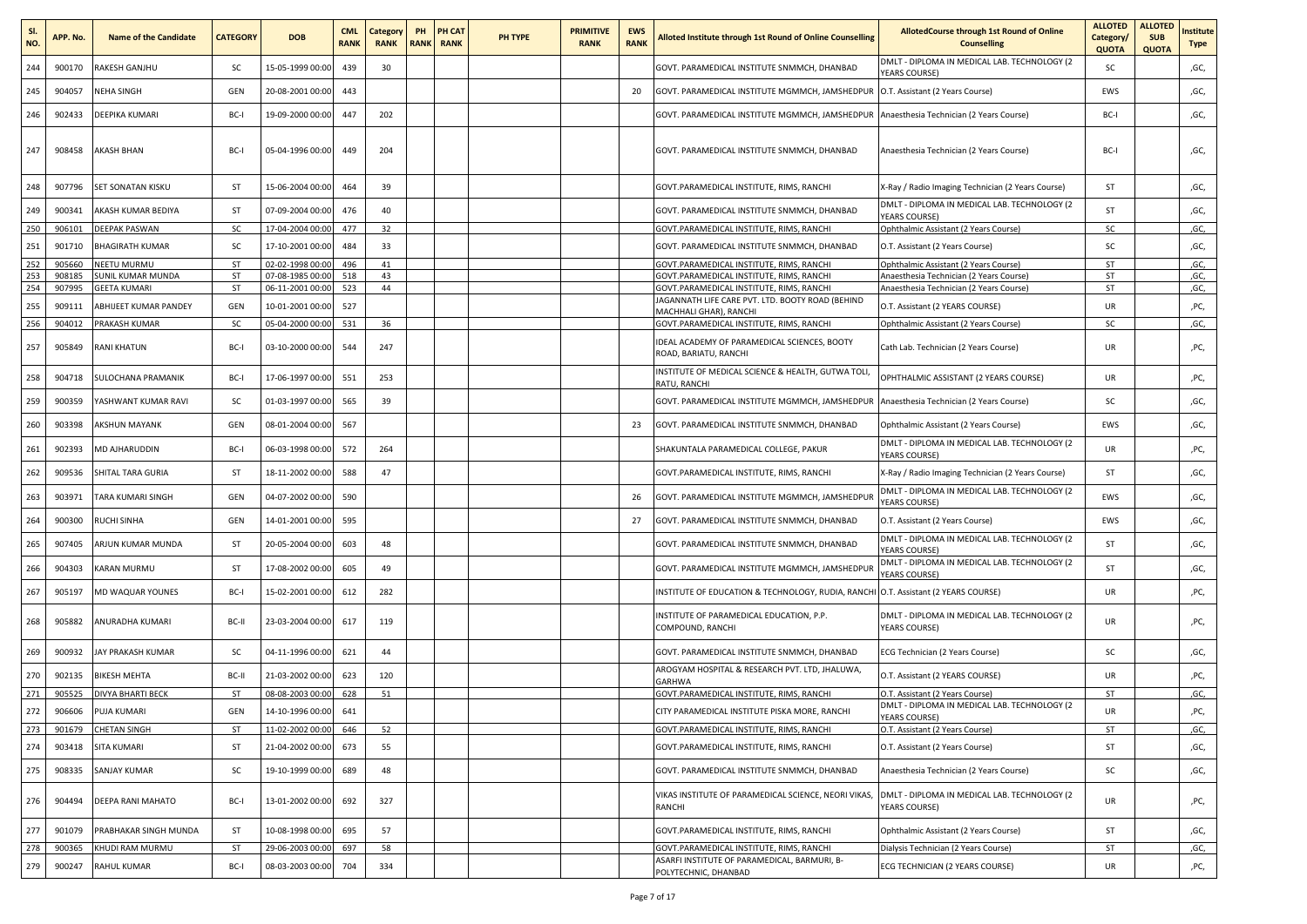| SI.<br>NO. | APP. No. | <b>Name of the Candidate</b> | <b>CATEGORY</b> | <b>DOB</b>           | <b>CML</b><br><b>RANK</b> | Category<br><b>RANK</b> | PH | <b>PH CAT</b><br><b>RANK RANK</b> | PH TYPE                                         | <b>PRIMITIVE</b><br><b>RANK</b> | <b>EWS</b><br><b>RANK</b> | Alloted Institute through 1st Round of Online Counselling                  | AllotedCourse through 1st Round of Online<br><b>Counselling</b>      | <b>ALLOTED</b><br>Category/<br><b>QUOTA</b> | <b>ALLOTED</b><br><b>SUB</b><br><b>QUOTA</b> | nstitute<br>Type |
|------------|----------|------------------------------|-----------------|----------------------|---------------------------|-------------------------|----|-----------------------------------|-------------------------------------------------|---------------------------------|---------------------------|----------------------------------------------------------------------------|----------------------------------------------------------------------|---------------------------------------------|----------------------------------------------|------------------|
| 280        | 903918   | SNEHA SAKSHI                 | ST              | 01-01-2004 00:00     | 712                       | 61                      |    |                                   |                                                 |                                 |                           | GOVT. PARAMEDICAL INSTITUTE MGMMCH, JAMSHEDPUR                             | O.T. Assistant (2 Years Course)                                      | ST                                          |                                              | ,GC,             |
| 281        | 904629   | SANKALP RANJAN               | <b>SC</b>       | 26-03-2002 00:00     | 718                       | 49                      |    |                                   |                                                 |                                 |                           | GOVT. PARAMEDICAL INSTITUTE SNMMCH, DHANBAD                                | Ophthalmic Assistant (2 Years Course)                                | sc                                          |                                              | ,GC,             |
| 282        | 901278   | <b>KIRAN SOREN</b>           | ST              | 09-06-2004 00:00     | 719                       | 63                      |    |                                   |                                                 |                                 |                           | GOVT. PARAMEDICAL INSTITUTE MGMMCH, JAMSHEDPUR                             | Ophthalmic Assistant (2 Years Course)                                | ST                                          |                                              | ,GC,             |
| 283        | 909294   | DHANIRAM MAHATO              | BC-I            | 05-01-2004 00:00     | 721                       | 338                     |    |                                   |                                                 |                                 |                           | TATA TRAINING COLLEGE, MANGO, JAMSHEDPUR                                   | X-RAY TECHNICIAN / RADIOGRAPHER (2 YEARS<br>COURSE)                  | <b>UR</b>                                   |                                              | ,PC,             |
| 284        | 903953   | PANKAJ PRAJAPATI             | BC-I            | 01-01-2003 00:00     | 723                       | 339                     |    |                                   |                                                 |                                 |                           | CITY PARAMEDICAL INSTITUTE PISKA MORE, RANCHI                              | DMLT - DIPLOMA IN MEDICAL LAB. TECHNOLOGY (2<br>YEARS COURSE)        | UR                                          |                                              | ,PC,             |
| 285        | 905520   | HEMANT KUMAR                 | BC-I            | 08-05-1999 00:00     | 724                       | 340                     |    |                                   |                                                 |                                 |                           | ASARFI INSTITUTE OF PARAMEDICAL, BARMURI, B-<br>POLYTECHNIC, DHANBAD       | O.T. Assistant (2 YEARS COURSE)                                      | UR                                          |                                              | ,PC,             |
| 286        | 902161   | MAMTA KUMARI                 | ST              | 12-12-2002 00:00     | 725                       | 64                      | -1 |                                   | A-BLINDNESS AND<br>LOW VISION                   | 1                               |                           | GOVT. PHARMACY INSTITUTE, BARIATU, RANCHI                                  | Diploma in Pharmacy (3 Years Course)                                 | PH-VI                                       | ST                                           | ,GC,             |
| 287        | 906431   | DIWAKAR PASWAN               | sc              | 31-08-2002 00:00     | 735                       | 51                      |    |                                   |                                                 |                                 |                           | INSTITUTE OF MEDICAL SCIENCE & HEALTH, GUTWA TOLI,<br>RATU, RANCHI         | SANITARY INSPECTOR (2 YEARS COURSE)                                  | UR                                          |                                              | ,PC,             |
| 288        | 901131   | LALITA KUMARI                | BC-I            | 12-06-1994 00:00     | 738                       | 346                     |    |                                   |                                                 |                                 |                           | GYAN JYOTI PARAMEDICAL & NURSING SCHOOL,<br>HAZARIBAGH                     | MLT / LAB. TECHNICIAN (2 YEARS COURSE)                               | UR                                          |                                              | ,PC,             |
| 289        | 900372   | KHOKAN PAIRA                 | BC-I            | 07-03-2000 00:00     | 742                       | 349                     |    |                                   |                                                 |                                 |                           | TATA TRAINING COLLEGE, MANGO, JAMSHEDPUR                                   | O.T. Assistant (2 YEARS COURSE)                                      | UR                                          |                                              | ,PC,             |
| 290        | 905595   | VISHWANATH GORAIN            | BC-I            | 13-04-2001 00:00     | 761                       | 359                     |    |                                   |                                                 |                                 |                           | ASIAN INSTITUTE OF ALIDE HEALTH SCIENCES, BARTAND,<br>DHANBAD              | O.T. Assistant (2 YEARS COURSE)                                      | UR                                          |                                              | ,PC,             |
| 291        | 900343   | RAJU ALAM                    | BC-I            | 15-06-2003 00:00     | 763                       | 361                     |    |                                   |                                                 |                                 |                           | INSTITUTE OF PARAMEDICAL EDUCATION, P.P.<br>COMPOUND, RANCHI               | DMLT - DIPLOMA IN MEDICAL LAB. TECHNOLOGY (2<br>YEARS COURSE)        | <b>UR</b>                                   |                                              | ,PC,             |
| 292        | 901877   | SAURABH KUMAR                | GEN             | 05-04-2004 00:00     | 769                       |                         |    |                                   |                                                 |                                 | 31                        | GOVT. PARAMEDICAL INSTITUTE MGMMCH, JAMSHEDPUR                             | Ophthalmic Assistant (2 Years Course)                                | EWS                                         |                                              | ,GC,             |
| 293        | 900293   | RENUKA LUGUN                 | ST              | 08-03-2000 00:00     | 786                       | 69                      |    |                                   |                                                 |                                 |                           | FLORENCE INSTITUTE OF PARAMEDICAL SCIENCE, IRBA,<br>RANCHI                 | O.T. Assistant (2 YEARS COURSE)                                      | UR                                          |                                              | ,PC,             |
| 294        | 900659   | SHUDHANSHU KUMAR MEHTA       | BC-II           | 24-06-1999 00:00     | 789                       | 155                     |    |                                   |                                                 |                                 |                           | VIKAS INSTITUTE OF PARAMEDICAL SCIENCE, NEORI VIKAS,<br>RANCHI             | DMLT - DIPLOMA IN MEDICAL LAB. TECHNOLOGY (2<br>YEARS COURSE)        | UR                                          |                                              | ,PC,             |
| 295        | 903961   | <b>VIKASH KARMALI</b>        | ST              | 12-10-1999 00:00     | 790                       | 70                      |    |                                   |                                                 |                                 |                           | GOVT.PARAMEDICAL INSTITUTE, RIMS, RANCHI                                   | Ophthalmic Assistant (2 Years Course)                                | ST                                          |                                              | ,GC,             |
| 296        | 910267   | PRINCE KUMAR                 | SC              | 15-06-2002 00:00     | 792                       | 53                      |    |                                   |                                                 |                                 |                           | GOVT. PARAMEDICAL INSTITUTE MGMMCH, JAMSHEDPUR                             | O.T. Assistant (2 Years Course)                                      | SC                                          |                                              | ,GC,             |
| 297        | 906157   | <b>ANTHONI MARANDI</b>       | ST              | 01-01-2004 00:00     | 796                       | 71                      |    |                                   |                                                 |                                 |                           | GOVT. PARAMEDICAL INSTITUTE MGMMCH, JAMSHEDPUR                             | Ophthalmic Assistant (2 Years Course)                                | ST                                          |                                              | ,GC,             |
| 298        | 902551   | <b>AGRANI TETE</b>           | ST              | 06-04-1999 00:00     | 799                       | 72                      |    |                                   |                                                 | $\overline{2}$                  |                           | GOVT.PARAMEDICAL INSTITUTE, RIMS, RANCHI                                   | Cath Lab. Technician (2 Years Course)                                | ST                                          |                                              | ,GC,             |
| 299        | 906823   | GAYATRI KUMARI               | BC-I            | 26-07-2003 00:00     | 814                       | 387                     | 4  |                                   | <b>B-DEAFNESS AND</b><br><b>HARD OF HEARING</b> |                                 |                           | GOVT.PARAMEDICAL INSTITUTE, RIMS, RANCHI                                   | DMLT - DIPLOMA IN MEDICAL LAB. TECHNOLOGY (2<br>YEARS COURSE)        | PH-HI                                       | BC I                                         | ,GC,             |
| 300        | 906866   | KHUSHBOO KUMARI              | ST              | 23-10-1998 00:00     | 816                       | 75                      |    |                                   |                                                 |                                 |                           | GOVT.PARAMEDICAL INSTITUTE, RIMS, RANCHI                                   | X-Ray / Radio Imaging Technician (2 Years Course)                    | ST                                          |                                              | ,GC,             |
| 301        | 906404   | MD ADNAN SAMAD               | BC-II           | 12-08-2004 00:00     | 823                       | 162                     |    |                                   |                                                 |                                 |                           | JAGANNATH LIFE CARE PVT. LTD. BOOTY ROAD (BEHIND<br>MACHHALI GHAR), RANCHI | ECG TECHNICIAN (2 YEARS COURSE)                                      | UR                                          |                                              | ,PC,             |
| 302        | 907411   | ARTI KUMARI                  | BC-II           | 21-02-2003 00:00     | 824                       | 163                     |    |                                   |                                                 |                                 |                           | DHANBAD PARAMEDICAL COLLEGE, DWARKA CITY,<br>GOVINDPUR, DHANBAD            | DMLT - DIPLOMA IN MEDICAL LAB. TECHNOLOGY (2<br><b>YEARS COURSE)</b> | UR                                          |                                              | ,PC,             |
| 303        | 906001   | <b>MD SAHIL ANSARI</b>       | BC-I            | 07-04-2003 00:00     | 826                       | 390                     |    |                                   |                                                 |                                 |                           | BIRSA RESEARCH INSTITUTE FOR MEDICAL & BIOMEDICAL<br>STUDIES, BOKARO       | ECG TECHNICIAN (2 YEARS COURSE)                                      | UR                                          |                                              | ,PC,             |
| 304        | 902093   | SUSHIL MURMU                 | ST              | 10-10-1995 00:00     | 831                       | 78                      |    |                                   |                                                 |                                 |                           | GOVT. PARAMEDICAL INSTITUTE SNMMCH, DHANBAD                                | Ophthalmic Assistant (2 Years Course)                                | ST                                          |                                              | ,GC,             |
| 305        | 903949   | MOONMOON KUMARI<br>MANDAL    | BC-I            | 02-02-2000 00:00 836 |                           | 394                     |    |                                   |                                                 |                                 |                           | SHAKUNTALA PARAMEDICAL COLLEGE, PAKUR                                      | DMLT - DIPLOMA IN MEDICAL LAB. TECHNOLOGY (2<br><b>YEARS COURSE)</b> | UR                                          |                                              | ,PC,             |
| 306        | 903307   | ROHIT KUMAR RAJAK            | SC              | 15-08-2004 00:00     | 843                       | 57                      |    |                                   |                                                 |                                 |                           | GOVT. PARAMEDICAL INSTITUTE MGMMCH, JAMSHEDPUR                             | O.T. Assistant (2 Years Course)                                      | SC                                          |                                              | ,GC,             |
| 307        | 900993   | RAVI SHANKAR PRASAD          | BC-II           | 14-11-1999 00:00     | 844                       | 166                     |    |                                   |                                                 |                                 |                           | VANANCHAL INSTITUTE OF HEALTH EDUCATION &<br>RESEARCH, FARATHIYA, GARHWA   | SANITARY INSPECTOR (2 YEARS COURSE)                                  | UR                                          |                                              | ,PC,             |
| 308        | 903424   | <b>SONI KUMARI</b>           | BC-II           | 25-02-2002 00:00     | 863                       | 174                     |    |                                   |                                                 |                                 |                           | BIRSA RESEARCH INSTITUTE FOR MEDICAL & BIOMEDICAL<br>STUDIES, BOKARO       | ANAESTHESIA TECHNICIAN (2 YEARS COURSE)                              | UR                                          |                                              | ,PC,             |
| 309        | 902214   | KUNDAN PRAJAPATI             | BC-I            | 02-04-2001 00:00     | 875                       | 415                     |    |                                   |                                                 |                                 |                           | VANANCHAL INSTITUTE OF HEALTH EDUCATION &<br>RESEARCH, FARATHIYA, GARHWA   | MLT / LAB. TECHNICIAN (2 YEARS COURSE)                               | UR                                          |                                              | ,PC,             |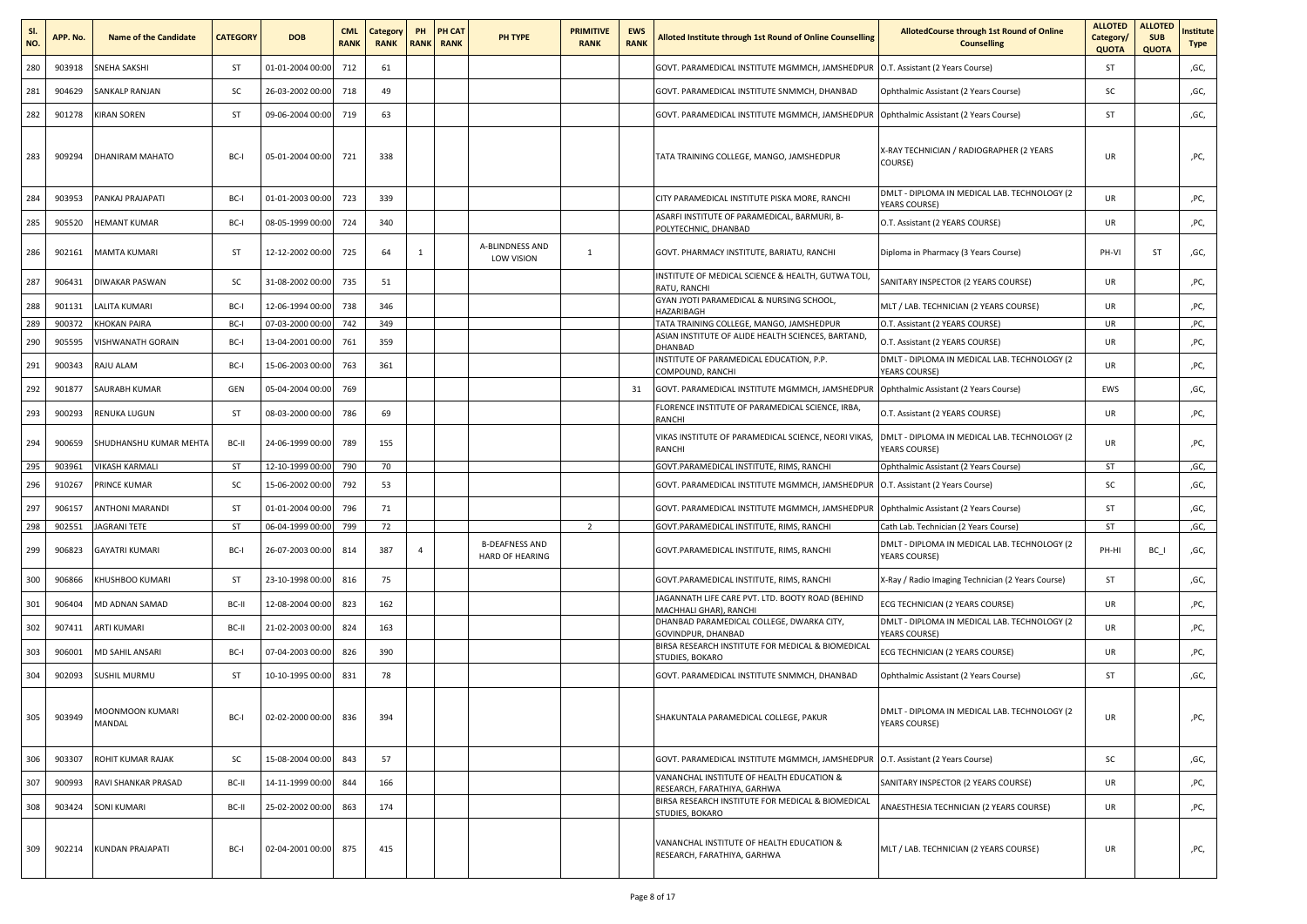| SI.<br>NO. | APP. No. | <b>Name of the Candidate</b> | <b>CATEGORY</b> | <b>DOB</b>       | <b>CML</b><br><b>RANK</b> | Category<br><b>RANK</b> | PH<br><b>RANK</b> | <b>PH CAT</b><br><b>RANK</b> | PH TYPE | <b>PRIMITIVE</b><br><b>RANK</b> | <b>EWS</b><br><b>RANK</b> | Alloted Institute through 1st Round of Online Counselling                                          | <b>AllotedCourse through 1st Round of Online</b><br><b>Counselling</b> | <b>ALLOTED</b><br>Category/<br><b>QUOTA</b> | <b>ALLOTED</b><br><b>SUB</b><br><b>QUOTA</b> | nstitute<br>Type |
|------------|----------|------------------------------|-----------------|------------------|---------------------------|-------------------------|-------------------|------------------------------|---------|---------------------------------|---------------------------|----------------------------------------------------------------------------------------------------|------------------------------------------------------------------------|---------------------------------------------|----------------------------------------------|------------------|
| 310        | 905821   | PREM KUMAR PRAJAPATI         | BC-I            | 21-04-2001 00:00 | 876                       | 416                     |                   |                              |         |                                 |                           | VIKAS INSTITUTE OF PARAMEDICAL SCIENCE, NEORI VIKAS,<br>RANCHI                                     | DMLT - DIPLOMA IN MEDICAL LAB. TECHNOLOGY (2<br>YEARS COURSE)          | UR                                          |                                              | ,PC,             |
| 311        | 902023   | <b>MADHURI KUMARI</b>        | ST              | 05-08-2004 00:00 | 881                       | 81                      |                   |                              |         |                                 |                           | GOVT.PARAMEDICAL INSTITUTE, RIMS, RANCHI                                                           | ECG Technician (2 Years Course)                                        | ST                                          |                                              | ,GC,             |
| 312        | 908039   | /INITA KUMARI                | ST              | 21-03-2001 00:00 | 889                       | 83                      |                   |                              |         |                                 |                           | SCHOOL OF PARAMEDICAL TECHNOLOGY, CENTRAL<br>HOSPITAL BCCL, DHANBAD                                | O.T. Assistant (2 YEARS COURSE)                                        | ST                                          |                                              | ,GC,             |
| 313        | 910223   | <b>NEHA KUMARI</b>           | SC              | 17-09-2002 00:00 | 921                       | 61                      |                   |                              |         |                                 |                           | GOVT. PARAMEDICAL INSTITUTE MGMMCH, JAMSHEDPUR   X-Ray / Radio Imaging Technician (2 Years Course) |                                                                        | sc                                          |                                              | ,GC,             |
| 314        | 900537   | KHUSHBOO RANI                | SC              | 11-03-2003 00:00 | 922                       | 62                      |                   |                              |         |                                 |                           | GOVT. PARAMEDICAL INSTITUTE MGMMCH, JAMSHEDPUR                                                     | ECG Technician (2 Years Course)                                        | sc                                          |                                              | ,GC,             |
| 315        | 903811   | <b>DIVYA RANI</b>            | SC              | 21-09-2003 00:00 | 928                       | 63                      |                   |                              |         |                                 |                           | GOVT. PARAMEDICAL INSTITUTE MGMMCH, JAMSHEDPUR                                                     | Ophthalmic Assistant (2 Years Course)                                  | sc                                          |                                              | ,GC,             |
| 316        | 906539   | PRIYANKA KUMARI              | BC-II           | 30-05-2000 00:00 | 935                       | 187                     |                   |                              |         |                                 |                           | BANSHIDHAR SCHOOL OF PARAMEDICAL SCIENCES, REHLA<br>PALAMU                                         | ECG TECHNICIAN (2 YEARS COURSE)                                        | UR                                          |                                              | ,PC,             |
| 317        | 906701   | SUJIT MURMU                  | ST              | 04-05-2004 00:00 | 938                       | 86                      |                   |                              |         |                                 |                           | GOVT. PARAMEDICAL INSTITUTE MGMMCH, JAMSHEDPUR                                                     | ECG Technician (2 Years Course)                                        | ST                                          |                                              | ,GC,             |
| 318        | 902568   | ABHISHEK KUMAR SINGH         | GEN             | 08-05-2003 00:00 | 943                       |                         |                   |                              |         |                                 | 35                        | BIRSA RESEARCH INSTITUTE FOR MEDICAL & BIOMEDICAL<br>STUDIES, BOKARO                               | SANITARY INSPECTOR (2 YEARS COURSE)                                    | UR                                          |                                              | ,PC,             |
| 319        | 901886   | CHARAN HEMBROM               | ST              | 04-01-2001 00:00 | 944                       | 87                      |                   |                              |         |                                 |                           | SCHOOL OF PARAMEDICAL TECHNOLOGY, CENTRAL<br>HOSPITAL BCCL, DHANBAD                                | X-RAY TECHNICIAN / RADIOGRAPHER (2 YEARS<br>COURSE)                    | ST                                          |                                              | ,GC,             |
| 320        | 900651   | VIKASH KUMAR PAL             | BC-I            | 21-03-2000 00:00 | 945                       | 451                     |                   |                              |         |                                 |                           | CITY PARAMEDICAL INSTITUTE PISKA MORE, RANCHI                                                      | DMLT - DIPLOMA IN MEDICAL LAB. TECHNOLOGY (2                           | UR                                          |                                              | ,PC,             |
| 321        | 901855   | <b>LALITA TUDU</b>           | ST              | 20-02-2002 00:00 | 951                       | 89                      |                   |                              |         |                                 |                           | GOVT.PARAMEDICAL INSTITUTE, RIMS, RANCHI                                                           | YEARS COURSE)<br>Dialysis Technician (2 Years Course)                  | ST                                          |                                              | ,GC,             |
| 322        | 908931   | SHANKAR SOREN                | ST              | 22-07-1999 00:00 | 956                       | 91                      |                   |                              |         |                                 |                           | GOVT. PARAMEDICAL INSTITUTE SNMMCH, DHANBAD                                                        | O.T. Assistant (2 Years Course)                                        | ST                                          |                                              | ,GC,             |
| 323        | 907107   | <b>VINITA KUMARI</b>         | SC              | 11-07-2003 00:00 | 970                       | 66                      |                   |                              |         |                                 |                           | GOVT. PARAMEDICAL INSTITUTE MGMMCH, JAMSHEDPUR                                                     | Ophthalmic Assistant (2 Years Course)                                  | SC                                          |                                              | ,GC,             |
| 324        | 900311   | <b>RENU MAHTO</b>            | BC-I            | 01-02-2004 00:00 | 977                       | 467                     |                   |                              |         |                                 |                           | CITY PARAMEDICAL INSTITUTE PISKA MORE, RANCHI                                                      | DMLT - DIPLOMA IN MEDICAL LAB. TECHNOLOGY (2<br><b>YEARS COURSE)</b>   | BC-I                                        |                                              | ,PC,             |
| 325        | 905614   | KRISHNA KUMAR KUNDU          | BC-II           | 05-03-2000 00:00 | 979                       | 193                     |                   |                              |         |                                 |                           | KALAWATI SCHOOL OF NURSING & PARAMEDICAL<br>TECHNOLOGY, HEHAL, RANCHI                              | DMLT - DIPLOMA IN MEDICAL LAB. TECHNOLOGY (2<br><b>YEARS COURSE)</b>   | UR                                          |                                              | ,PC,             |
| 326        | 902266   | <b>GUDIYA MAHATO</b>         | BC-I            | 10-03-2003 00:00 | 988                       | 474                     |                   |                              |         |                                 |                           | KRISHAN MURARI INSTITUTE OF MEDICAL & HEALTH<br>SCIENCE, CHAS, BOKARO                              | DMLT - DIPLOMA IN MEDICAL LAB. TECHNOLOGY (2<br>YEARS COURSE)          | UR                                          |                                              | ,PC,             |
| 327        | 906118   | KOMAL KUMARI                 | BC-I            | 04-05-1999 00:00 | 989                       | 475                     |                   |                              |         |                                 |                           | MANA DEVI LAXMAN MEMORIAL OF PARAMEDICAL<br>SCIENCES, DUMARDAGA, BOOTY, RANCHI                     | DMLT - DIPLOMA IN MEDICAL LAB. TECHNOLOGY (2<br>YEARS COURSE)          | UR                                          |                                              | ,PC,             |
| 328        | 905979   | ANAND KUMAR MEHTA            | BC-I            | 27-04-2002 00:00 | 998                       | 481                     |                   |                              |         |                                 |                           | IDEAL ACADEMY OF PARAMEDICAL SCIENCES, BOOTY<br>ROAD, BARIATU, RANCHI                              | Cath Lab. Technician (2 Years Course)                                  | UR                                          |                                              | ,PC,             |
| 329        | 909237   | RANJAN GUPTA                 | BC-II           | 28-12-2002 00:00 | 1022                      | 196                     |                   |                              |         |                                 |                           | VANANCHAL INSTITUTE OF HEALTH EDUCATION &<br>RESEARCH, FARATHIYA, GARHWA                           | MLT / LAB. TECHNICIAN (2 YEARS COURSE)                                 | UR                                          |                                              | ,PC,             |
| 330        | 903551   | HARSHITA KUMARI              | GEN             | 16-08-2003 00:00 | 1033                      |                         |                   |                              |         |                                 |                           | TATA TRAINING COLLEGE, MANGO, JAMSHEDPUR                                                           | X-RAY TECHNICIAN / RADIOGRAPHER (2 YEARS<br>COURSE)                    | UR                                          |                                              | ,PC,             |
| 331        | 907556   | AVINASH KUMAR RAVI           | sc              | 03-01-2000 00:00 | 1043                      | 71                      |                   |                              |         |                                 |                           | BIRSA RESEARCH INSTITUTE FOR MEDICAL & BIOMEDICAL<br><b>STUDIES, BOKARO</b>                        | ANAESTHESIA TECHNICIAN (2 YEARS COURSE)                                | UR                                          |                                              | ,PC,             |
| 332        | 905870   | PRIYANKA KUMARI              | GEN             | 31-10-2001 00:00 | 1044                      |                         |                   |                              |         |                                 |                           | TATA TRAINING COLLEGE, MANGO, JAMSHEDPUR                                                           | X-RAY TECHNICIAN / RADIOGRAPHER (2 YEARS<br>COURSE)                    | UR                                          |                                              | ,PC,             |
| 333        | 906813   | RAGHUNATH MAJHI              | ST              | 06-06-2002 00:00 | 1045                      | 100                     |                   |                              |         |                                 |                           | GOVT. PARAMEDICAL INSTITUTE MGMMCH, JAMSHEDPUF                                                     | DMLT - DIPLOMA IN MEDICAL LAB. TECHNOLOGY (2<br><b>YEARS COURSE)</b>   | ST                                          |                                              | ,GC,             |
| 334        | 904497   | ROHIT KUMAR MONDAL           | GEN             | 09-10-2001 00:00 | 1069                      |                         |                   |                              |         |                                 |                           | DHANBAD PARAMEDICAL COLLEGE, DWARKA CITY,<br>GOVINDPUR, DHANBAD                                    | DMLT - DIPLOMA IN MEDICAL LAB. TECHNOLOGY (2<br>YEARS COURSE)          | <b>UR</b>                                   |                                              | ,PC,             |
| 335        | 903655   | <b>BINAY KUMAR SHARMA</b>    | GEN             | 09-06-1997 00:00 | 1076                      |                         |                   |                              |         |                                 | 39                        | BIRSA RESEARCH INSTITUTE FOR MEDICAL & BIOMEDICAL<br>STUDIES, BOKARO                               | SANITARY INSPECTOR (2 YEARS COURSE)                                    | <b>UR</b>                                   |                                              | ,PC,             |
| 336        | 906068   | SUJIT KUMAR VERMA            | BC-II           | 11-03-2003 00:00 | 1087                      | 214                     |                   |                              |         |                                 |                           | R.S. PARAMEDICAL & NURSING COLLEGE JASIDIH,<br>DEOGHAR                                             | SANITARY INSPECTOR (2 YEARS COURSE)                                    | UR                                          |                                              | ,PC,             |
| 337        | 904314   | <b>NEELAM SOREN</b>          | ST              | 09-12-1995 00:00 | 1125                      | 104                     |                   |                              |         |                                 |                           | GOVT. PARAMEDICAL INSTITUTE SNMMCH, DHANBAD                                                        | DMLT - DIPLOMA IN MEDICAL LAB. TECHNOLOGY (2<br>YEARS COURSE)          | ST                                          |                                              | ,GC,             |
| 338        | 907941   | KUNDAN KUMAR MAHTO           | BC-II           | 07-02-2002 00:00 | 1129                      | 225                     |                   |                              |         |                                 |                           | INSTITUTE OF PARAMEDICAL EDUCATION, P.P.<br>COMPOUND, RANCHI                                       | DMLT - DIPLOMA IN MEDICAL LAB. TECHNOLOGY (2<br>YEARS COURSE)          | UR                                          |                                              | ,PC,             |
| 339        | 903486   | <b>MANISH KUMAR</b>          | BC-II           | 10-03-2003 00:00 | 1130                      | 226                     |                   |                              |         |                                 |                           | JAGANNATH LIFE CARE PVT. LTD. BOOTY ROAD (BEHIND<br>MACHHALI GHAR), RANCHI                         | X-RAY TECHNICIAN / RADIOGRAPHER (2 YEARS<br>COURSE)                    | UR                                          |                                              | ,PC,             |
| 340        | 900272   | <b>VIKAS PAL</b>             | BC-I            | 05-04-2001 00:00 | 1131                      | 544                     |                   |                              |         |                                 |                           | BANSHIDHAR SCHOOL OF PARAMEDICAL SCIENCES, REHLA<br>PALAMU                                         | O.T. Assistant (2 YEARS COURSE)                                        | UR                                          |                                              | ,PC,             |
| 341        | 901691   | <b>ANKIT KUMAR</b>           | BC-I            | 01-01-2002 00:00 | 1145                      | 551                     |                   |                              |         |                                 |                           | AROGYAM HOSPITAL & RESEARCH PVT. LTD, JHALUWA,<br>GARHWA                                           | O.T. Assistant (2 YEARS COURSE)                                        | UR                                          |                                              | ,PC,             |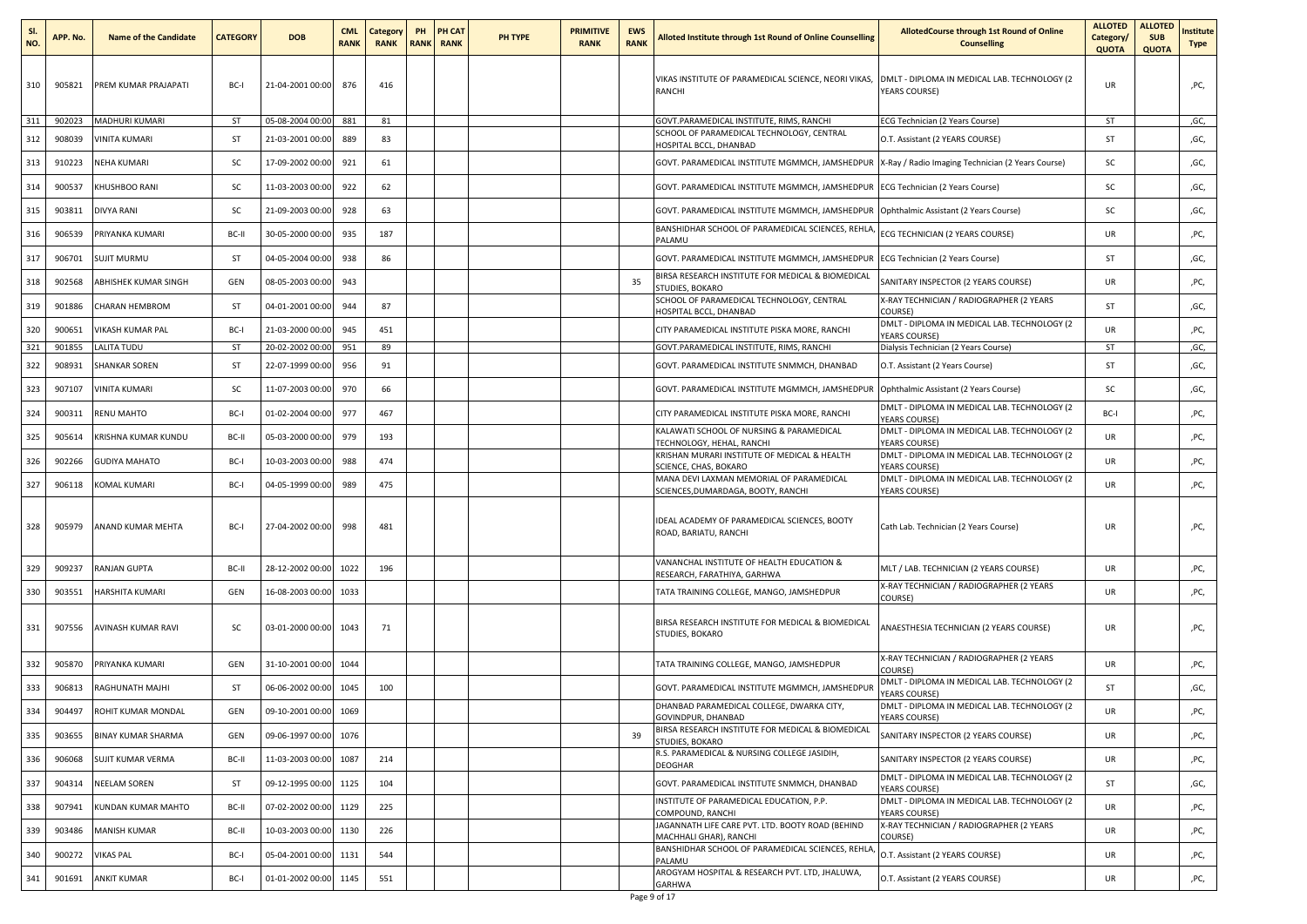| SI.<br>NO. | APP. No. | <b>Name of the Candidate</b> | <b>CATEGORY</b> | <b>DOB</b>            | <b>CML</b><br><b>RANK</b> | Category<br><b>RANK</b> | PH | PH CAT<br><b>RANK RANK</b> | PH TYPE | <b>PRIMITIVE</b><br><b>RANK</b> | <b>EWS</b><br><b>RANK</b> | Alloted Institute through 1st Round of Online Counselling                                          | <b>AllotedCourse through 1st Round of Online</b><br><b>Counselling</b> | <b>ALLOTED</b><br>Category/<br><b>QUOTA</b> | <b>ALLOTED</b><br><b>SUB</b><br><b>QUOTA</b> | nstitute<br><b>Type</b> |
|------------|----------|------------------------------|-----------------|-----------------------|---------------------------|-------------------------|----|----------------------------|---------|---------------------------------|---------------------------|----------------------------------------------------------------------------------------------------|------------------------------------------------------------------------|---------------------------------------------|----------------------------------------------|-------------------------|
| 342        | 907436   | <b>SWETA SUMBRUI</b>         | ST              | 06-05-2001 00:00      | 1146                      | 105                     |    |                            |         |                                 |                           | GOVT. PARAMEDICAL INSTITUTE MGMMCH, JAMSHEDPUR                                                     | DMLT - DIPLOMA IN MEDICAL LAB. TECHNOLOGY (2<br><b>YEARS COURSE)</b>   | ST                                          |                                              | ,GC,                    |
| 343        | 905964   | MANJU KUMARI                 | GEN             | 02-07-1998 00:00      | 1153                      |                         |    |                            |         |                                 |                           | SHINE ABDUL RAZZAQUE ANSARI INSTITUTE OF HEALTH<br>EDUCATION & RESEARCH CENTRE, RANCHI             | X-RAY TECHNICIAN / RADIOGRAPHER (2 YEARS<br>COURSE)                    | UR                                          |                                              | ,PC,                    |
| 344        | 902254   | ANISHA KUMARI                | GEN             | 07-10-1999 00:00 1156 |                           |                         |    |                            |         |                                 |                           | TATA TRAINING COLLEGE, MANGO, JAMSHEDPUR                                                           | MLT / LAB. TECHNICIAN (2 YEARS COURSE)                                 | UR                                          |                                              | ,PC,                    |
| 345        | 908605   | SHREEJAL KUMARI              | ST              | 29-01-2001 00:00      | 1160                      | 109                     |    |                            |         |                                 |                           | IHARKHAND PARAMEDICAL SCIENCE, PUNDAG, RANCHI                                                      | SANITARY INSPECTOR (2 YEARS COURSE)                                    | UR                                          |                                              | ,PC,                    |
| 346        | 908999   | DEEPA KUMARI                 | BC-I            | 19-06-1998 00:00      | 1172                      | 564                     |    |                            |         |                                 |                           | R.S. PARAMEDICAL & NURSING COLLEGE JASIDIH,<br>DEOGHAR                                             | SANITARY INSPECTOR (2 YEARS COURSE)                                    | UR                                          |                                              | ,PC,                    |
| 347        | 902003   | UJJWAL KUMAR                 | GEN             | 14-02-1999 00:00      | 1175                      |                         |    |                            |         |                                 |                           | OMKAR INSTITUTE OF PARAMEDICAL SCIENCE, DEOGHAR                                                    | ANAESTHESIA TECHNICIAN (2 YEARS COURSE)                                | UR                                          |                                              | ,PC,                    |
| 348        | 909781   | ASHWINI KUMAR GIRI           | GEN             | 15-01-2000 00:00      | 1191                      |                         |    |                            |         |                                 |                           | AROGYAM HOSPITAL & RESEARCH PVT. LTD, JHALUWA,<br>GARHWA                                           | SANITARY INSPECTOR (2 YEARS COURSE)                                    | <b>UR</b>                                   |                                              | ,PC,                    |
| 349        | 901111   | SURAJ KUMAR YADAV            | BC-II           | 07-05-2002 00:00      | 1205                      | 246                     |    |                            |         |                                 |                           | PROGRESSIVE PARAMEDICAL COLLEGE & HOSPITAL,<br>KODERMA                                             | O.T. Assistant (2 YEARS COURSE)                                        | UR                                          |                                              | ,PC,                    |
| 350        | 909227   | <b>OMPRAKASH RAM</b>         | sc              | 03-01-1999 00:00      | 1217                      | 86                      |    |                            |         |                                 |                           | CITY PARAMEDICAL INSTITUTE PISKA MORE, RANCHI                                                      | DMLT - DIPLOMA IN MEDICAL LAB. TECHNOLOGY (2<br><b>YEARS COURSE)</b>   | sc                                          |                                              | ,PC,                    |
| 351        | 900882   | <b>BOBBY THAKUR</b>          | BC-I            | 26-07-2002 00:00      | 1231                      | 590                     |    |                            |         |                                 |                           | VANANCHAL INSTITUTE OF HEALTH EDUCATION &<br>RESEARCH, FARATHIYA, GARHWA                           | MLT / LAB. TECHNICIAN (2 YEARS COURSE)                                 | UR                                          |                                              | ,PC,                    |
| 352        | 904343   | ABHILASHA KUMARI             | BC-I            | 31-07-1998 00:00      | 1233                      | 591                     |    |                            |         |                                 |                           | MEKLIFE PARAMEDICAL COLLEGE, BABA PATH, HURHURU,<br>HAZARIBAGH                                     | OPHTHALMIC ASSISTANT (2 YEARS COURSE)                                  | <b>UR</b>                                   |                                              | ,PC,                    |
| 353        | 902170   | SADAF SHAKUR                 | BC-I            | 17-01-2004 00:00      | 1234                      | 592                     |    |                            |         |                                 |                           | VIKAS INSTITUTE OF PARAMEDICAL SCIENCE, NEORI VIKAS,<br>RANCHI                                     | DMLT - DIPLOMA IN MEDICAL LAB. TECHNOLOGY (2<br>YEARS COURSE)          | BC-I                                        |                                              | ,PC,                    |
| 354        | 901107   | TALO KUMARI                  | ST              | 07-07-1997 00:00      | 1243                      | 116                     |    |                            |         |                                 |                           | GOVT. PARAMEDICAL INSTITUTE SNMMCH, DHANBAD                                                        | DMLT - DIPLOMA IN MEDICAL LAB. TECHNOLOGY (2<br><b>YEARS COURSE)</b>   | ST                                          |                                              | ,GC,                    |
| 355        | 900826   | SACHIN KUMAR                 | BC-II           | 01-01-2003 00:00      | 1270                      | 260                     |    |                            |         |                                 |                           | VANANCHAL INSTITUTE OF HEALTH EDUCATION &<br>RESEARCH, FARATHIYA, GARHWA                           | O.T. Assistant (2 YEARS COURSE)                                        | <b>UR</b>                                   |                                              | ,PC,                    |
| 356        | 906106   | NISHA KUMARI                 | GEN             | 05-08-1998 00:00 1283 |                           |                         |    |                            |         |                                 |                           | KALAWATI SCHOOL OF NURSING & PARAMEDICAL<br>TECHNOLOGY, HEHAL, RANCHI                              | DMLT - DIPLOMA IN MEDICAL LAB. TECHNOLOGY (2<br><b>YEARS COURSE)</b>   | UR                                          |                                              | ,PC,                    |
| 357        | 904759   | RAKESH KUMAR SAHA            | BC-I            | 01-01-2002 00:00      | 1300                      | 625                     |    |                            |         |                                 |                           | INSTITUTE OF MEDICAL & TECHNOLOGY SCIENCE,DUMKA                                                    | DMLT - DIPLOMA IN MEDICAL LAB. TECHNOLOGY (2<br><b>YEARS COURSE)</b>   | <b>UR</b>                                   |                                              | ,PC,                    |
| 358        | 904097   | VISHWAJEET KUMAR             | BC-I            | 09-04-2001 00:00      | 1302                      | 627                     |    |                            |         |                                 |                           | VIKAS INSTITUTE OF PARAMEDICAL SCIENCE, NEORI VIKAS,<br>RANCHI                                     | X-RAY / RADIO IMAGING TECHNICIAN (2 YEARS<br>COURSE)                   | <b>UR</b>                                   |                                              | ,PC,                    |
| 359        | 903598   | SAYANI KATARI                | BC-I            | 21-01-2004 00:00      | 1305                      | 630                     |    |                            |         |                                 |                           | GANDHI PARAMEDICAL OF NURSING & PARAMEDICAL<br>TECHNOLOGY, SERAIKELLA-KHARSAWAN                    | ECG TECHNICIAN (2 YEARS COURSE)                                        | UR                                          |                                              | ,PC,                    |
| 360        | 907559   | SATYAM KUMAR PANKAJ          | GEN             | 21-09-2001 00:00      | 1315                      |                         |    |                            |         |                                 | 45                        | GOVT. PARAMEDICAL INSTITUTE SNMMCH, DHANBAD                                                        | DMLT - DIPLOMA IN MEDICAL LAB. TECHNOLOGY (2<br><b>YEARS COURSE)</b>   | EWS                                         |                                              | ,GC,                    |
| 361        | 900302   | AUGUST KUMAR MEHTA           | BC-II           | 07-05-2003 00:00 1328 |                           | 270                     |    |                            |         |                                 |                           | INSTITUTE OF MEDICAL & TECHNOLOGY SCIENCE, DUMKA                                                   | DMLT - DIPLOMA IN MEDICAL LAB. TECHNOLOGY (2<br>YEARS COURSE)          | UR                                          |                                              | ,PC,                    |
| 362        | 901177   | <b>SUMAN KUMAR</b>           | ST              | 15-10-1996 00:00      | 1333                      | 118                     |    |                            |         |                                 |                           | SCHOOL OF PARAMEDICAL TECHNOLOGY, CENTRAL<br>HOSPITAL BCCL, DHANBAD                                | OPHTHALMIC ASSISTANT (2 YEARS COURSE)                                  | ST                                          |                                              | ,GC,                    |
| 363        | 906198   | TILESHWARI MUNDA             | ST              | 12-10-2002 00:00      | 1337                      | 119                     |    |                            |         |                                 |                           | GOVT. PARAMEDICAL INSTITUTE MGMMCH, JAMSHEDPUF                                                     | DMLT - DIPLOMA IN MEDICAL LAB. TECHNOLOGY (2<br><b>YEARS COURSE)</b>   | ST                                          |                                              | ,GC,                    |
| 364        | 905904   | SEEMA HEMBROM                | ST              | 17-12-2000 00:00      | 1347                      | 120                     |    |                            |         |                                 |                           | GOVT. PARAMEDICAL INSTITUTE MGMMCH, JAMSHEDPUR                                                     | DMLT - DIPLOMA IN MEDICAL LAB. TECHNOLOGY (2<br>YEARS COURSE)          | ST                                          |                                              | ,GC,                    |
| 365        | 903476   | <b>SURAJ HEMBRAM</b>         | ST              | 02-11-1999 00:00 1365 |                           | 121                     |    |                            |         |                                 |                           | GOVT. PARAMEDICAL INSTITUTE MGMMCH, JAMSHEDPUR O.T. Assistant (2 Years Course)                     |                                                                        | ST                                          |                                              | ,GC,                    |
| 366        | 909856   | <b>ISHA BARA</b>             | ST              | 05-08-2002 00:00 1366 |                           | 122                     |    |                            |         |                                 |                           | GOVT. PARAMEDICAL INSTITUTE MGMMCH, JAMSHEDPUR   X-Ray / Radio Imaging Technician (2 Years Course) |                                                                        | ST                                          |                                              | ,GC,                    |
| 367        | 906442   | SHWETA KUMARI                | BC-I            | 01-08-2001 00:00      | 1374                      | 663                     |    |                            |         |                                 |                           | KRISHAN MURARI INSTITUTE OF MEDICAL & HEALTH<br>SCIENCE, CHAS, BOKARO                              | DMLT - DIPLOMA IN MEDICAL LAB. TECHNOLOGY (2<br>YEARS COURSE)          | UR                                          |                                              | ,PC,                    |
| 368        | 901948   | <b>FARHAN ALAM</b>           | GEN             | 30-09-2003 00:00      | 1381                      |                         |    |                            |         |                                 |                           | IDEAL ACADEMY OF PARAMEDICAL SCIENCES, BOOTY<br>ROAD, BARIATU, RANCHI                              | Dialysis Technician (2 Years Course)                                   | UR                                          |                                              | ,PC,                    |
| 369        | 907338   | PRAKASH KUMAR                | BC-I            | 15-02-1991 00:00      | 1389                      | 670                     |    |                            |         |                                 |                           | ASARFI INSTITUTE OF PARAMEDICAL, BARMURI, B-<br>POLYTECHNIC, DHANBAD                               | O.T. Assistant (2 YEARS COURSE)                                        | UR                                          |                                              | ,PC,                    |
| 370        | 905186   | <b>JAGANNATH MAHATO</b>      | BC-I            | 10-08-2003 00:00      | 1391                      | 672                     |    |                            |         |                                 |                           | DHANBAD PARAMEDICAL COLLEGE, DWARKA CITY,<br>GOVINDPUR, DHANBAD                                    | DMLT - DIPLOMA IN MEDICAL LAB. TECHNOLOGY (2<br>YEARS COURSE)          | UR                                          |                                              | ,PC,                    |
| 371        | 908101   | NEELAM MARANDI               | ST              | 20-01-1998 00:00      | 1395                      | 124                     |    |                            |         |                                 |                           | GOVT. PARAMEDICAL INSTITUTE SNMMCH, DHANBAD                                                        | O.T. Assistant (2 Years Course)                                        | ST                                          |                                              | ,GC,                    |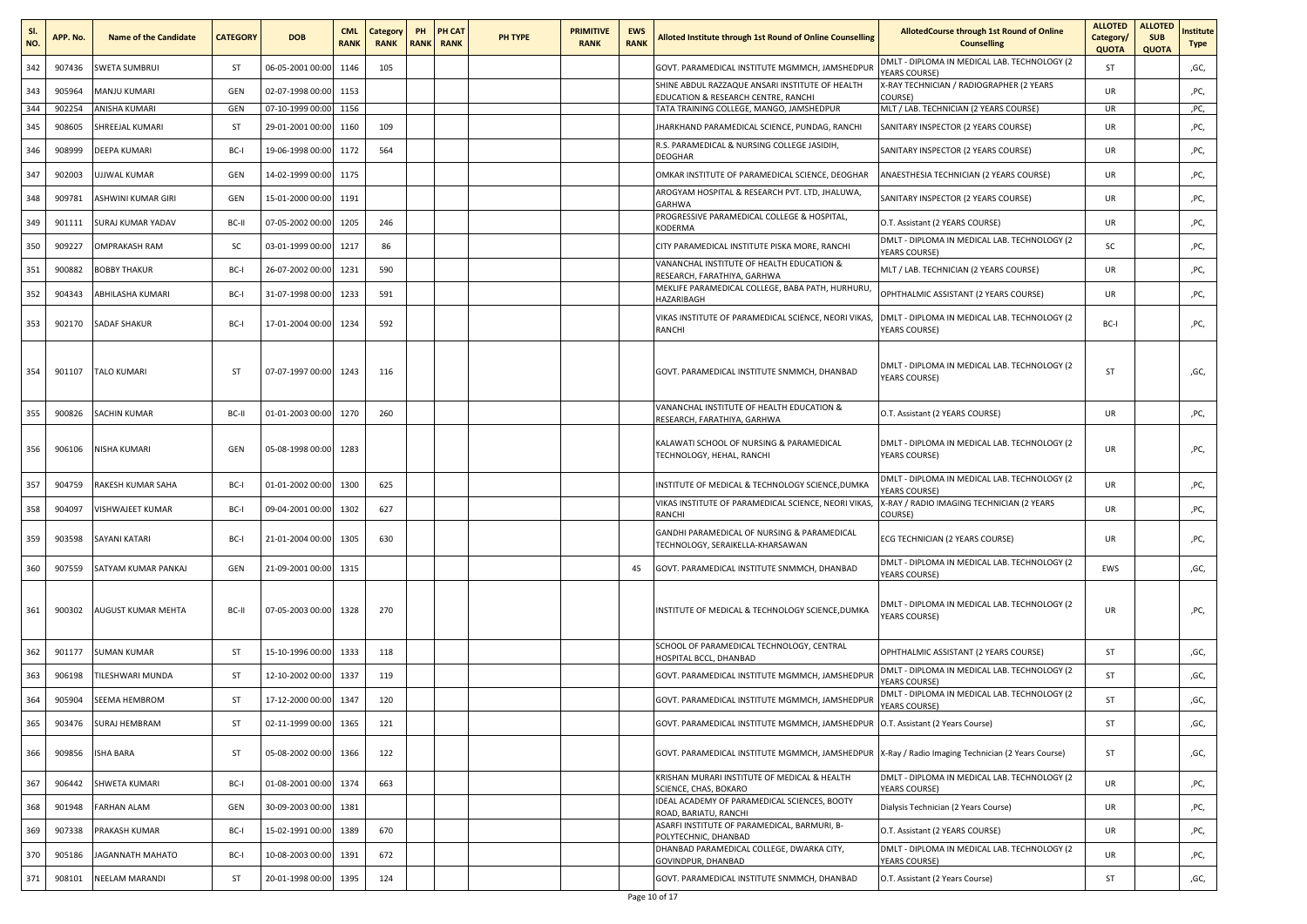| SI.<br>NO. | APP. No. | <b>Name of the Candidate</b> | <b>CATEGORY</b> | <b>DOB</b>       | <b>CML</b><br><b>RANK</b> | Category<br><b>RANK</b> | PH             | PH CAT<br><b>RANK RANK</b> | PH TYPE                                         | <b>PRIMITIVE</b><br><b>RANK</b> | <b>EWS</b><br><b>RANK</b> | <b>Alloted Institute through 1st Round of Online Counselling</b>                 | <b>AllotedCourse through 1st Round of Online</b><br><b>Counselling</b>      | <b>ALLOTED</b><br>Category/<br><b>QUOTA</b> | <b>ALLOTED</b><br><b>SUB</b><br><b>QUOTA</b> | nstitute<br>Type |
|------------|----------|------------------------------|-----------------|------------------|---------------------------|-------------------------|----------------|----------------------------|-------------------------------------------------|---------------------------------|---------------------------|----------------------------------------------------------------------------------|-----------------------------------------------------------------------------|---------------------------------------------|----------------------------------------------|------------------|
| 372        | 906974   | PRATIBHA ORAON               | ST              | 05-11-2001 00:00 | 1425                      | 128                     |                |                            |                                                 |                                 |                           | GOVT. PARAMEDICAL INSTITUTE MGMMCH, JAMSHEDPUR                                   | O.T. Assistant (2 Years Course)                                             | ST                                          |                                              | ,GC,             |
| 373        | 902156   | HIRALAL MAHTO                | GEN             | 15-01-2003 00:00 | 1428                      |                         |                |                            |                                                 |                                 |                           | IHARKHAND PARAMEDICAL SCIENCE, PUNDAG, RANCHI                                    | ECG TECHNICIAN (2 YEARS COURSE)                                             | UR                                          |                                              | ,PC,             |
| 374        | 907938   | DIWAKAR KUMAR                | GEN             | 03-04-1975 00:00 | 1431                      |                         |                |                            |                                                 |                                 |                           | JAINENDRA PARAMEDICAL COLLEGE, BIJULIA, RATU<br><b>RANCHI</b>                    | ECG TECHNICIAN (2 YEARS COURSE)                                             | UR                                          |                                              | ,PC,             |
| 375        | 901119   | VIKRAM KUMAR SAHU            | BC-I            | 19-10-2003 00:00 | 1438                      | 698                     | 6              |                            | <b>B-DEAFNESS AND</b><br><b>HARD OF HEARING</b> |                                 |                           | GOVT. PHARMACY INSTITUTE, BARIATU, RANCHI                                        | Diploma in Pharmacy (3 Years Course)                                        | PH-HI                                       | BC I                                         | ,GC,             |
| 376        | 907355   | <b>VIVEK KUMAR</b>           | BC-II           | 25-10-1987 00:00 | 1487                      | 296                     | $\overline{7}$ |                            | <b>B-DEAFNESS AND</b><br><b>HARD OF HEARING</b> |                                 |                           | GOVT. PARAMEDICAL INSTITUTE SNMMCH, DHANBAD                                      | DMLT - DIPLOMA IN MEDICAL LAB. TECHNOLOGY (2<br>YEARS COURSE)               | PH-HI                                       | BC II                                        | ,GC,             |
| 377        | 905592   | <b>SUJIT KUMAR</b>           | BC-I            | 01-01-2003 00:00 | 1488                      | 722                     |                |                            |                                                 |                                 |                           | INSTITUTE OF MEDICAL SCIENCE & HEALTH, GUTWA TOLI,<br>RATU, RANCHI               | OPHTHALMIC ASSISTANT (2 YEARS COURSE)                                       | <b>UR</b>                                   |                                              | ,PC,             |
| 378        | 905529   | JOSHI DANG                   | ST              | 26-10-1998 00:00 | 1495                      | 133                     |                |                            |                                                 |                                 |                           | GOVT. PARAMEDICAL INSTITUTE MGMMCH, JAMSHEDPUR                                   | Ophthalmic Assistant (2 Years Course)                                       | ST                                          |                                              | ,GC,             |
| 379        | 909727   | MANMOHAN MANJHI              | BC-II           | 02-05-1995 00:00 | 1499                      | 300                     |                |                            |                                                 |                                 |                           | R.S. PARAMEDICAL & NURSING COLLEGE JASIDIH,<br><b>DEOGHAR</b>                    | ECG TECHNICIAN (2 YEARS COURSE)                                             | <b>UR</b>                                   |                                              | ,PC,             |
| 380        | 906357   | BHUMITA HEMBROM              | ST              | 02-10-1998 00:00 | 1506                      | 135                     |                |                            |                                                 |                                 |                           | GOVT. PARAMEDICAL INSTITUTE SNMMCH, DHANBAD                                      | O.T. Assistant (2 Years Course)                                             | ST                                          |                                              | ,GC,             |
| 381        | 902138   | HABIL HANSDAK                | ST              | 09-10-2003 00:00 | 1521                      | 138                     |                |                            |                                                 |                                 |                           | SCHOOL OF PARAMEDICAL TECHNOLOGY, CENTRAL<br>HOSPITAL BCCL, DHANBAD              | MLT / LAB. TECHNICIAN (2 YEARS COURSE)                                      | ST                                          |                                              | ,GC,             |
| 382        | 903005   | KHUSHBU KUMARI               | ST              | 01-02-2002 00:00 | 1535                      | 141                     |                |                            |                                                 |                                 |                           | GOVT.PARAMEDICAL INSTITUTE, RIMS, RANCHI                                         | Anaesthesia Technician (2 Years Course)                                     | ST                                          |                                              | ,GC,             |
| 383        | 902360   | DILKHUSH ANSARI              | BC-             | 02-03-1998 00:00 | 1540                      | 745                     |                |                            |                                                 |                                 |                           | BIRSA RESEARCH INSTITUTE FOR MEDICAL & BIOMEDICAL<br>STUDIES, BOKARO             | MLT / LAB. TECHNICIAN (2 YEARS COURSE)                                      | UR                                          |                                              | ,PC,             |
| 384        | 906488   | PRERNA TIRKEY                | ST              | 28-04-2003 00:00 | 1541                      | 142                     |                |                            |                                                 |                                 |                           | GOVT. PARAMEDICAL INSTITUTE MGMMCH, JAMSHEDPUR                                   | X-Ray / Radio Imaging Technician (2 Years Course)                           | ST                                          |                                              | ,GC,             |
| 385        | 906931   | RENUKA NAGESIA               | ST              | 27-06-2002 00:00 | 1545                      | 143                     |                |                            |                                                 |                                 |                           | GOVT. PARAMEDICAL INSTITUTE MGMMCH, JAMSHEDPUR                                   | O.T. Assistant (2 Years Course)                                             | ST                                          |                                              | ,GC,             |
| 386        | 900225   | <b>SUNITA HALDER</b>         | SC              | 12-01-2002 00:00 | 1547                      | 116                     |                |                            |                                                 |                                 |                           | VIKAS INSTITUTE OF PARAMEDICAL SCIENCE, NEORI VIKAS,<br><b>RANCHI</b>            | DMLT - DIPLOMA IN MEDICAL LAB. TECHNOLOGY (2<br><b><i>(EARS COURSE)</i></b> | SC                                          |                                              | ,PC,             |
| 387        | 906930   | SUNIL STEPHAN MURMU          | ST              | 25-01-1996 00:00 | 1560                      | 145                     |                |                            |                                                 |                                 |                           | OMKAR INSTITUTE OF PARAMEDICAL SCIENCE, DEOGHAR                                  | DMLT - DIPLOMA IN MEDICAL LAB. TECHNOLOGY (2<br>YEARS COURSE)               | UR                                          |                                              | ,PC,             |
| 388        | 900673   | ANIL TUDU                    | ST              | 18-02-1994 00:00 | 1576                      | 147                     |                |                            |                                                 |                                 |                           | KRISHAN MURARI INSTITUTE OF MEDICAL & HEALTH<br>SCIENCE, CHAS, BOKARO            | DMLT - DIPLOMA IN MEDICAL LAB. TECHNOLOGY (2<br>YEARS COURSE)               | ST                                          |                                              | ,PC,             |
| 389        | 901377   | ROHIT TIRKEY                 | ST              | 01-01-2000 00:00 | 1594                      | 150                     |                |                            |                                                 |                                 |                           | SWARNREKHA INSTITUTE OF PARA MEDICAL SCIENCES,<br>BARIATU ROAD, RANCHI           | O.T. Assistant (2 YEARS COURSE)                                             | UR                                          |                                              | ,PC,             |
| 390        | 907509   | ATUL KACHHAP                 | ST              | 03-09-1994 00:00 | 1598                      | 151                     |                |                            |                                                 |                                 |                           | GOVT. PARAMEDICAL INSTITUTE MGMMCH, JAMSHEDPUR                                   | Ophthalmic Assistant (2 Years Course)                                       | ST                                          |                                              | ,GC,             |
| 391        | 907016   | MANGILAL BANRA               | ST              | 22-08-2000 00:00 | 1627                      | 158                     |                |                            |                                                 |                                 |                           | GOVT. PARAMEDICAL INSTITUTE MGMMCH, JAMSHEDPUR   O.T. Assistant (2 Years Course) |                                                                             | ST                                          |                                              | ,GC,             |
| 392        | 901904   | <b>SHABRI KUMARI</b>         | GEN             | 01-10-2002 00:00 | 1661                      |                         |                |                            |                                                 |                                 |                           | ASARFI INSTITUTE OF PARAMEDICAL, BARMURI, B-<br>POLYTECHNIC, DHANBAD             | O.T. Assistant (2 YEARS COURSE)                                             | UR                                          |                                              | ,PC,             |
| 393        | 905549   | <b>SULEMAN TETE</b>          | ST              | 04-02-1999 00:00 | 1664                      | 163                     |                |                            |                                                 |                                 |                           | GOVT. PARAMEDICAL INSTITUTE MGMMCH, JAMSHEDPUR                                   | Ophthalmic Assistant (2 Years Course)                                       | <b>ST</b>                                   |                                              | ,GC,             |
| 394        | 900976   | MITHLESH KUMAR               | SC              | 05-03-2003 00:00 | 1665                      | 127                     |                |                            |                                                 |                                 |                           | HAMIDA PARAMEDICAL INSTITUTE & RESEARCH, ITKI,<br><b>RANCHI</b>                  | O.T. Assistant (2 YEARS COURSE)                                             | UR                                          |                                              | ,PC,             |
| 395        | 906554   | PINKI KUMARI                 | BC-             | 03-11-2003 00:00 | 1692                      | 810                     |                |                            |                                                 |                                 |                           | DHANBAD PARAMEDICAL COLLEGE, DWARKA CITY,<br>GOVINDPUR, DHANBAD                  | DMLT - DIPLOMA IN MEDICAL LAB. TECHNOLOGY (2<br><b>YEARS COURSE)</b>        | UR                                          |                                              | ,PC,             |
| 396        | 908272   | SHIWALAL HANSDA              | ST              | 01-02-2000 00:00 | 1706                      | 168                     |                |                            |                                                 |                                 |                           | GOVT. PARAMEDICAL INSTITUTE MGMMCH, JAMSHEDPUR                                   | Anaesthesia Technician (2 Years Course)                                     | ST                                          |                                              | ,GC,             |
| 397        | 900763   | HIMANI PURTY                 | ST              | 17-11-2001 00:00 | 1720                      | 172                     |                |                            |                                                 |                                 |                           | GOVT.PARAMEDICAL INSTITUTE, RIMS, RANCHI                                         | Dialysis Technician (2 Years Course)                                        | ST                                          |                                              | ,GC,             |
| 398        | 909684   | CHANDAN KUMAR YADAV          | BC-II           | 04-05-2003 00:00 | 1744                      | 342                     |                |                            |                                                 |                                 |                           | KALAWATI SCHOOL OF NURSING & PARAMEDICAL<br>TECHNOLOGY, HEHAL, RANCHI            | DMLT - DIPLOMA IN MEDICAL LAB. TECHNOLOGY (2<br><b>YEARS COURSE)</b>        | <b>UR</b>                                   |                                              | ,PC,             |
| 399        | 902579   | ROSHNI SINGH                 | GEN             | 10-11-2003 00:00 | 1748                      |                         |                |                            |                                                 |                                 |                           | R.S. ROY PARAMEDICAL & RESEARCH INSTITUTE.<br>RANESHWAR, DUMKA                   | OPHTHALMIC ASSISTANT (2 YEARS COURSE)                                       | <b>UR</b>                                   |                                              | ,PC,             |
| 400        | 909249   | KHUSHBU KUMARI               | BC-I            | 15-06-2004 00:00 | 1764                      | 846                     |                |                            |                                                 |                                 |                           | R.S. ROY PARAMEDICAL & RESEARCH INSTITUTE,<br>RANESHWAR, DUMKA                   | O.T. Assistant (2 YEARS COURSE)                                             | <b>UR</b>                                   |                                              | ,PC,             |
| 401        | 908559   | KISHOR MAHRA                 | <b>SC</b>       | 02-04-1998 00:00 | 1765                      | 135                     |                |                            |                                                 |                                 |                           | R.S. PARAMEDICAL & NURSING COLLEGE JASIDIH,<br><b>DEOGHAR</b>                    | SANITARY INSPECTOR (2 YEARS COURSE)                                         | UR                                          |                                              | ,PC,             |
| 402        | 900486   | RAJESH HEMBROM               | ST              | 16-02-2001 00:00 | 1766                      | 174                     |                |                            |                                                 |                                 |                           | GOVT. PARAMEDICAL INSTITUTE MGMMCH, JAMSHEDPUR                                   | X-Ray / Radio Imaging Technician (2 Years Course)                           | ST                                          |                                              | ,GC,             |
| 403        | 902292   | SHWETA KUMARI                | BC-             | 07-03-2000 00:00 | 1773                      | 851                     |                |                            |                                                 |                                 |                           | TATA TRAINING COLLEGE, MANGO, JAMSHEDPUR                                         | MLT / LAB. TECHNICIAN (2 YEARS COURSE)                                      | UR                                          |                                              | ,PC,             |
| 404        | 907157   | ARCHANA KUMARI               | <b>SC</b>       | 14-02-2003 00:00 | 1785                      | 136                     |                |                            |                                                 |                                 |                           | DHANBAD PARAMEDICAL COLLEGE, DWARKA CITY,<br>GOVINDPUR, DHANBAD                  | DMLT - DIPLOMA IN MEDICAL LAB. TECHNOLOGY (2<br>YEARS COURSE)               | SC                                          |                                              | ,PC,             |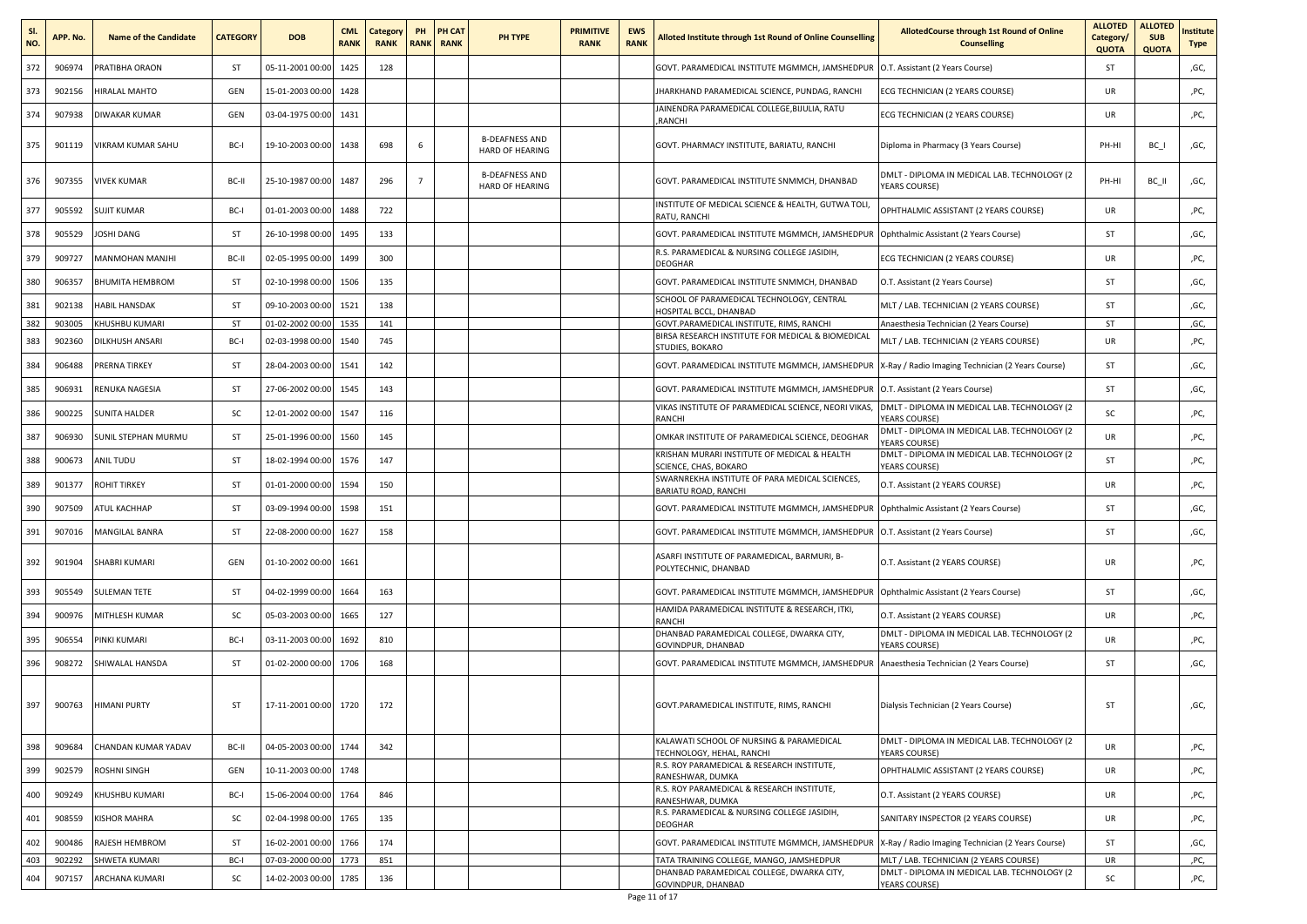| SI.<br>NO. | APP. No. | <b>Name of the Candidate</b> | <b>CATEGORY</b> | <b>DOB</b>            | <b>CML</b><br><b>RANK</b> | Category<br><b>RANK</b> | PH | PH CAT<br><b>RANK RANK</b> | PH TYPE | <b>PRIMITIVE</b><br><b>RANK</b> | <b>EWS</b><br><b>RANK</b> | Alloted Institute through 1st Round of Online Counselling                                                          | <b>AllotedCourse through 1st Round of Online</b><br><b>Counselling</b>       | <b>ALLOTED</b><br>Category/<br><b>QUOTA</b> | <b>ALLOTED</b><br><b>SUB</b><br><b>QUOTA</b> | nstitute<br>Type |
|------------|----------|------------------------------|-----------------|-----------------------|---------------------------|-------------------------|----|----------------------------|---------|---------------------------------|---------------------------|--------------------------------------------------------------------------------------------------------------------|------------------------------------------------------------------------------|---------------------------------------------|----------------------------------------------|------------------|
| 405        | 905464   | BHARAT DUTT                  | BC-I            | 02-06-1999 00:00      | 1802                      | 865                     |    |                            |         |                                 |                           | NSTITUTE OF MEDICAL & TECHNOLOGY SCIENCE, DUMKA                                                                    | DMLT - DIPLOMA IN MEDICAL LAB. TECHNOLOGY (2<br><b>YEARS COURSE)</b>         | UR                                          |                                              | ,PC,             |
| 406        | 906231   | KAMLESH SINGH                | ST              | 22-04-1999 00:00      | 1805                      | 178                     |    |                            |         |                                 |                           | GOVT. PARAMEDICAL INSTITUTE SNMMCH, DHANBAD                                                                        | Ophthalmic Assistant (2 Years Course)                                        | ST                                          |                                              | ,GC,             |
| 407        | 900345   | NEHA RANI                    | BC-I            | 28-11-2002 00:00      | 1810                      | 868                     |    |                            |         |                                 |                           | KALAWATI SCHOOL OF NURSING & PARAMEDICAL<br><b>TECHNOLOGY, HEHAL, RANCHI</b>                                       | DMLT - DIPLOMA IN MEDICAL LAB. TECHNOLOGY (2<br><b>YEARS COURSE)</b>         | UR                                          |                                              | ,PC,             |
| 408        | 910247   | NITESH KUMAR                 | <b>SC</b>       | 01-01-2001 00:00      | 1827                      | 143                     |    |                            |         |                                 |                           | NSTITUTE OF PARAMEDICAL EDUCATION, P.P.<br>COMPOUND, RANCHI                                                        | DMLT - DIPLOMA IN MEDICAL LAB. TECHNOLOGY (2<br><b>YEARS COURSE)</b>         | SC                                          |                                              | ,PC,             |
| 409        | 903340   | UTTMA KUMARI                 | ST              | 03-03-2000 00:00      | 1836                      | 181                     |    |                            |         |                                 |                           | GOVT. PARAMEDICAL INSTITUTE SNMMCH, DHANBAD                                                                        | Dialysis Technician (2 Years Course)                                         | <b>ST</b>                                   |                                              | ,GC,             |
| 410        | 901098   | MUNNA MAHTO                  | BC-I            | 27-03-2004 00:00      | 1844                      | 887                     |    |                            |         |                                 |                           | BIRSA RESEARCH INSTITUTE FOR MEDICAL & BIOMEDICAL<br><b>STUDIES, BOKARO</b>                                        | SANITARY INSPECTOR (2 YEARS COURSE)                                          | UR                                          |                                              | ,PC,             |
| 411        | 908462   | AJIT SOREN                   | ST              | 01-01-2002 00:00      | 1849                      | 182                     |    |                            |         |                                 |                           | GOVT. PARAMEDICAL INSTITUTE SNMMCH, DHANBAD                                                                        | Ophthalmic Assistant (2 Years Course)                                        | ST                                          |                                              | ,GC,             |
| 412        | 909647   | KAJAL KUMARI                 | ST              | 09-01-2004 00:00      | 1851                      | 183                     |    |                            |         |                                 |                           | GOVT. PARAMEDICAL INSTITUTE MGMMCH, JAMSHEDPUR                                                                     | Anaesthesia Technician (2 Years Course)                                      | ST                                          |                                              | ,GC,             |
| 413        | 905690   | HEMLOTA SINGH                | ST              | 01-10-2002 00:00      | 1873                      | 184                     |    |                            |         |                                 |                           | GOVT. PARAMEDICAL INSTITUTE MGMMCH, JAMSHEDPUR                                                                     | Anaesthesia Technician (2 Years Course)                                      | <b>ST</b>                                   |                                              | ,GC,             |
| 414        | 909275   | PUSHPAVARSHA RANI            | BC-II           | 03-02-2004 00:00      | 1883                      | 366                     |    |                            |         |                                 |                           | SHIVAM SCHOOL OF PARAMEDICAL, BAIDHNATHDHAM P.O. DMLT - DIPLOMA IN MEDICAL LAB. TECHNOLOGY (2<br>DEVSANGH, DEOGHAR | YEARS COURSE)                                                                | UR                                          |                                              | ,PC,             |
| 415        | 904048   | ANISH RAJ                    | GEN             | 01-10-2003 00:00      | 1946                      |                         |    |                            |         |                                 |                           | DEEPAK MEMORIAL COLLEGE & HOSPITAL KANDRI MORE,<br>CHIL TOLI, MANDER, RANCHI                                       | DMLT - DIPLOMA IN MEDICAL LAB. TECHNOLOGY (2<br><b>YEARS COURSE)</b>         | UR                                          |                                              | ,PC,             |
| 416        | 901408   | SHANTI HANSDA                | ST              | 05-06-2001 00:00      | 1961                      | 192                     |    |                            |         |                                 |                           | SCHOOL OF PARAMEDICAL TECHNOLOGY, CENTRAL<br><b>HOSPITAL BCCL, DHANBAD</b>                                         | ECG TECHNICIAN (2 YEARS COURSE)                                              | ST                                          |                                              | ,GC,             |
| 417        | 908119   | UPENDRA KUMAR                | BC-II           | 15-05-2003 00:00      | 1964                      | 381                     |    |                            |         |                                 |                           | SWARNREKHA INSTITUTE OF PARA MEDICAL SCIENCES,<br>BARIATU ROAD, RANCHI                                             | OPHTHALMIC ASSISTANT (2 YEARS COURSE)                                        | UR                                          |                                              | ,PC,             |
| 418        | 903653   | MD SHADAB HASAN              | GEN             | 25-03-2002 00:00      | 2005                      |                         |    |                            |         |                                 |                           | DHANBAD PARAMEDICAL COLLEGE, DWARKA CITY,<br>GOVINDPUR, DHANBAD                                                    | O.T. Assistant (2 YEARS COURSE)                                              | UR                                          |                                              | ,PC,             |
| 419        | 907859   | SHABNAM AFROZ                | BC-I            | 15-03-2002 00:00      | 2008                      | 966                     |    |                            |         |                                 |                           | NSTITUTE OF PARAMEDICAL EDUCATION, P.P.<br>COMPOUND, RANCHI                                                        | ECG TECHNICIAN (2 YEARS COURSE)                                              | UR                                          |                                              | ,PC,             |
| 420        | 910094   | LAXMI KUMARI                 | BC-I            | 05-03-2000 00:00      | 2024                      | 972                     |    |                            |         |                                 |                           | INSTITUTE OF MEDICAL & TECHNOLOGY SCIENCE,DUMKA                                                                    | DMLT - DIPLOMA IN MEDICAL LAB. TECHNOLOGY (2<br>YEARS COURSE)                | BC-I                                        |                                              | ,PC,             |
| 421        | 901926   | DEVASHISH KUMAR CHAUHAN      | BC-I            | 27-06-1999 00:00      | 2027                      | 974                     |    |                            |         |                                 |                           | DHANBAD PARAMEDICAL COLLEGE, DWARKA CITY,<br>GOVINDPUR, DHANBAD                                                    | DMLT - DIPLOMA IN MEDICAL LAB. TECHNOLOGY (2<br><b>YEARS COURSE)</b>         | BC-I                                        |                                              | ,PC,             |
| 422        | 900681   | VIJAY KRISHAN RAO            | SC              | 28-05-1998 00:00      | 2034                      | 168                     |    |                            |         |                                 |                           | JEEVAN DEEP PARAMEDICAL COLLEGE, OBERIA, ROAD<br><b>HATIA, RANCHI</b>                                              | SANITARY INSPECTOR (2 YEARS COURSE)                                          | UR                                          |                                              | ,PC,             |
| 423        | 903104   | <b>SONU KUMAR</b>            | BC-II           | 10-12-2004 00:00      | 2080                      | 408                     |    |                            |         |                                 |                           | VIKAS INSTITUTE OF PARAMEDICAL SCIENCE, NEORI VIKAS,<br>RANCHI                                                     | X-RAY / RADIO IMAGING TECHNICIAN (2 YEARS<br>COURSE)                         | UR                                          |                                              | ,PC,             |
| 424        | 901555   | NISHA KUMARI                 | <b>SC</b>       | 03-09-2003 00:00      | 2084                      | 173                     |    |                            |         |                                 |                           | KALAWATI SCHOOL OF NURSING & PARAMEDICAL<br>TECHNOLOGY, HEHAL, RANCHI                                              | DMLT - DIPLOMA IN MEDICAL LAB. TECHNOLOGY (2<br><b>YEARS COURSE)</b>         | SC                                          |                                              | ,PC,             |
| 425        | 906591   | <b>VIKASH YADAV</b>          | BC-II           | 23-02-2003 00:00      | 2106                      | 416                     |    |                            |         |                                 |                           | BANSHIDHAR SCHOOL OF PARAMEDICAL SCIENCES, REHLA,<br><b>PALAMU</b>                                                 | O.T. Assistant (2 YEARS COURSE)                                              | UR                                          |                                              | ,PC,             |
| 426        | 905321   | <b>SURESH KIRO</b>           | ST              | 16-06-1980 00:00      | 2147                      | 210                     |    |                            |         |                                 |                           | IDEAL ACADEMY OF PARAMEDICAL SCIENCES, BOOTY<br>ROAD, BARIATU, RANCHI                                              | DMLT - DIPLOMA IN MEDICAL LAB. TECHNOLOGY (2<br><b>YEARS COURSE)</b>         | <b>UR</b>                                   |                                              | ,PC,             |
| 427        | 901358   | <b>SEEMA KUMARI</b>          | GEN             | 06-01-1997 00:00 2159 |                           |                         |    |                            |         |                                 |                           | DEEPAK MEMORIAL COLLEGE & HOSPITAL KANDRI MORE,<br>CHIL TOLI, MANDER, RANCHI                                       | DMLT - DIPLOMA IN MEDICAL LAB. TECHNOLOGY (2<br><b>YEARS COURSE)</b>         | <b>UR</b>                                   |                                              | ,PC,             |
| 428        | 903365   | ARCHNA KUMARI                | BC-I            | 24-08-2000 00:00      | 2177                      | 1038                    |    |                            |         |                                 |                           | SWARNREKHA INSTITUTE OF PARA MEDICAL SCIENCES,<br>BARIATU ROAD, RANCHI                                             | X-RAY TECHNICIAN / RADIOGRAPHER (2 YEARS<br>COURSE)                          | <b>UR</b>                                   |                                              | ,PC,             |
| 429        | 906814   | JANARDAN THAKUR              | BC-I            | 04-03-1997 00:00      | 2180                      | 1041                    |    |                            |         |                                 |                           | R.S. ROY PARAMEDICAL & RESEARCH INSTITUTE,<br>RANESHWAR, DUMKA                                                     | SANITARY INSPECTOR (2 YEARS COURSE)                                          | <b>UR</b>                                   |                                              | ,PC,             |
| 430        | 901087   | SHAGUFTA BINT SIRAJ          | BC-I            | 23-12-2004 00:00      | 2192                      | 1047                    |    |                            |         |                                 |                           | SURYA PARAMEDICAL INSTITUTE, SAHEBGANJ<br>VIKAS INSTITUTE OF PARAMEDICAL SCIENCE, NEORI VIKAS,                     | O.T. Assistant (2 YEARS COURSE)<br>X-RAY / RADIO IMAGING TECHNICIAN (2 YEARS | UR                                          |                                              | ,PC,             |
| 431        | 903563   | ANANTI KINDO                 | ST              | 07-09-2000 00:00      | 2206                      | 216                     |    |                            |         |                                 |                           | RANCHI                                                                                                             | COURSE)                                                                      | <b>UR</b>                                   |                                              | ,PC,             |
| 432        | 903293   | SHRADHA SUMAN                | <b>SC</b>       | 27-07-2002 00:00      | 2209                      | 191                     |    |                            |         |                                 |                           | SURYA PARAMEDICAL INSTITUTE, SAHEBGANJ                                                                             | DMLT - DIPLOMA IN MEDICAL LAB. TECHNOLOGY (2<br>YEARS COURSE)                | <b>UR</b>                                   |                                              | ,PC,             |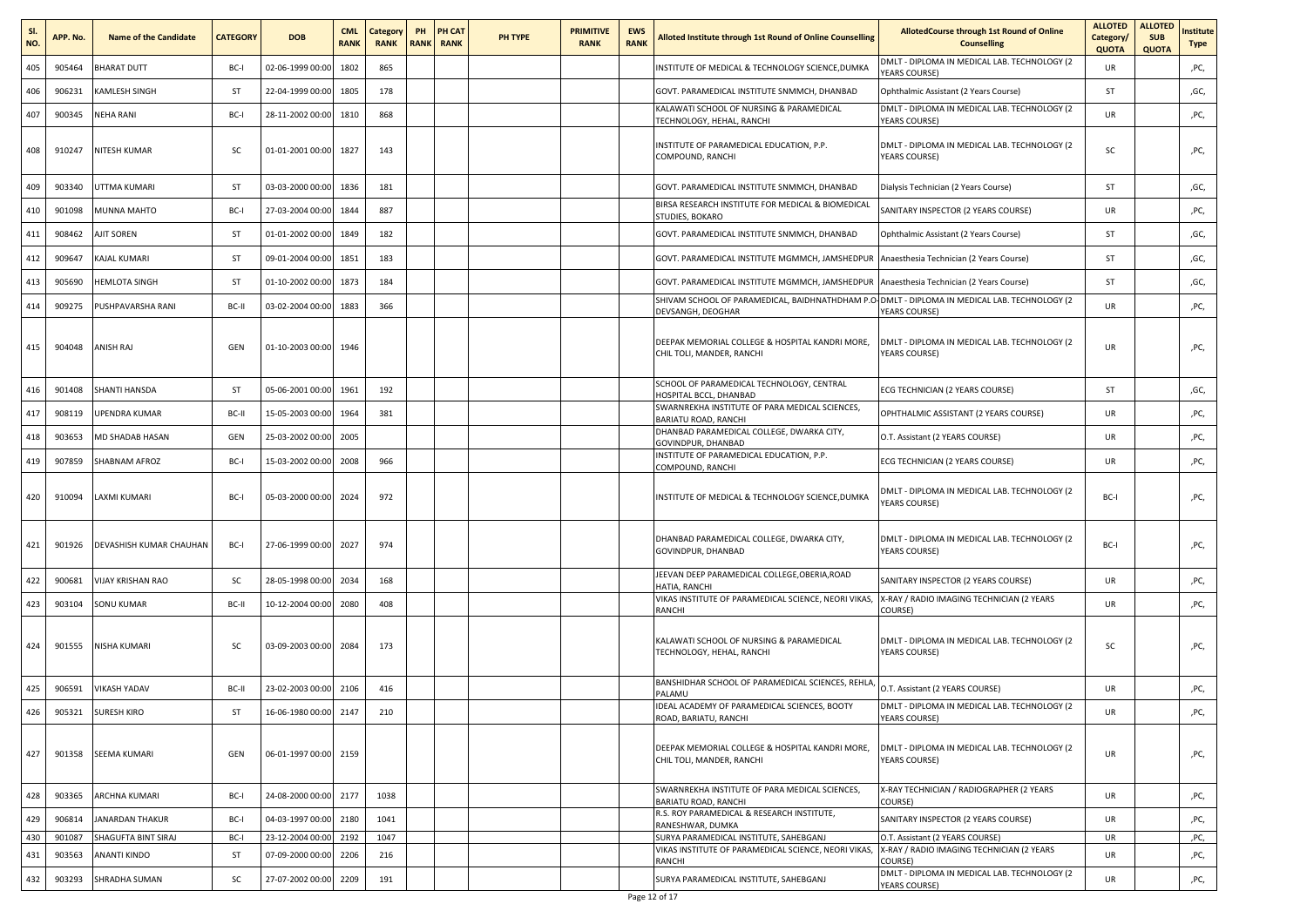| SI.<br>NO. | APP. No. | <b>Name of the Candidate</b> | <b>CATEGORY</b> | <b>DOB</b>            | <b>CML</b><br><b>RANK</b> | Category<br><b>RANK</b> | PH | PH CAT<br><b>RANK RANK</b> | <b>PH TYPE</b> | <b>PRIMITIVE</b><br><b>RANK</b> | <b>EWS</b><br><b>RANK</b> | Alloted Institute through 1st Round of Online Counselling                                                      | <b>AllotedCourse through 1st Round of Online</b><br><b>Counselling</b> | <b>ALLOTED</b><br>Category/<br><b>QUOTA</b> | <b>ALLOTED</b><br><b>SUB</b><br><b>QUOTA</b> | nstitute<br>Type |
|------------|----------|------------------------------|-----------------|-----------------------|---------------------------|-------------------------|----|----------------------------|----------------|---------------------------------|---------------------------|----------------------------------------------------------------------------------------------------------------|------------------------------------------------------------------------|---------------------------------------------|----------------------------------------------|------------------|
| 433        | 907104   | SUNIL KUMAR MAHTO            | BC-I            | 05-04-1996 00:00      | 2212                      | 1057                    |    |                            |                |                                 |                           | INSTITUTE OF PARAMEDICAL EDUCATION, P.P.<br>COMPOUND, RANCHI                                                   | DMLT - DIPLOMA IN MEDICAL LAB. TECHNOLOGY (2<br><b>YEARS COURSE)</b>   | BC-I                                        |                                              | ,PC,             |
| 434        | 904862   | <b>MAZHER HABIB</b>          | BC-II           | 31-10-2003 00:00      | 2218                      | 438                     |    |                            |                |                                 |                           | FLORENCE INSTITUTE OF PARAMEDICAL SCIENCE, IRBA,<br>RANCHI                                                     | ECG TECHNICIAN (2 YEARS COURSE)                                        | UR                                          |                                              | ,PC,             |
| 435        | 905293   | PAWAN SARDAR                 | ST              | 16-01-2002 00:00      | 2227                      | 219                     |    |                            |                |                                 |                           | IDEAL ACADEMY OF PARAMEDICAL SCIENCES, BOOTY<br>ROAD, BARIATU, RANCHI                                          | DMLT - DIPLOMA IN MEDICAL LAB. TECHNOLOGY (2<br><b>YEARS COURSE)</b>   | <b>UR</b>                                   |                                              | ,PC,             |
| 436        | 909718   | PURUSHOTTAM BHAI PATEL       | BC-I            | 31-03-2002 00:00 2237 |                           | 1068                    |    |                            |                |                                 |                           | SRINIWASH INSTITUTE OF PARAMEDICAL SCIENCES,<br>HAZARIBAGH COLLEGE OF DENTAL SCIENCE & HOSPITAL,<br>HAZARIBAGH | DMLT - DIPLOMA IN MEDICAL LAB. TECHNOLOGY (2<br><b>YEARS COURSE)</b>   | UR                                          |                                              | ,PC,             |
| 437        | 902946   | ASHISH LUGUN                 | ST              | 07-10-2001 00:00      | 2269                      | 227                     |    |                            |                |                                 |                           | GOVT. PARAMEDICAL INSTITUTE SNMMCH, DHANBAD                                                                    | Anaesthesia Technician (2 Years Course)                                | ST                                          |                                              | ,GC,             |
| 438        | 910163   | RAHUL KUMAR SINGH            | GEN             | 25-12-2002 00:00      | 2284                      |                         |    |                            |                |                                 |                           | ASARFI INSTITUTE OF PARAMEDICAL, BARMURI, B-<br>POLYTECHNIC, DHANBAD                                           | ECG TECHNICIAN (2 YEARS COURSE)                                        | UR                                          |                                              | ,PC,             |
| 439        | 901036   | MD SADDAM HUSSAIN            | BC-II           | 05-02-1997 00:00      | 2291                      | 449                     |    |                            |                |                                 |                           | HAMIDA PARAMEDICAL INSTITUTE & RESEARCH, ITKI,<br>RANCHI                                                       | O.T. Assistant (2 YEARS COURSE)                                        | UR                                          |                                              | ,PC,             |
| 440        | 903732   | ANJALI KUMARI                | GEN             | 14-03-2002 00:00      | 2353                      |                         |    |                            |                |                                 |                           | R.S. PARAMEDICAL & NURSING COLLEGE JASIDIH,<br>DEOGHAR                                                         | DMLT - DIPLOMA IN MEDICAL LAB. TECHNOLOGY (2<br><b>YEARS COURSE)</b>   | <b>UR</b>                                   |                                              | ,PC,             |
| 441        | 905903   | MD ENAMUL ANSARI             | BC-I            | 16-03-1993 00:00      | 2374                      | 1132                    |    |                            |                |                                 |                           | SURYA PARAMEDICAL INSTITUTE, SAHEBGANJ                                                                         | DMLT - DIPLOMA IN MEDICAL LAB. TECHNOLOGY (2<br><b>YEARS COURSE)</b>   | UR                                          |                                              | ,PC,             |
| 442        | 905922   | AMAN KUMAR SINGH             | GEN             | 09-02-2003 00:00      | 2379                      |                         |    |                            |                |                                 |                           | NSTITUTE OF EDUCATION & TECHNOLOGY, RUDIA, RANCHI                                                              | O.T. Assistant (2 YEARS COURSE)                                        | UR                                          |                                              | ,PC,             |
| 443        | 910197   | <b>SWETA VERMA</b>           | BC-I            | 25-05-1998 00:00 2385 |                           | 1137                    |    |                            |                |                                 |                           | SRINIWASH INSTITUTE OF PARAMEDICAL SCIENCES,<br>HAZARIBAGH COLLEGE OF DENTAL SCIENCE & HOSPITAL,<br>HAZARIBAGH | DMLT - DIPLOMA IN MEDICAL LAB. TECHNOLOGY (2<br><b>YEARS COURSE)</b>   | UR                                          |                                              | ,PC,             |
| 444        | 902887   | ABHINANDAN KUMAR             | BC-I            | 15-01-2000 00:00      | 2389                      | 1139                    |    |                            |                |                                 |                           | R.S. ROY PARAMEDICAL & RESEARCH INSTITUTE.<br>RANESHWAR, DUMKA                                                 | SANITARY INSPECTOR (2 YEARS COURSE)                                    | UR                                          |                                              | ,PC,             |
| 445        | 905365   | <b>SUPRIYA KUMARI</b>        | GEN             | 31-12-2003 00:00 2465 |                           |                         |    |                            |                |                                 |                           | BIRSA RESEARCH INSTITUTE FOR MEDICAL & BIOMEDICAL<br>STUDIES, BOKARO                                           | O.T. Assistant (2 YEARS COURSE)                                        | UR                                          |                                              | ,PC,             |
| 446        | 910447   | <b>MD IRFAN HAIDER</b>       | BC-I            | 17-09-1979 00:00      | 2480                      | 1183                    |    |                            |                |                                 |                           | KRISHAN MURARI INSTITUTE OF MEDICAL & HEALTH<br>SCIENCE, CHAS, BOKARO                                          | DMLT - DIPLOMA IN MEDICAL LAB. TECHNOLOGY (2<br>YEARS COURSE)          | BC-I                                        |                                              | ,PC,             |
| 447        | 901484   | KAVITA KUMARI                | BC-II           | 28-11-2000 00:00      | 2481                      | 482                     |    |                            |                |                                 |                           | PROGRESSIVE PARAMEDICAL COLLEGE & HOSPITAL,<br>KODERMA                                                         | SANITARY INSPECTOR (2 YEARS COURSE)                                    | UR                                          |                                              | ,PC,             |
| 448        | 900923   | AMAR KUMAR VERMA             | BC-II           | 06-03-2004 00:00      | 2503                      | 487                     |    |                            |                |                                 |                           | SHINE ABDUL RAZZAQUE ANSARI INSTITUTE OF HEALTH<br>EDUCATION & RESEARCH CENTRE, RANCHI                         | DIALYSIS TECHNICIAN (2 YEARS COURSE)                                   | UR                                          |                                              | ,PC,             |
| 449        | 904871   | AKHIL CHANDRA MAHTO          | BC-I            | 16-01-1991 00:00 2504 |                           | 1197                    |    |                            |                |                                 |                           | GANDHI PARAMEDICAL OF NURSING & PARAMEDICAL<br>TECHNOLOGY, SERAIKELLA-KHARSAWAN                                | ECG TECHNICIAN (2 YEARS COURSE)                                        | UR                                          |                                              | ,PC,             |
| 450        | 904374   | NITISH KUMAR                 | BC-II           | 04-04-2001 00:00      | 2533                      | 494                     |    |                            |                |                                 |                           | OMKAR INSTITUTE OF PARAMEDICAL SCIENCE, DEOGHAR                                                                | O.T. Assistant (2 YEARS COURSE)                                        | UR                                          |                                              | ,PC,             |
| 451        | 907030   | <b><i>DEEPA KACHHAP</i></b>  | ST              | 26-07-2001 00:00      | 2553                      | 263                     |    |                            |                |                                 |                           | TATA TRAINING COLLEGE, MANGO, JAMSHEDPUR                                                                       | O.T. Assistant (2 YEARS COURSE)                                        | UR                                          |                                              | ,PC,             |
| 452        | 900583   | DINESH MANDAL                | BC-II           | 27-04-2000 00:00      | 2555                      | 499                     |    |                            |                |                                 |                           | R.S. ROY PARAMEDICAL & RESEARCH INSTITUTE,<br>RANESHWAR, DUMKA                                                 | SANITARY INSPECTOR (2 YEARS COURSE)                                    | UR                                          |                                              | ,PC,             |
| 453        | 901421   | SAWANT KUMAR                 | BC-I            | 15-12-2003 00:00      | 2563                      | 1216                    |    |                            |                |                                 |                           | GYAN JYOTI PARAMEDICAL & NURSING SCHOOL,<br>HAZARIBAGH                                                         | X-RAY TECHNICIAN / RADIOGRAPHER (2 YEARS<br>COURSE)                    | UR                                          |                                              | ,PC,             |
| 454        | 901319   | NIDHI KUMARI                 | ST              | 18-01-2002 00:00 2574 |                           | 269                     |    |                            |                |                                 |                           | VIKAS INSTITUTE OF PARAMEDICAL SCIENCE, NEORI VIKAS,<br>RANCHI                                                 | DMLT - DIPLOMA IN MEDICAL LAB. TECHNOLOGY (2<br><b>YEARS COURSE)</b>   | ST                                          |                                              | ,PC,             |
| 455        | 902922   | MD SHAHBAZ HUSSAIN           | BC-I            | 13-10-2002 00:00 2579 |                           | 1220                    |    |                            |                |                                 |                           | FLORENCE INSTITUTE OF PARAMEDICAL SCIENCE, IRBA<br>RANCHI                                                      | O.T. Assistant (2 YEARS COURSE)                                        | UR                                          |                                              | ,PC,             |
| 456        | 900596   | <b>SUMAN KUMAR</b>           | GEN             | 25-09-2002 00:00 2621 |                           |                         |    |                            |                |                                 |                           | MEKLIFE PARAMEDICAL COLLEGE, BABA PATH, HURHURU,<br>HAZARIBAGH                                                 | DMLT - DIPLOMA IN MEDICAL LAB. TECHNOLOGY (2<br>YEARS COURSE)          | <b>UR</b>                                   |                                              | ,PC,             |
| 457        | 906738   | SANDHYA KUMARI               | BC-II           | 12-09-2000 00:00 2632 |                           | 519                     |    |                            |                |                                 |                           | INSTITUTE OF EDUCATION & TECHNOLOGY, RUDIA, RANCHI O.T. Assistant (2 YEARS COURSE)                             |                                                                        | UR                                          |                                              | ,PC,             |
| 458        | 903600   | <b>JOSIM AKHTAR</b>          | BC-I            | 16-11-2003 00:00 2647 |                           | 1246                    |    |                            |                |                                 |                           | FLORENCE INSTITUTE OF PARAMEDICAL SCIENCE, IRBA,<br>RANCHI                                                     | ECG TECHNICIAN (2 YEARS COURSE)                                        | <b>UR</b>                                   |                                              | ,PC,             |
| 459        | 900613   | <b>BIDHYADHAR KUMAR</b>      | BC-I            | 08-02-2003 00:00 2673 |                           | 1258                    |    |                            |                |                                 |                           | INSTITUTE OF MEDICAL & HEALTH SCIENCE, BARADIH,<br>JAINAMORE, BOKARO                                           | DMLT - DIPLOMA IN MEDICAL LAB. TECHNOLOGY (2<br><b>YEARS COURSE)</b>   | <b>UR</b>                                   |                                              | ,PC,             |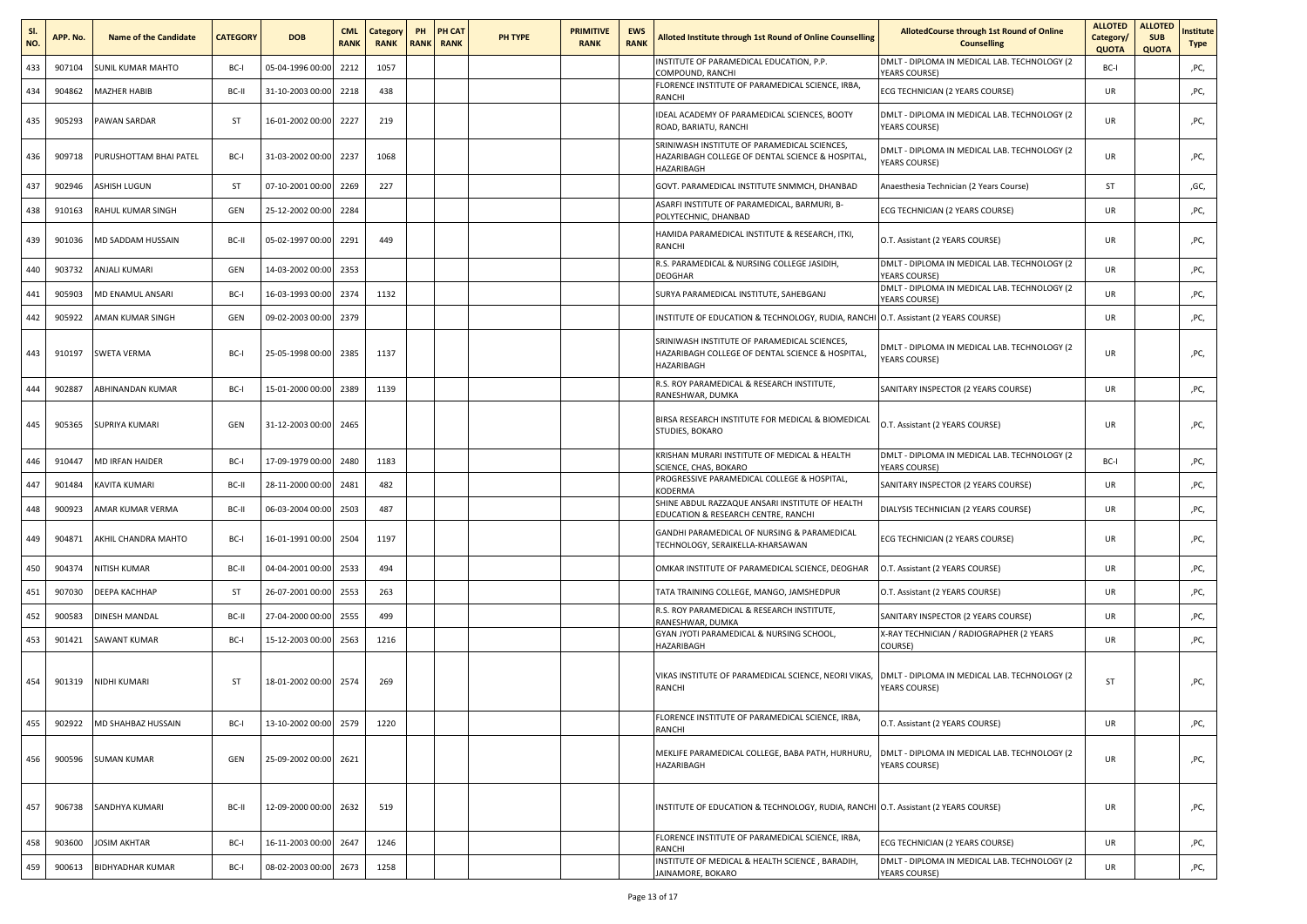| SI.<br>NO. | APP. No. | <b>Name of the Candidate</b> | <b>CATEGORY</b> | <b>DOB</b>            | <b>CML</b><br><b>RANK</b> | Category<br><b>RANK</b> | PH | PH CAT<br><b>RANK RANK</b> | PH TYPE                                                                                                                                                 | <b>PRIMITIVE</b><br><b>RANK</b> | <b>EWS</b><br><b>RANK</b> | Alloted Institute through 1st Round of Online Counselling                                                      | AllotedCourse through 1st Round of Online<br><b>Counselling</b>      | <b>ALLOTED</b><br>Category/<br><b>QUOTA</b> | <b>ALLOTED</b><br><b>SUB</b><br><b>QUOTA</b> | nstitute<br><b>Type</b> |
|------------|----------|------------------------------|-----------------|-----------------------|---------------------------|-------------------------|----|----------------------------|---------------------------------------------------------------------------------------------------------------------------------------------------------|---------------------------------|---------------------------|----------------------------------------------------------------------------------------------------------------|----------------------------------------------------------------------|---------------------------------------------|----------------------------------------------|-------------------------|
| 460        | 900009   | AMARJEET KUMAR               | BC-II           | 02-10-2002 00:00      | 2676                      | 523                     |    |                            |                                                                                                                                                         |                                 |                           | PROGRESSIVE PARAMEDICAL COLLEGE & HOSPITAL,<br><b>KODERMA</b>                                                  | SANITARY INSPECTOR (2 YEARS COURSE)                                  | UR                                          |                                              | ,PC,                    |
| 461        | 904389   | SHRIKANT KUMAR VERMA         | BC-II           | 14-04-2002 00:00 2719 |                           | 530                     |    |                            |                                                                                                                                                         |                                 |                           | SRINIWASH INSTITUTE OF PARAMEDICAL SCIENCES,<br>HAZARIBAGH COLLEGE OF DENTAL SCIENCE & HOSPITAL,<br>HAZARIBAGH | DMLT - DIPLOMA IN MEDICAL LAB. TECHNOLOGY (2<br>YEARS COURSE)        | <b>UR</b>                                   |                                              | ,PC,                    |
| 462        | 905279   | PRIYANKA KUMARI              | BC-I            | 08-09-2001 00:00 2726 |                           | 1280                    |    |                            |                                                                                                                                                         |                                 |                           | MAA PARAMEDICAL INSTITUTE, KHUNTI ROAD, RANCHI                                                                 | MLT / LAB. TECHNICIAN (2 YEARS COURSE)                               | UR                                          |                                              | ,PC,                    |
| 463        | 904370   | RAVI RAJ                     | BC-II           | 16-03-2000 00:00 2727 |                           | 532                     |    |                            |                                                                                                                                                         |                                 |                           | AROGYAM HOSPITAL & RESEARCH PVT. LTD, JHALUWA,<br>GARHWA                                                       | ECG TECHNICIAN (2 YEARS COURSE)                                      | UR                                          |                                              | ,PC,                    |
| 464        | 903364   | MAHIP NARAYAN MAHTO          | BC-I            | 20-09-2003 00:00 2740 |                           | 1288                    | 10 |                            | C-LOCOMOTOR<br>DISABILITY INCLUDING<br>CEREBRAL PALSY,<br>LEPROSY CURED,<br>DWARFISM, ACID<br><b>ATTACK VICTIMS AND</b><br>MUSCULAR<br><b>DYSTROPHY</b> |                                 |                           | GOVT.PARAMEDICAL INSTITUTE, RIMS, RANCHI                                                                       | Ophthalmic Assistant (2 Years Course)                                | PH-LD                                       | $BC_$                                        | ,GC,                    |
| 465        | 900457   | NITESH PANDEY                | GEN             | 20-03-2003 00:00 2770 |                           |                         |    |                            |                                                                                                                                                         |                                 |                           | ASARFI INSTITUTE OF PARAMEDICAL, BARMURI, B-<br>POLYTECHNIC, DHANBAD                                           | ECG TECHNICIAN (2 YEARS COURSE)                                      | UR                                          |                                              | ,PC,                    |
| 466        | 907112   | AKASHI PRIYA                 | BC-II           | 04-02-2001 00:00      | 2795                      | 549                     |    |                            |                                                                                                                                                         |                                 |                           | BIRSA RESEARCH INSTITUTE FOR MEDICAL & BIOMEDICAL<br>STUDIES, BOKARO                                           | MLT / LAB. TECHNICIAN (2 YEARS COURSE)                               | UR                                          |                                              | ,PC,                    |
| 467        | 905214   | MANISHA KUMARI               | ST              | 12-03-1996 00:00 2815 |                           | 299                     | -1 |                            | E-MULTIPLE<br><b>DISABILITIES FROM</b><br>AMONGST PERSONS<br><b>JNDER CLAUSES (A) TO</b><br>(D) INCLUDING DEAF<br><b>BLINDNESS</b>                      |                                 |                           | GOVT.PARAMEDICAL INSTITUTE, RIMS, RANCHI                                                                       | Ophthalmic Assistant (2 Years Course)                                | PH-MD                                       | ST                                           | ,GC,                    |
| 468        | 906075   | <b>SONA SOREN</b>            | ST              | 10-05-1995 00:00 2825 |                           | 302                     |    |                            |                                                                                                                                                         |                                 |                           | SURYA PARAMEDICAL INSTITUTE, SAHEBGANJ                                                                         | DMLT - DIPLOMA IN MEDICAL LAB. TECHNOLOGY (2<br><b>YEARS COURSE)</b> | ST                                          |                                              | ,PC,                    |
| 469        | 903762   | SUSHA HANSDA                 | ST              | 10-06-2001 00:00      | 2827                      | 303                     |    |                            |                                                                                                                                                         |                                 |                           | INSTITUTE OF MEDICAL & TECHNOLOGY SCIENCE, DUMKA                                                               | DMLT - DIPLOMA IN MEDICAL LAB. TECHNOLOGY (2<br>YEARS COURSE)        | ST                                          |                                              | ,PC,                    |
| 470        | 900148   | SHARVAN KUMAR                | BC-II           | 05-08-2002 00:00      | 2831                      | 556                     |    |                            |                                                                                                                                                         |                                 |                           | JAGANNATH LIFE CARE PVT. LTD. BOOTY ROAD (BEHIND<br>MACHHALI GHAR), RANCHI                                     | OPHTHALMIC ASSISTANT (2 YEARS COURSE)                                | <b>UR</b>                                   |                                              | ,PC,                    |
| 471        | 906205   | KUMUDINI TUDU                | ST              | 27-05-1999 00:00      | 2848                      | 307                     |    |                            |                                                                                                                                                         |                                 |                           | SHIVAM SCHOOL OF PARAMEDICAL, BAIDHNATHDHAM P.<br>DEVSANGH, DEOGHAR                                            | DMLT - DIPLOMA IN MEDICAL LAB. TECHNOLOGY (2<br><b>YEARS COURSE)</b> | <b>UR</b>                                   |                                              | ,PC,                    |
| 472        | 902104   | USHA KUMARI                  | BC-I            | 05-12-2001 00:00      | 2870                      | 1338                    |    |                            |                                                                                                                                                         |                                 |                           | BIRSA RESEARCH INSTITUTE FOR MEDICAL & BIOMEDICAL<br>STUDIES, BOKARO                                           | SANITARY INSPECTOR (2 YEARS COURSE)                                  | UR                                          |                                              | ,PC,                    |
| 473        | 904672   | VIKASH KUMAR MAHTO           | BC-I            | 02-10-2003 00:00      | 2888                      | 1348                    |    |                            |                                                                                                                                                         |                                 |                           | ASARFI INSTITUTE OF PARAMEDICAL, BARMURI, B-<br>POLYTECHNIC, DHANBAD                                           | ECG TECHNICIAN (2 YEARS COURSE)                                      | BC-I                                        |                                              | ,PC,                    |
| 474        | 909192   | KHUSHBOO KUMARI              | BC-I            | 13-08-2001 00:00      | 2902                      | 1356                    |    |                            |                                                                                                                                                         |                                 |                           | MEKLIFE PARAMEDICAL COLLEGE, BABA PATH, HURHURU,<br>HAZARIBAGH                                                 | DMLT - DIPLOMA IN MEDICAL LAB. TECHNOLOGY (2<br>YEARS COURSE)        | UR                                          |                                              | ,PC,                    |
| 475        | 910394   | LALKISHOR KUMAR MAHTO        | BC-I            | 09-12-2003 00:00      | 2917                      | 1359                    |    |                            |                                                                                                                                                         |                                 |                           | LOK NAYAK JAI PRAKASH PARAMEDICAL INSTITUTE,<br>BAHERA P.O-VRINDAVAN,CHAUPAL,HAZARIBAGH                        | OPHTHALMIC ASSISTANT (2 YEARS COURSE)                                | UR                                          |                                              | ,PC,                    |
| 476        | 906013   | SALOMI BESRA                 | ST              | 03-02-2004 00:00      | 2918                      | 319                     |    |                            |                                                                                                                                                         |                                 |                           | SHAKUNTALA PARAMEDICAL COLLEGE, PAKUR                                                                          | DMLT - DIPLOMA IN MEDICAL LAB. TECHNOLOGY (2<br>YEARS COURSE)        | UR                                          |                                              | ,PC,                    |
| 477        | 903205   | <b>VIKASH THAKUR</b>         | BC-I            | 25-01-2004 00:00 2930 |                           | 1367                    |    |                            |                                                                                                                                                         |                                 |                           | PROGRESSIVE PARAMEDICAL COLLEGE & HOSPITAL,<br>KODERMA                                                         | OPHTHALMIC ASSISTANT (2 YEARS COURSE)                                | <b>UR</b>                                   |                                              | ,PC,                    |
| 478        | 903334   | <b>GHASI RAM SINGH MUNDA</b> | ST              | 08-09-1995 00:00      | 2970                      | 326                     |    |                            |                                                                                                                                                         |                                 |                           | KALAWATI SCHOOL OF NURSING & PARAMEDICAL<br>TECHNOLOGY, HEHAL, RANCHI                                          | DMLT - DIPLOMA IN MEDICAL LAB. TECHNOLOGY (2<br><b>YEARS COURSE)</b> | ST                                          |                                              | ,PC,                    |
| 479        | 902822   | <b>RAHUL KUMAR</b>           | BC-II           | 05-01-2001 00:00      | 2979                      | 581                     |    |                            |                                                                                                                                                         |                                 |                           | SRINIWASH INSTITUTE OF PARAMEDICAL SCIENCES,<br>HAZARIBAGH COLLEGE OF DENTAL SCIENCE & HOSPITAL,<br>HAZARIBAGH | OPHTHALMIC ASSISTANT (2 YEARS COURSE)                                | UR                                          |                                              | ,PC,                    |
| 480        | 909184   | SAJIT KUMAR SOREN            | ST              | 19-01-1999 00:00 2984 |                           | 328                     |    |                            |                                                                                                                                                         |                                 |                           | JHARKHAND PARAMEDICAL SCIENCE, PUNDAG, RANCHI                                                                  | SANITARY INSPECTOR (2 YEARS COURSE)                                  | UR                                          |                                              | ,PC,                    |
| 481        | 909943   | <b>ISRAT PARWEEN</b>         | BC-I            | 06-10-2002 00:00 2985 |                           | 1389                    |    |                            |                                                                                                                                                         |                                 |                           | R.S. PARAMEDICAL & NURSING COLLEGE JASIDIH,<br><b>DEOGHAR</b>                                                  | DMLT - DIPLOMA IN MEDICAL LAB. TECHNOLOGY (2<br>YEARS COURSE)        | <b>UR</b>                                   |                                              | ,PC,                    |
| 482        | 908938   | <b>BIPIN KISHOR</b>          | SC              | 04-04-2003 00:00 3008 |                           | 289                     |    |                            |                                                                                                                                                         |                                 |                           | NATIONAL PARAMEDICAL INSTITUTE & RESEARCH CENTRE,<br>JAIN MORE, BOKARO                                         | X-RAY TECHNICIAN / RADIOGRAPHER (2 YEARS<br>COURSE)                  | UR                                          |                                              | ,PC,                    |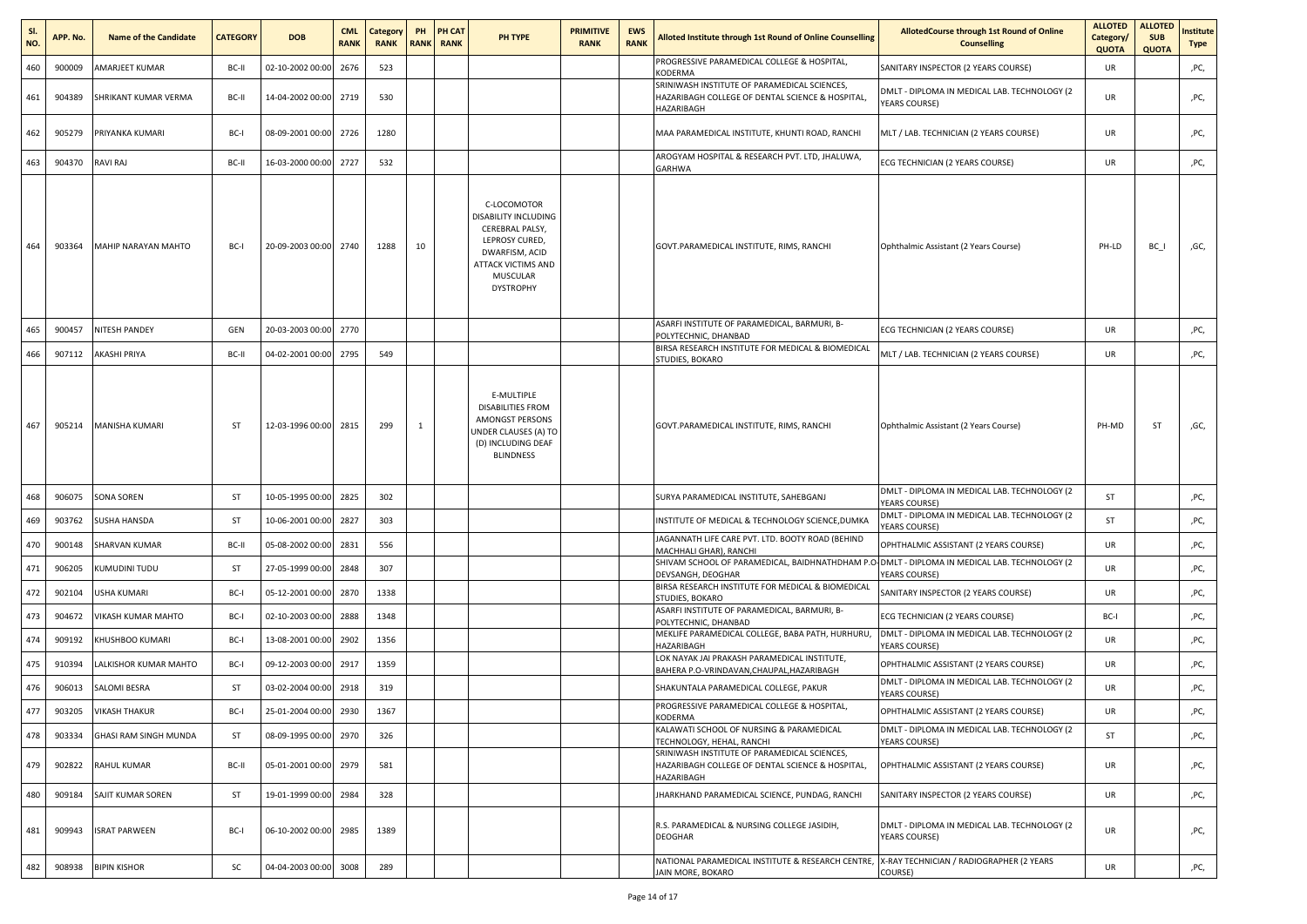| SI.<br>NO. | APP. No. | <b>Name of the Candidate</b> | <b>CATEGORY</b> | <b>DOB</b>            | <b>CML</b><br><b>RANK</b> | Category<br><b>RANK</b> | PH | PH CAT<br><b>RANK RANK</b> | PH TYPE                                                                                                                                                 | <b>PRIMITIVE</b><br><b>RANK</b> | <b>EWS</b><br><b>RANK</b> | Alloted Institute through 1st Round of Online Counselling                                         | <b>AllotedCourse through 1st Round of Online</b><br><b>Counselling</b> | <b>ALLOTED</b><br>Category/<br><b>QUOTA</b> | <b>ALLOTED</b><br><b>SUB</b><br><b>QUOTA</b> | nstitute<br><b>Type</b> |
|------------|----------|------------------------------|-----------------|-----------------------|---------------------------|-------------------------|----|----------------------------|---------------------------------------------------------------------------------------------------------------------------------------------------------|---------------------------------|---------------------------|---------------------------------------------------------------------------------------------------|------------------------------------------------------------------------|---------------------------------------------|----------------------------------------------|-------------------------|
| 483        | 907774   | AASHISH KUMAR                | BC-I            | 04-08-2002 00:00      | 3015                      | 1404                    | 6  |                            | A-BLINDNESS AND<br>LOW VISION                                                                                                                           |                                 |                           | GOVT.PARAMEDICAL INSTITUTE, RIMS, RANCHI                                                          | DMLT - DIPLOMA IN MEDICAL LAB. TECHNOLOGY (2<br><b>YEARS COURSE)</b>   | PH-VI                                       | BC I                                         | ,GC,                    |
| 484        | 903070   | ZISHAN ALAM                  | GEN             | 01-02-1996 00:00      | 3019                      |                         |    |                            |                                                                                                                                                         |                                 |                           | IDEAL ACADEMY OF PARAMEDICAL SCIENCES, BOOTY<br>ROAD, BARIATU, RANCHI                             | DMLT - DIPLOMA IN MEDICAL LAB. TECHNOLOGY (2<br><b>YEARS COURSE)</b>   | UR                                          |                                              | ,PC,                    |
| 485        | 901595   | AANCHAL KUMARI               | SC              | 23-05-2002 00:00      | 3045                      | 294                     |    |                            |                                                                                                                                                         |                                 |                           | JHARKHAND PARAMEDICAL SCIENCE, PUNDAG, RANCHI                                                     | ECG TECHNICIAN (2 YEARS COURSE)                                        | UR                                          |                                              | ,PC,                    |
| 486        | 903713   | <b>RIYA RAJ</b>              | GEN             | 20-03-2004 00:00      | 3072                      |                         |    |                            |                                                                                                                                                         |                                 |                           | R.S. PARAMEDICAL & NURSING COLLEGE JASIDIH,<br><b>DEOGHAR</b>                                     | DMLT - DIPLOMA IN MEDICAL LAB. TECHNOLOGY (2<br>YEARS COURSE)          | UR                                          |                                              | ,PC,                    |
| 487        | 906423   | PUSHPA KUMARI                | ST              | 05-12-1998 00:00 3076 |                           | 337                     |    |                            |                                                                                                                                                         |                                 |                           | IDEAL ACADEMY OF PARAMEDICAL SCIENCES, BOOTY<br>ROAD, BARIATU, RANCHI                             | DMLT - DIPLOMA IN MEDICAL LAB. TECHNOLOGY (2<br>YEARS COURSE)          | ST                                          |                                              | ,PC,                    |
| 488        | 905717   | <b>SUKHMANI KUMARI</b>       | <b>SC</b>       | 05-02-2002 00:00 3083 |                           | 297                     |    |                            |                                                                                                                                                         |                                 |                           | SURYA PARAMEDICAL INSTITUTE, SAHEBGANJ<br>BIRSA RESEARCH INSTITUTE FOR MEDICAL & BIOMEDICAL       | O.T. Assistant (2 YEARS COURSE)                                        | UR                                          |                                              | ,PC,                    |
| 489        | 901910   | RIYA KUMARI                  | GEN             | 22-12-2003 00:00      | 3087                      |                         |    |                            |                                                                                                                                                         |                                 |                           | STUDIES, BOKARO                                                                                   | ECG TECHNICIAN (2 YEARS COURSE)                                        | UR                                          |                                              | ,PC,                    |
| 490        | 905011   | ANJALI DUTTA                 | GEN             | 10-07-2004 00:00      | 3091                      |                         |    |                            |                                                                                                                                                         |                                 |                           | SWARNREKHA INSTITUTE OF PARA MEDICAL SCIENCES,<br>BARIATU ROAD, RANCHI                            | O.T. Assistant (2 YEARS COURSE)                                        | UR                                          |                                              | ,PC,                    |
| 491        | 904170   | <b>PUJA KUMARI</b>           | <b>SC</b>       | 05-09-2001 00:00 3132 |                           | 300                     | 12 |                            | C-LOCOMOTOR<br>DISABILITY INCLUDING<br>CEREBRAL PALSY,<br>LEPROSY CURED,<br>DWARFISM, ACID<br><b>ATTACK VICTIMS AND</b><br>MUSCULAR<br><b>DYSTROPHY</b> |                                 |                           | GOVT. PARAMEDICAL INSTITUTE MGMMCH, JAMSHEDPUR                                                    | DMLT - DIPLOMA IN MEDICAL LAB. TECHNOLOGY (2<br>YEARS COURSE)          | PH-LD                                       | sc                                           | ,GC,                    |
| 492        | 906066   | BIKASH KUMAR MAHATO          | BC-I            | 16-04-2002 00:00      | 3145                      | 1460                    |    |                            |                                                                                                                                                         |                                 |                           | DR. BHIM RAO AMBEDKAR PARAMEDICAL COLLEGE,<br>SINDUR CHOWK, MERWAL SINDUR, HAZARIBAGH             | DMLT - DIPLOMA IN MEDICAL LAB. TECHNOLOGY (2<br>YEARS COURSE)          | <b>UR</b>                                   |                                              | ,PC,                    |
| 493        | 908046   | NITYANAND GIRI               | GEN             | 03-03-2004 00:00      | 3158                      |                         |    |                            |                                                                                                                                                         |                                 |                           | AROGYAM HOSPITAL & RESEARCH PVT. LTD, JHALUWA,<br><b>GARHWA</b>                                   | SANITARY INSPECTOR (2 YEARS COURSE)                                    | UR                                          |                                              | ,PC,                    |
| 494        | 900838   | ANSHU KUMARI                 | BC-II           | 06-04-2004 00:00      | 3179                      | 613                     |    |                            |                                                                                                                                                         |                                 |                           | INSTITUTE OF MEDICAL & HEALTH SCIENCE, BARADIH,<br>JAINAMORE, BOKARO                              | DMLT - DIPLOMA IN MEDICAL LAB. TECHNOLOGY (2<br><b>YEARS COURSE)</b>   | UR                                          |                                              | ,PC,                    |
| 495        | 901016   | NEELAM LAKRA                 | ST              | 03-02-1997 00:00      | 3209                      | 356                     |    |                            |                                                                                                                                                         |                                 |                           | JAINENDRA PARAMEDICAL COLLEGE, BIJULIA, RATU<br>,RANCHI                                           | O.T. Assistant (2 YEARS COURSE)                                        | UR                                          |                                              | ,PC,                    |
| 496        | 908611   | AMIT KUMAR VERMA             | BC-II           | 01-01-2003 00:00      | 3216                      | 621                     |    |                            |                                                                                                                                                         |                                 |                           | GYAN JYOTI PARAMEDICAL & NURSING SCHOOL,<br>HAZARIBAGH                                            | MLT / LAB. TECHNICIAN (2 YEARS COURSE)                                 | UR                                          |                                              | ,PC,                    |
| 497        | 904076   | ANAMIKA KUMARI               | BC-I            | 31-12-2001 00:00 3243 |                           | 1507                    |    |                            |                                                                                                                                                         |                                 |                           | R.S. PARAMEDICAL & NURSING COLLEGE JASIDIH,<br><b>DEOGHAR</b>                                     | DMLT - DIPLOMA IN MEDICAL LAB. TECHNOLOGY (2<br><b>YEARS COURSE)</b>   | UR                                          |                                              | ,PC,                    |
| 498        | 902634   | RAJ KISHOR KUMAR             | GEN             | 15-05-2001 00:00 3250 |                           |                         |    |                            |                                                                                                                                                         |                                 |                           | RAJARAM MEMORIAL PARAMEDICAL COLLEGE, JAINA<br>MORE, BOKARO                                       | DMLT - DIPLOMA IN MEDICAL LAB. TECHNOLOGY (2<br>YEARS COURSE)          | UR                                          |                                              | ,PC,                    |
| 499        | 909205   | <b>PUJA PANDIT</b>           | BC-I            | 02-03-2001 00:00 3272 |                           | 1520                    |    |                            |                                                                                                                                                         |                                 |                           | R.S. PARAMEDICAL & NURSING COLLEGE JASIDIH,<br><b>DEOGHAR</b>                                     | DMLT - DIPLOMA IN MEDICAL LAB. TECHNOLOGY (2<br>YEARS COURSE)          | BC-I                                        |                                              | ,PC,                    |
| 500        | 909148   | <b>AMAN KUMAR</b>            | GEN             | 29-11-2001 00:00 3297 |                           |                         |    |                            |                                                                                                                                                         |                                 |                           | BIRSA RESEARCH INSTITUTE FOR MEDICAL & BIOMEDICAL<br>STUDIES, BOKARO                              | SANITARY INSPECTOR (2 YEARS COURSE)                                    | UR                                          |                                              | ,PC,                    |
| 501        | 906486   | <b>GAUTAM KUMAR SAW</b>      | BC-I            | 31-08-2003 00:00 3318 |                           | 1537                    |    |                            |                                                                                                                                                         |                                 |                           | SARDAR PATEL PARA MEDICAL & RESEARCH CENTRE,<br><b>JAMSHEDPUR</b>                                 | MLT / LAB. TECHNICIAN (2 YEARS COURSE)                                 | UR                                          |                                              | ,PC,                    |
| 502        | 908957   | SHIV KUMAR DAS               | <b>SC</b>       | 31-12-1997 00:00      | 3320                      | 324                     |    |                            |                                                                                                                                                         |                                 |                           | BIRSA RESEARCH INSTITUTE FOR MEDICAL & BIOMEDICAL<br>STUDIES, BOKARO                              | ECG TECHNICIAN (2 YEARS COURSE)                                        | UR                                          |                                              | ,PC,                    |
| 503        | 902442   | KAJAL KUMARI                 | BC-I            | 28-12-1998 00:00      | 3327                      | 1542                    |    |                            |                                                                                                                                                         |                                 |                           | BIRSA RESEARCH INSTITUTE FOR MEDICAL & BIOMEDICAL<br>STUDIES, BOKARO                              | SANITARY INSPECTOR (2 YEARS COURSE)                                    | BC-I                                        |                                              | ,PC,                    |
| 504        | 910110   | PANCHANAND MAHATO            | BC-I            | 06-05-1998 00:00      | 3331                      | 1544                    |    |                            |                                                                                                                                                         |                                 |                           | INSTITUTE OF MEDICAL SCIENCE & HEALTH, GUTWA TOLI,<br>RATU, RANCHI                                | SANITARY INSPECTOR (2 YEARS COURSE)                                    | BC-I                                        |                                              | ,PC,                    |
| 505        | 901183   | <b>GUNJAN KUMAR</b>          | BC-II           | 29-10-2003 00:00      | 3364                      | 640                     |    |                            |                                                                                                                                                         |                                 |                           | JAGANNATH LIFE CARE PVT. LTD. BOOTY ROAD (BEHIND<br>MACHHALI GHAR), RANCHI                        | MLT / LAB. TECHNICIAN (2 YEARS COURSE)                                 | UR                                          |                                              | ,PC,                    |
| 506        | 909491   | <b>CHANDRANATH SOREN</b>     | ST              | 03-07-2002 00:00      | 3418                      | 394                     |    |                            |                                                                                                                                                         |                                 |                           | ASARFI INSTITUTE OF PARAMEDICAL, BARMURI, B-<br>POLYTECHNIC, DHANBAD                              | X-RAY TECHNICIAN / RADIOGRAPHER (2 YEARS<br>COURSE)                    | UR                                          |                                              | ,PC,                    |
| 507        | 903887   | <b>BISHAWJIT DAS</b>         | BC-II           | 27-05-2005 00:00 3437 |                           | 659                     |    |                            |                                                                                                                                                         |                                 |                           | TATANAGAR INSTITUTE OF PARAMEDICAL TECHNOLOHY,<br>ADITYAPUR INDUSTRIAL AREA, SERAIKELLA-KHARSAWAN | MLT / LAB. TECHNICIAN (2 YEARS COURSE)                                 | UR                                          |                                              | ,PC,                    |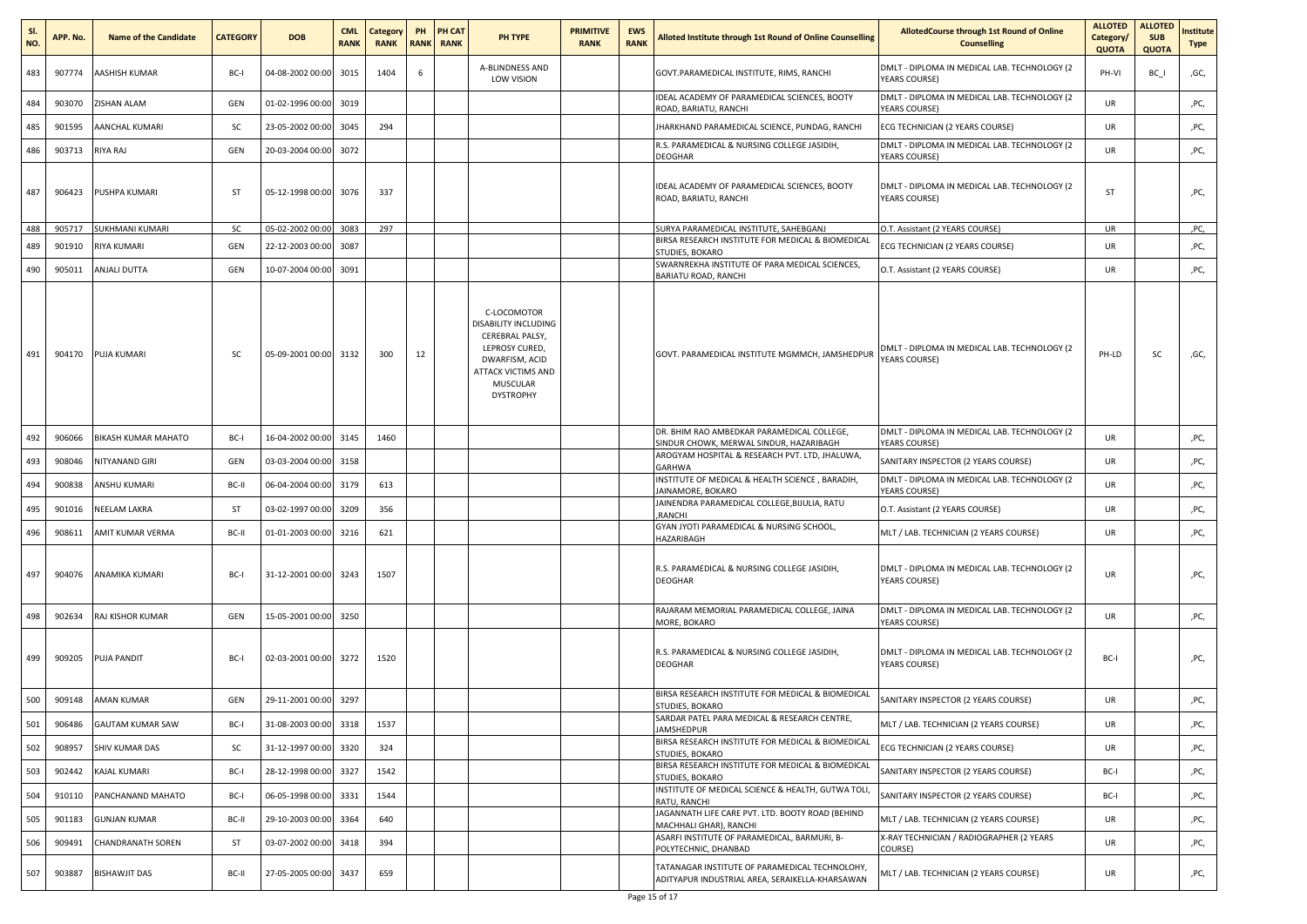| SI.<br>NO. | APP. No. | <b>Name of the Candidate</b> | <b>CATEGORY</b> | <b>DOB</b>            | <b>CML</b><br><b>RANK</b> | <b>Category</b><br><b>RANK</b> | PH<br><b>RANK</b> | <b>PH CAT</b><br><b>RANK</b> | PH TYPE                                                                                                                                                 | <b>PRIMITIVE</b><br><b>RANK</b> | <b>EWS</b><br><b>RANK</b> | Alloted Institute through 1st Round of Online Counselling                              | AllotedCourse through 1st Round of Online<br><b>Counselling</b>             | <b>ALLOTED</b><br>Category/<br>QUOTA | <b>ALLOTED</b><br><b>SUB</b><br><b>QUOTA</b> | nstitute<br><b>Type</b> |
|------------|----------|------------------------------|-----------------|-----------------------|---------------------------|--------------------------------|-------------------|------------------------------|---------------------------------------------------------------------------------------------------------------------------------------------------------|---------------------------------|---------------------------|----------------------------------------------------------------------------------------|-----------------------------------------------------------------------------|--------------------------------------|----------------------------------------------|-------------------------|
| 508        | 909734   | SWETA BHARTI                 | BC-I            | 23-01-1999 00:00      | 3438                      | 1594                           |                   |                              |                                                                                                                                                         |                                 |                           | INSTITUTE OF MEDICAL SCIENCE & HEALTH, GUTWA TOLI,<br>RATU, RANCHI                     | OPHTHALMIC ASSISTANT (2 YEARS COURSE)                                       | BC-I                                 |                                              | ,PC,                    |
| 509        | 906111   | MANASH GOSWAMI               | GEN             | 09-02-2003 00:00 3462 |                           |                                |                   |                              |                                                                                                                                                         |                                 |                           | FLORENCE INSTITUTE OF PARAMEDICAL SCIENCE, IRBA,<br>RANCHI                             | ECG TECHNICIAN (2 YEARS COURSE)                                             | UR                                   |                                              | ,PC,                    |
| 510        | 904575   | <b>GAUTAM KUMAR</b>          | GEN             | 29-09-2004 00:00 3467 |                           |                                |                   |                              |                                                                                                                                                         |                                 |                           | ASARFI INSTITUTE OF PARAMEDICAL, BARMURI, B-<br>POLYTECHNIC, DHANBAD                   | X-RAY TECHNICIAN / RADIOGRAPHER (2 YEARS<br>COURSE)                         | UR                                   |                                              | ,PC,                    |
| 511        | 901323   | <b>KUDDUSH ANSARI</b>        | BC-I            | 17-12-1997 00:00 3511 |                           | 1627                           |                   |                              |                                                                                                                                                         |                                 |                           | BIRSA RESEARCH INSTITUTE FOR MEDICAL & BIOMEDICAL<br>STUDIES, BOKARO                   | ANAESTHESIA TECHNICIAN (2 YEARS COURSE)                                     | <b>UR</b>                            |                                              | ,PC,                    |
| 512        | 910038   | SHANTI JAMUDA                | ST              | 11-07-2000 00:00      | 3538                      | 407                            |                   |                              |                                                                                                                                                         |                                 |                           | GANDHI PARAMEDICAL OF NURSING & PARAMEDICAL<br>TECHNOLOGY, SERAIKELLA-KHARSAWAN        | ECG TECHNICIAN (2 YEARS COURSE)                                             | UR                                   |                                              | ,PC,                    |
| 513        | 905916   | KUMAR SHIVAM                 | BC-I            | 16-03-2000 00:00 3567 |                           | 1651                           |                   |                              |                                                                                                                                                         |                                 |                           | MADHUSTHALI INSTITUTE OF PARAMEDICAL SCIENCES,<br>MADHUPUR, DEOGHAR                    | MLT / LAB. TECHNICIAN (2 YEARS COURSE)                                      | UR                                   |                                              | ,PC,                    |
| 514        | 909796   | MONIKA JAMUDA                | ST              | 10-12-1998 00:00      | 3592                      | 413                            |                   |                              |                                                                                                                                                         |                                 |                           | GANDHI PARAMEDICAL OF NURSING & PARAMEDICAL<br>TECHNOLOGY, SERAIKELLA-KHARSAWAN        | ECG TECHNICIAN (2 YEARS COURSE)                                             | UR                                   |                                              | ,PC,                    |
| 515        | 904079   | <b>ANKITA KUMARI</b>         | BC-I            | 14-01-2004 00:00 3609 |                           | 1675                           |                   |                              |                                                                                                                                                         |                                 |                           | KALAWATI SCHOOL OF NURSING & PARAMEDICAL<br>TECHNOLOGY, HEHAL, RANCHI                  | DMLT - DIPLOMA IN MEDICAL LAB. TECHNOLOGY (2<br>YEARS COURSE)               | BC-I                                 |                                              | ,PC,                    |
| 516        | 905008   | <b>NEPAL GHOSH</b>           | BC-II           | 15-06-2003 00:00      | 3615                      | 692                            | 14                |                              | <b>B-DEAFNESS AND</b><br><b>HARD OF HEARING</b>                                                                                                         |                                 |                           | GOVT. PARAMEDICAL INSTITUTE MGMMCH, JAMSHEDPUR   Ophthalmic Assistant (2 Years Course) |                                                                             | PH-HI                                | BC II                                        | ,GC,                    |
| 517        | 906031   | SADIQUL AMIN                 | BC-II           | 31-12-2003 00:00      | 3621                      | 695                            |                   |                              |                                                                                                                                                         |                                 |                           | KASYAP MEMORIAL EYE HOSPITAL, PURULIA ROAD,<br><b>RANCHI</b>                           | OPHTHALMIC ASSISTANT (2 YEARS COURSE)                                       | UR                                   |                                              | ,PC,                    |
| 518        | 901792   | NAKUL KUMAR PRAJAPATI        | BC-I            | 10-03-2004 00:00      | 3623                      | 1682                           |                   |                              |                                                                                                                                                         |                                 |                           | DR. BHIM RAO AMBEDKAR PARAMEDICAL COLLEGE,<br>SINDUR CHOWK, MERWAL SINDUR, HAZARIBAGH  | DMLT - DIPLOMA IN MEDICAL LAB. TECHNOLOGY (2<br><b><i>YEARS COURSE)</i></b> | <b>UR</b>                            |                                              | ,PC,                    |
| 519        | 901798   | AMAN KUMAR                   | BC-II           | 01-01-2004 00:00      | 3628                      | 699                            |                   |                              |                                                                                                                                                         |                                 |                           | INSTITUTE OF MEDICAL & HEALTH SCIENCE, BARADIH,<br><b>JAINAMORE, BOKARO</b>            | DMLT - DIPLOMA IN MEDICAL LAB. TECHNOLOGY (2<br>YEARS COURSE)               | <b>UR</b>                            |                                              | ,PC,                    |
| 520        | 903522   | <b>NIRAJ KUMAR</b>           | SC              | 16-05-2002 00:00 3629 |                           | 359                            |                   |                              |                                                                                                                                                         |                                 |                           | MANA DEVI LAXMAN MEMORIAL OF PARAMEDICAL<br>SCIENCES, DUMARDAGA, BOOTY, RANCHI         | DMLT - DIPLOMA IN MEDICAL LAB. TECHNOLOGY (2<br>YEARS COURSE)               | <b>UR</b>                            |                                              | ,PC,                    |
| 521        | 904885   | SUSHMITA KUMARI              | BC-II           | 22-10-2003 00:00      | 3676                      | 710                            |                   |                              |                                                                                                                                                         |                                 |                           | ASIAN INSTITUTE OF ALIDE HEALTH SCIENCES, BARTAND,<br>DHANBAD                          | X-RAY TECHNICIAN / RADIOGRAPHER (2 YEARS<br>COURSE)                         | UR                                   |                                              | ,PC,                    |
| 522        | 908023   | MD ANWAR AL SADAB ANSARI     | BC-I            | 20-01-1999 00:00      | 3719                      | 1723                           |                   |                              |                                                                                                                                                         |                                 |                           | SURYA PARAMEDICAL INSTITUTE, SAHEBGANJ                                                 | DMLT - DIPLOMA IN MEDICAL LAB. TECHNOLOGY (2<br><b>YEARS COURSE)</b>        | BC-I                                 |                                              | ,PC,                    |
| 523        | 906794   | MIRTUNJAY MAHATO             | BC-I            | 12-12-1999 00:00      | 3730                      | 1727                           |                   |                              |                                                                                                                                                         |                                 |                           | GANDHI PARAMEDICAL OF NURSING & PARAMEDICAL<br>TECHNOLOGY, SERAIKELLA-KHARSAWAN        | ECG TECHNICIAN (2 YEARS COURSE)                                             | BC-I                                 |                                              | ,PC,                    |
| 524        | 907120   | JULLY RANI                   | SC              | 25-10-1991 00:00      | 3740                      | 377                            |                   |                              |                                                                                                                                                         |                                 |                           | ARSH NARAYANI PARAMEDICAL COLLEGE & HOSPITAL,<br><b>BIRSA CHOWK, RANCHI</b>            | MLT / LAB. TECHNICIAN (2 YEARS COURSE)                                      | <b>UR</b>                            |                                              | ,PC,                    |
| 525        | 905875   | NISHANT KUMAR                | SC              | 22-04-2003 00:00 3746 |                           | 379                            |                   |                              |                                                                                                                                                         |                                 |                           | VANANCHAL INSTITUTE OF HEALTH EDUCATION &<br>RESEARCH, FARATHIYA, GARHWA               | X-RAY TECHNICIAN / RADIOGRAPHER (2 YEARS<br>COURSE)                         | <b>UR</b>                            |                                              | ,PC,                    |
| 526        | 902312   | SINDHU BALA                  | BC-II           | 20-08-2003 00:00      | 3804                      | 733                            |                   |                              |                                                                                                                                                         |                                 |                           | SAKET INSTITUTE OF PARAMEDICAL SCIENCES, AT-<br>ANGARA, RANCHI                         | DMLT - DIPLOMA IN MEDICAL LAB. TECHNOLOGY (2<br><b>YEARS COURSE)</b>        | UR                                   |                                              | ,PC,                    |
| 527        | 903044   | PRITI KUMARI                 | BC-II           | 06-06-1999 00:00      | 3848                      | 748                            |                   |                              |                                                                                                                                                         |                                 |                           | BANSHIDHAR SCHOOL OF PARAMEDICAL SCIENCES, REHLA<br>PALAMU                             | ECG TECHNICIAN (2 YEARS COURSE)                                             | <b>UR</b>                            |                                              | ,PC,                    |
| 528        | 907763   | <b>DEEPAK KUMAR</b>          | BC-II           | 06-01-2001 00:00      | 3858                      | 750                            |                   |                              |                                                                                                                                                         |                                 |                           | JAGANNATH LIFE CARE PVT. LTD. BOOTY ROAD (BEHIND<br>MACHHALI GHAR), RANCHI             | ANAESTHESIA TECHNICIAN (2 YEARS COURSE)                                     | UR                                   |                                              | ,PC,                    |
| 529        | 906167   | <b>GEETA HANSDA</b>          | ST              | 08-04-1993 00:00 3882 |                           | 446                            | 13                |                              | C-LOCOMOTOR<br>DISABILITY INCLUDING<br>CEREBRAL PALSY,<br>LEPROSY CURED,<br>DWARFISM, ACID<br><b>ATTACK VICTIMS AND</b><br>MUSCULAR<br><b>DYSTROPHY</b> |                                 |                           | GOVT. PARAMEDICAL INSTITUTE SNMMCH, DHANBAD                                            | ECG Technician (2 Years Course)                                             | PH-LD                                | ST                                           | ,GC,                    |
| 530        | 900671   | SHIVAM KUMAR                 | GEN             | 30-11-1995 00:00      | 3895                      |                                |                   |                              |                                                                                                                                                         |                                 |                           | JHARKHAND PARAMEDICAL SCIENCE, PUNDAG, RANCHI                                          | SANITARY INSPECTOR (2 YEARS COURSE)                                         | <b>UR</b>                            |                                              | ,PC,                    |